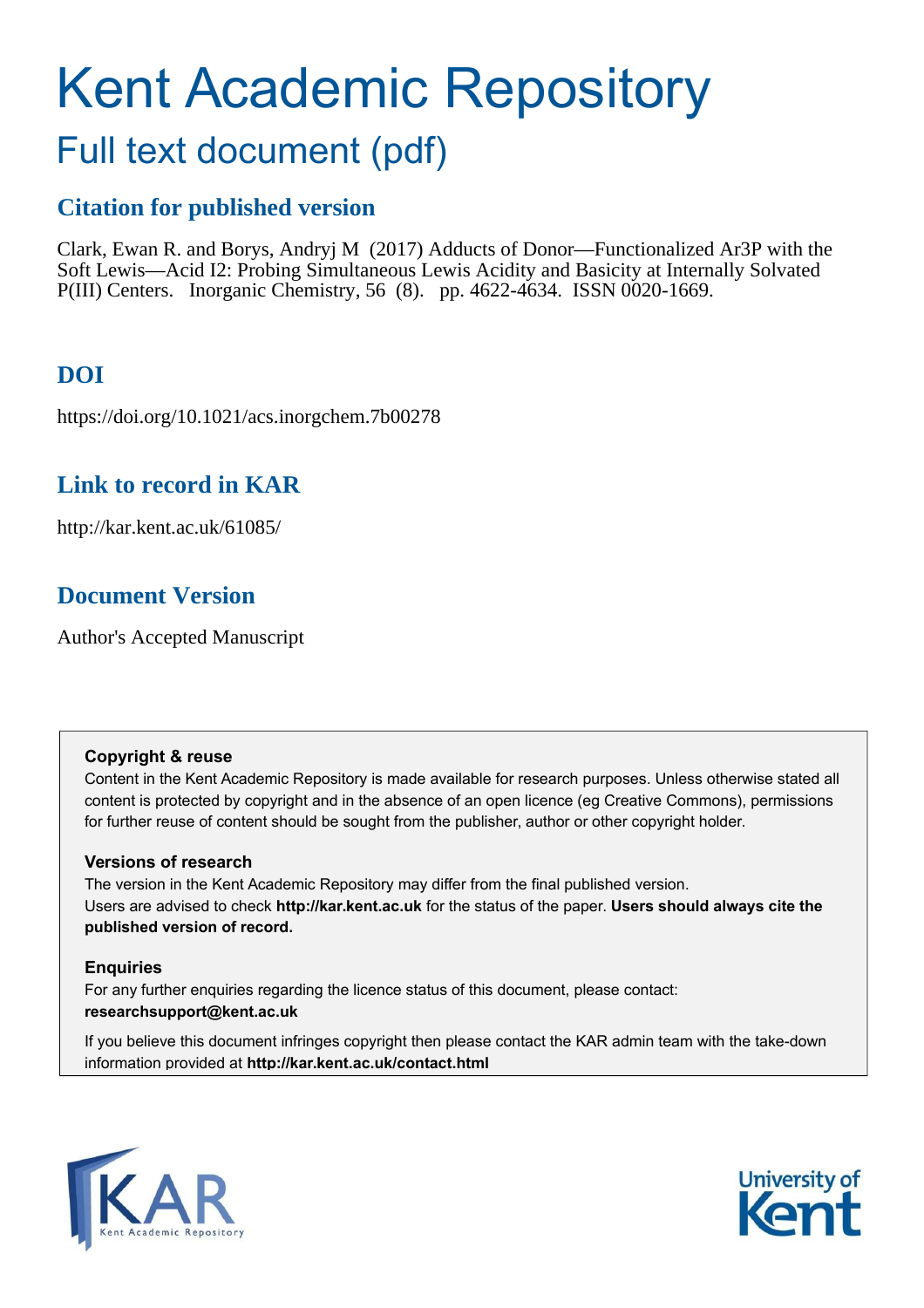## Adducts of donor-functionalised Ar3P with the soft Lewis acid  $I_2$  – Probing simultaneous Lewis acidity and basicity at internally solvated P(III) centres

*Andryj M. Borys, Ewan R. Clark\**

School of Physical Sciences, Ingram Building, University of Kent, Canterbury, CT2 7NH.

#### **Abstract**

The enhancement of donor strength of *ortho*-functionalised triarylphosphanes is shown to occur *via* different mechanisms for O- and N- donor substituents, with internal solvation of the phosphorus centre observed for N-donors. Nevertheless, the steric congestion about the Pcentre is shown to significantly oppose the increase in donor ability, leading to weaker donation than expected. A series of *mono*- and *bis*-aryl substituted  $Ar_3PI_2$  adducts  $[Ph_{3-n}(o-OMe C_6H_4$ <sub>*n*</sub>PI<sub>2</sub>, Ph<sub>3-*n*</sub>(*o*-NMe<sub>2</sub>-C<sub>6</sub>H<sub>4</sub>)<sub>*n*</sub>PI<sub>2</sub>, Ph<sub>3-*n*</sub>(*o*-CH<sub>2</sub>NMe<sub>2</sub>-C<sub>6</sub>H<sub>4</sub>)<sub>*n*</sub>PI<sub>2</sub> (*n* = 1,2)] have been synthesized *via* the 1:1 reaction of donor-functionalized phosphanes with diiodine. These soft Lewis acid/base adducts exhibit apparent internal solvation of the donor phosphorus by the pendant donor moieties giving rise to five- or six-coordinate phosphorus atoms acting as both Lewis base and Lewis acid; the first neutral six-coordinate simultaneous P(III) Lewis acid and Lewis base adduct is reported. Single crystal X-ray diffraction studies reveal unexpectedly weak donor strength for one of the phosphanes, indicating significant steric hindrance as a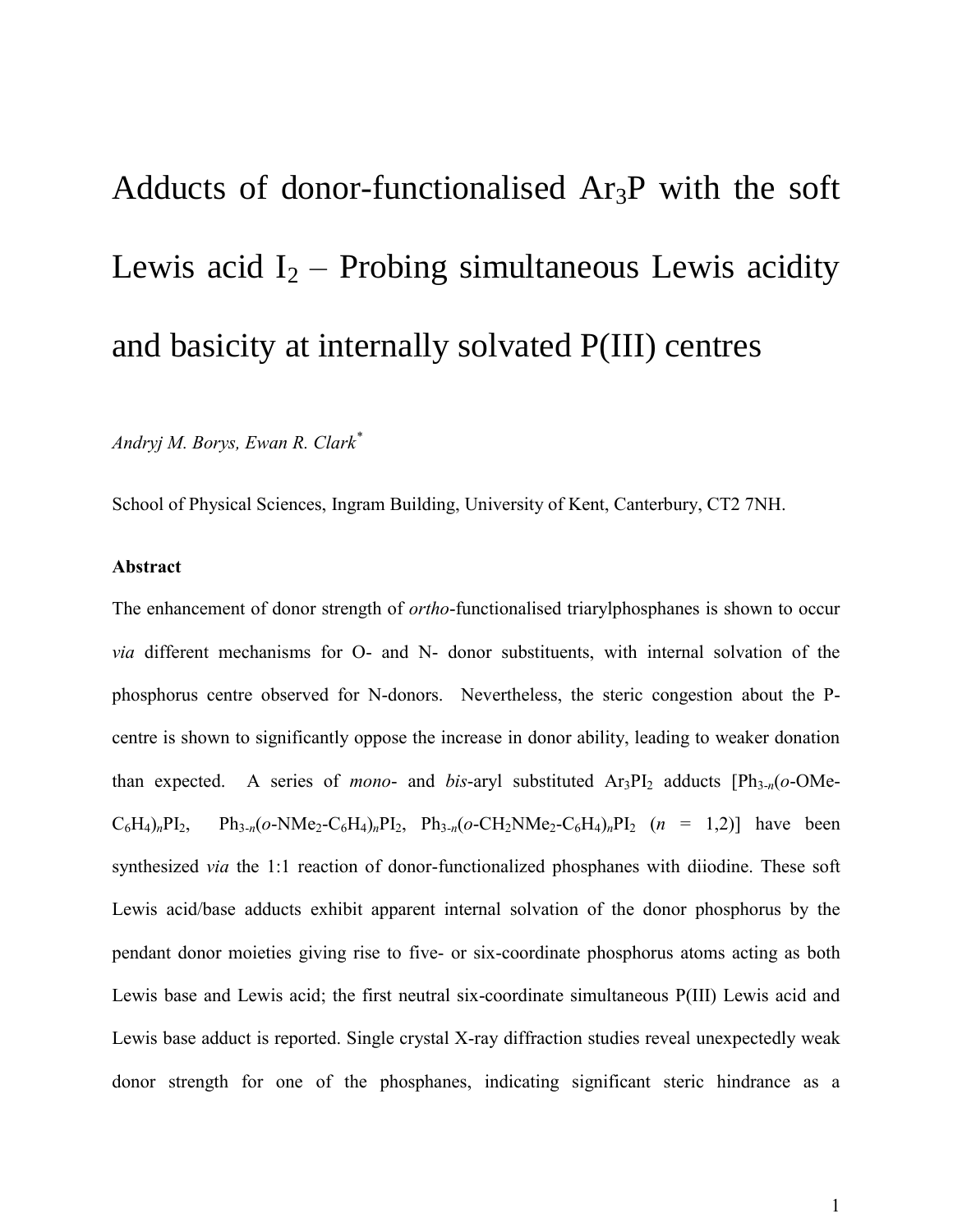consequence of internal solvation. Crystallographic interrogation of the corresponding iodophosphonium salts  $[Ar_3PI]X (X = I_3, BAr^F)$  shows that the cationic complexes experience a still greater influence of the steric bulk of the donor moieties than their neutral precursors. The steric and electronic contributions to bonding have been analysed through computational studies, determining the factors governing the basicity of these donor-functionalised phosphanes, and show that enhancement of P-centred donor strength occurs by conjugation of lone pairs through the arene rings for oxygen substituents, and *via* internal solvation for the nitrogen donors.

#### **Introduction**

The Lewis acidity of main group species may be modulated by choice of substituents and overall charge, leading to exploitable reactivities. Work by Stephan,<sup>1</sup> Ingleson,<sup>2</sup> and Crudden<sup>3</sup> has shown that appropriately substituted and stabilised borenium cations are able to activate dihydrogen, in some cases catalytically, and Stephan has successfully extended this to catalysis by phosphonium cations.<sup>4</sup> Hudnall<sup>5</sup> and Gabbai<sup>6</sup> have exploited stibonium cations as Lewis acids to activate aldehydes, and Alcarazo has used carbene stabilised sulfenyl cations to mimic the reactivity of  $\lambda$ -3 iodanes, leading to new C-C bond forming reactions.<sup>7</sup> In all cases, careful choice of substituents was key to controlling reactivity, and the nature of the interaction of main group Lewis acids with donor species is therefore of fundamental importance. We recently reported that, counter to expectations, the phosphanes **1a-1c** bearing *ortho*-donor functionality to permit chelation, form less stable phosphane-phosphenium adducts with the diphenylphosphenium cation than the unsubstituted base triphenylphosphane.<sup>8</sup> Computational studies, coupled with the crystallographic characterisation of [1c.PPh<sub>2</sub>]BAr<sup>F</sup>, showed that the donor phosphanes adopted an internally coordinated configuration, raising the energy of the phosphorus lone pairs, but nevertheless produced less stable adducts, implying significant steric influence on complex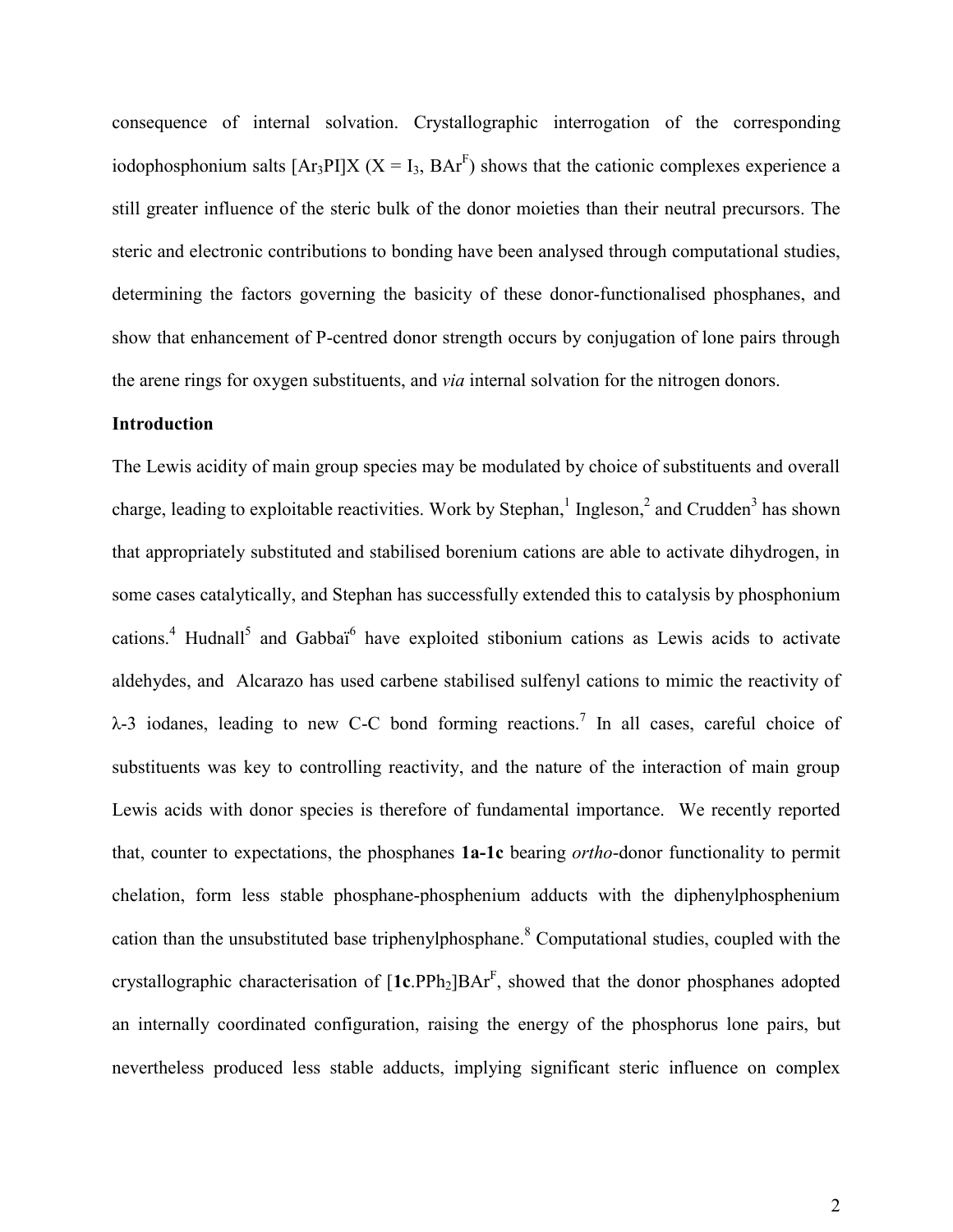stability. This is in marked contrast with the behaviour of these phosphanes in transition metal complexes, wherein they behave as chelate ligands, $9$  or with hard main group Lewis acids, where competitive binding with the donor functionality is observed.<sup>10</sup> Diiodophosphoranes, which may be regarded as phosphane-diiodine Lewis adducts, are highly crystalline species and so were selected as suitable targets to provide structural information on the behaviour of these phosphanes with soft, low steric demand Lewis acids.

The solid-state structures of dihalophosphoranes of the formula  $R_3PX_2$  (X = F, Cl, Br, I) have been established for many years and whilst five-coordinate molecular trigonal bypyramidal species,  $R_3PX_2$ , and ionic halo-phosphonium salts,  $[R_3PX]X$ , are most common for the more electronegative elements  $X = F<sub>1</sub><sup>11</sup> Cl<sub>12-15</sub>$  and Br<sup>16-18</sup>, charge-transfer (CT) compounds with a molecular "spoke" structure,  $R_3P-X-X$ , dominate for diiodine<sup>19-22</sup> adducts (this structure has also been observed for  $X = Br^{16,21}$ ). Intermediate forms in which concatenation leads to [Ar<sub>3</sub>P-XXX-PAr<sub>3</sub>]X are known for  $X = C1$  and Br, highlighting the covalent nature of bonding in these systems.<sup>23,24</sup>

The CT "spoke" structure may be understood as P(III) Lewis acid/base adducts of the very soft, linear Lewis acid diiodine, with the limiting structure of iodophosphonium iodides with strong cation-anion interactions between the phosphorus-bound iodine centre and the iodide anion. Regardless of the interpretation, it has been established that the P-I and I-I bond lengths of the spoke structure are highly sensitive to both the steric demand about the phosphorus centre and its electron donating capacity.<sup>21,25</sup> The length of the I-I interaction varies considerably and almost continuously between 3.021(1)  $\mathring{A}^{26}$  for (Mecarb)<sup>i</sup>Pr<sub>2</sub>PI<sub>2</sub> [Me-carb = 1-(2-Me-1,2-C<sub>2</sub>B<sub>10</sub>H<sub>10</sub>)] and 3.6389(14)  $\mathring{A}^{27}$  for  $[({}^{n}Pr_{2}N)_{3}PI]I$ , significantly longer than the I-I bond lengths observed in Ph<sub>3</sub>AsI<sub>2</sub> (3.005(1) Å)<sup>28</sup> and I<sub>2</sub> (2.660 Å)<sup>29</sup>, but still within the sum of the Van der Waals radii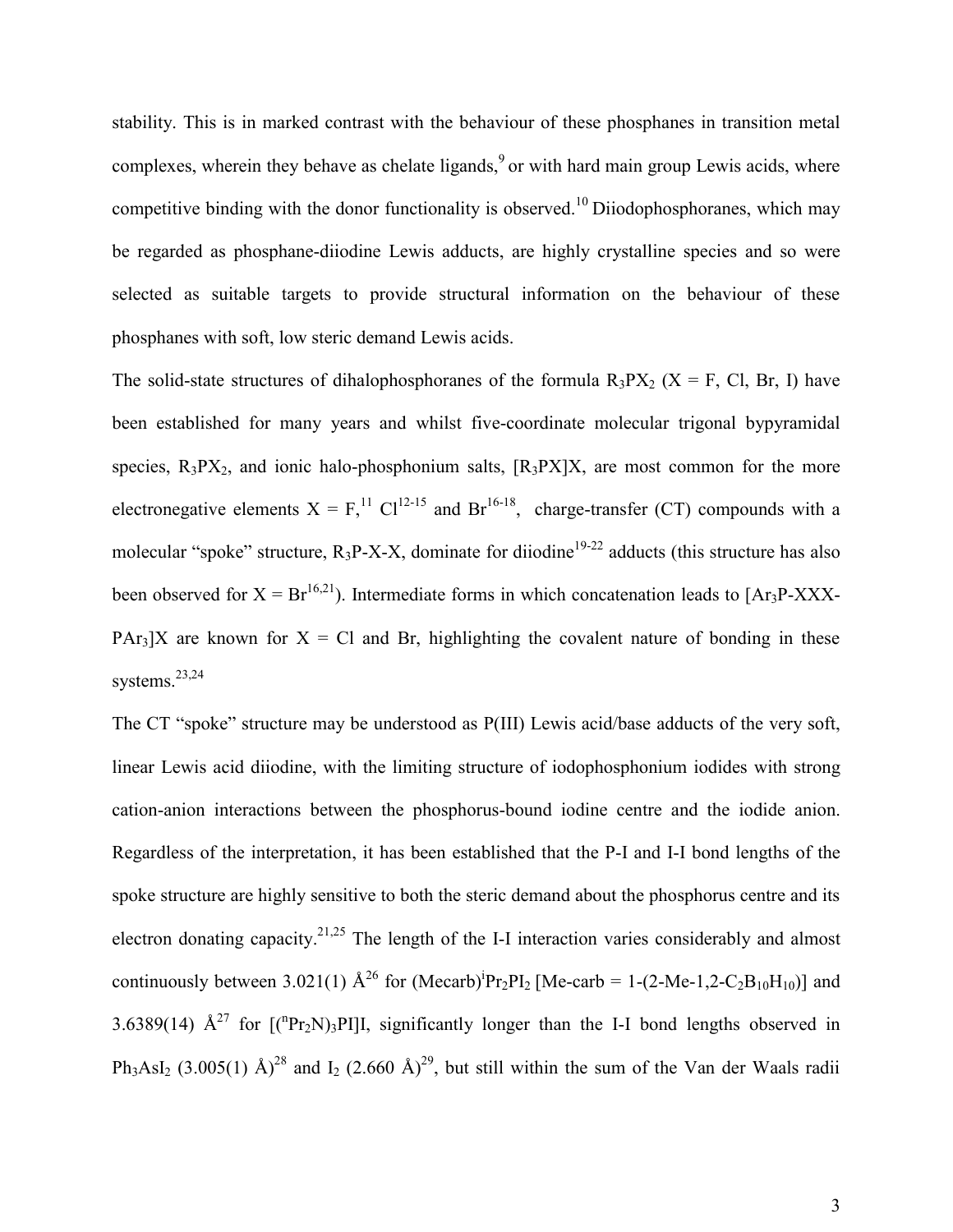$(3.96 \text{ Å})^{30}$  This lengthening of the I-I bond occurs as electron density is transferred into the  $\sigma^*$ orbital of diiodine by the electron donor,  $R_3P$ . Consequently, the I-I distances can be regarded as highly indicative of the degree of charge transfer and thus donor strength.

Steric effects also play a significant role in influencing the magnitude of the P-I and I-I bond lengths. In particular, the P-I distances show greater susceptibility to steric influence than the I-I contacts. This phenomenon becomes readily apparent when regarding the aryl groups in  $Ar_3PI_2$ adducts, since the conformation adopted by aryl groups and orientation of any substituents has a major impact on the steric properties. For instance, the P-I and I-I bond metrics for *tris*-(*m*-tolyl) and *tris*-(*p*-tolyl)-diiodophosphorane [2.479(3)-2.472(5) Å  $/3.1809(17)$ -3.1815(15) Å]<sup>31</sup> are essentially identical, with the P-I contact equivalent within errors to  $Ph_3PL_2^{32}$  [2.4690(8) Å], but with a significant increase in I-I separation [*cf.* 3.161(2) Å] due to the greater electron donating capacity of the tolyl-groups. In contrast, the  $tris-(o-tolyl)$ -diiodophosphorane<sup>33</sup> shows a dramatically longer P-I contact [2.5523(12) Å] and a concomitant decrease in the I-I separation [3.0727(4) Å]. Further studies into *tris*-aryl substituted  $Ar_3PI_2$  adducts by Barnes<sup>25</sup> show that electronic effects are primarily responsible for differences in the bond lengths in *m*- and *p*substituted Ar<sub>3</sub>PI<sub>2</sub> adducts, whilst steric effects become of significant importance for *o*substituted adducts. Donor *ortho*-substituents have been shown to have a significant impact on the reaction kinetics of both phosphane alkylation and the alkaline decomposition of the subsequent phosphonium salts.<sup>34,35</sup> Both *ortho*-OMe and *ortho*-NMe<sub>2</sub> functionality leading to increase in rate of alkylation, attributed to internal coordination of the donor to phosphorus, but nevertheless show starkly different decomposition behaviour, with the O-donor species undergoing slower P-C bond cleavage than PPh<sub>3</sub> derivatives,<sup>36</sup> whilst the N-donor species is decomposed at an enhanced rate.<sup>35</sup>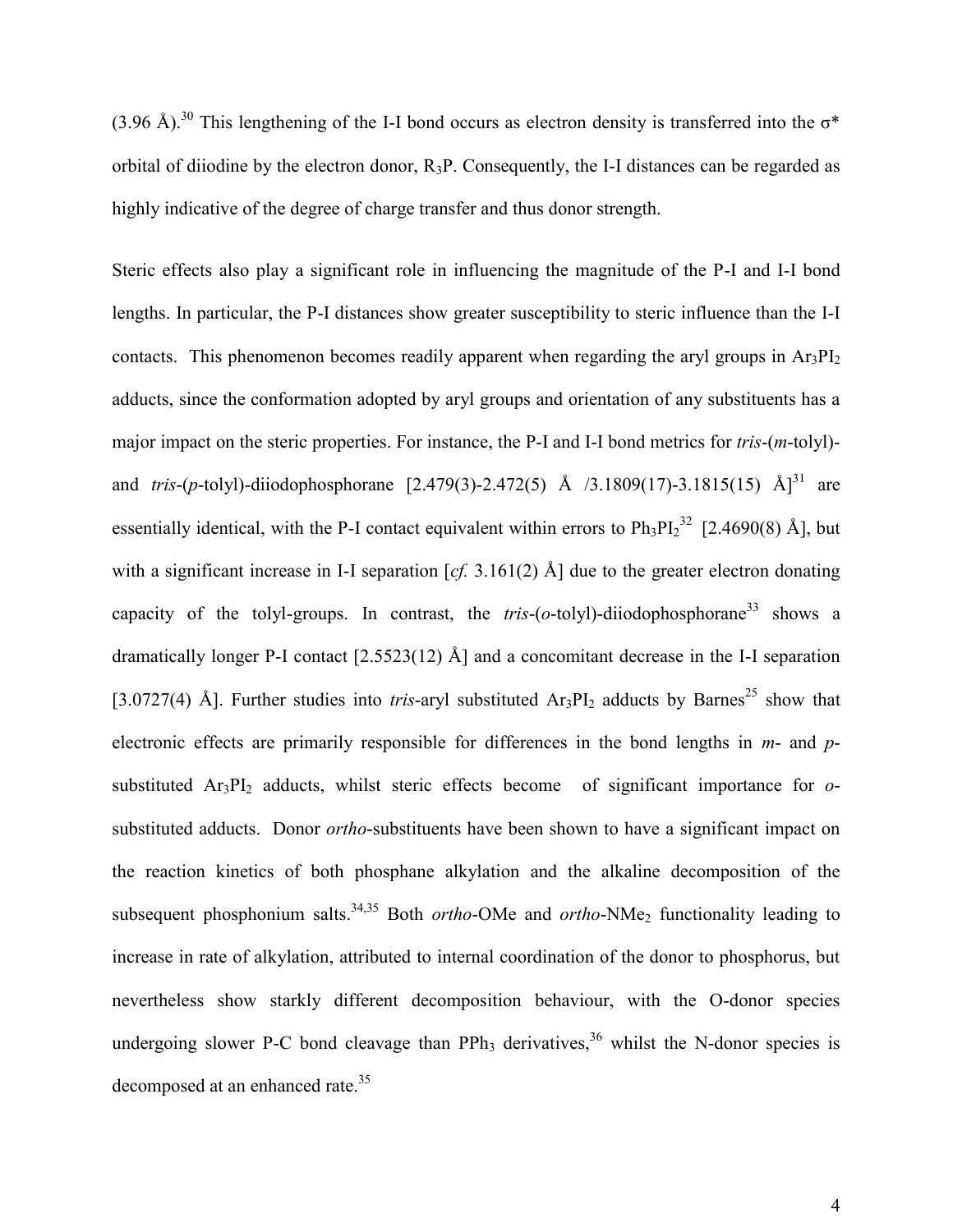In this report, we describe the synthesis of a family (Scheme 1) of simple donor-functionalized diiodophosphoranes and their iodophosphonium salts from ubiquitous triarylphosphane ligands. The result of *ortho*-donor substitution on their Lewis basicity is discussed in terms of steric and electronic effects with the aid of computational studies, and it is shown that *ortho*-nitrogen and oxygen donors contribute to the donor strength of the phosphane by different mechanisms.



**Scheme 1:** Donor-functionalised diiodophosphoranes and iodophosphonium salts prepared in this report.

#### **Experimental**

#### **General Experimental**

The syntheses of diiodophosphoranes and iodophosphonium salts described herein were undertaken using standard Schlenk techniques under anhydrous and anaerobic conditions. All solvents were purchased from Fisher Scientific and dried before use using the methods specified. DCM was dried using an Innovation Technologies Benchtop Solvent Purification System and stored over activated molecular sieves. THF was dried by reflux over potassium and stored over activated molecular sieves. "Hexane and diethyl ether were dried by reflux over sodium/benzophenone and stored over potassium mirrors. "Butyl-lithium was purchased from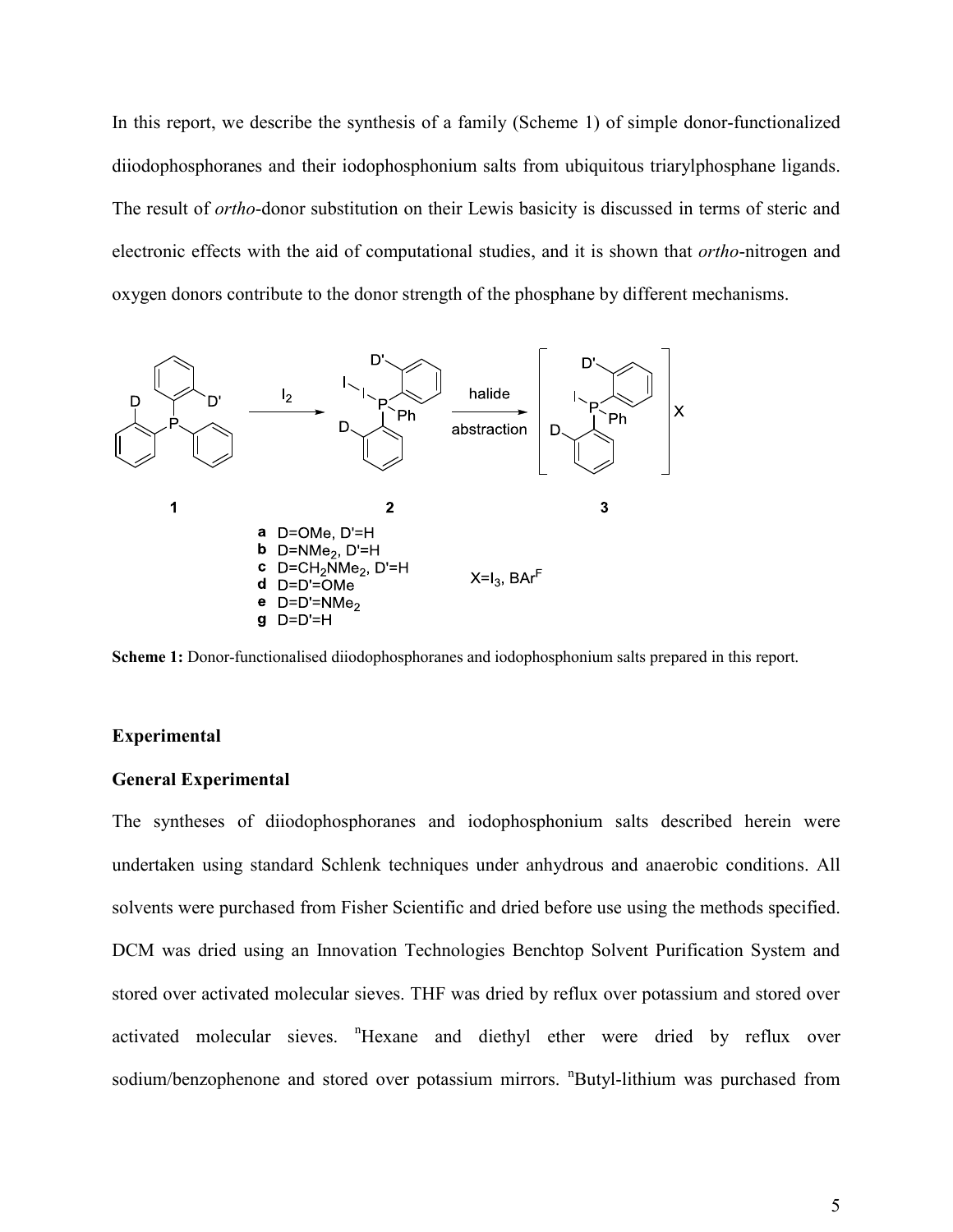Acros as a 2.5M solution in hexanes. Sodium tetrakis(3,5-trifluoromethylphenyl)borate (NaBA $r<sup>F</sup>$ ) was sourced from Matrix Scientific and washed with DCM prior to use. Ph<sub>2</sub>PCl and PhPCl<sub>2</sub> were distilled prior to use and stored in flame-dried ampoules under argon. All other compounds were used as supplied by the manufacturer. The donor phosphanes were synthesised using the method previously reported. $8$  NMR spectra were recorded on a JEOL 400 MHz NMR Spectrometer and spectra referenced to the appropriate residual solvent peaks.

#### **Crystallography**

Diffraction data were recorded on Agilent Super Nova Dual Diffractometers with  $Mo-K\alpha$ radiation ( $\lambda = 0.71073$  Å) or Cu-Kg ( $\lambda = 1.54184$  Å) at 100 K. Single crystals were mounted on nylon cryoloops or MiTeGen microloops. Unit cell determination, data reduction and absorption corrections were carried out using CrysAlisPro 38.41. Using the Olex2  $GUI^{37}$ , the structure was solved with the ShelXT<sup>38</sup> structure solution program via Direct Methods and refined with the ShelXL<sup>39</sup> refinement package using Least Squares minimization. Non-hydrogen atoms were refined anisotropically and hydrogen atoms were included using a riding model. All thermal ellipsoid plots were generated using ORTEP-3 for Windows.<sup>40</sup> Details of the crystal habits and data collection may be found in the SI.

#### **Computational Work**

Calculations were performed using the Gaussian $0.0941$  suite of programs. Structures were optimised from single crystal X-ray diffraction data using the M06-2X hybrid functional<sup>42</sup> using the def2TZVP<sup>43</sup> split valence, triple zeta basis set to describe the iodine atoms and 6-311g(d,p)<sup>44</sup> for all other atoms; PCM (Dichloromethane) solvation was used in all cases,<sup>45</sup> and all structures were confirmed as minima by frequency analysis and the absence of imaginary frequencies. NBO calculations and NBO Wiberg Bond Index determinations were performed using NBO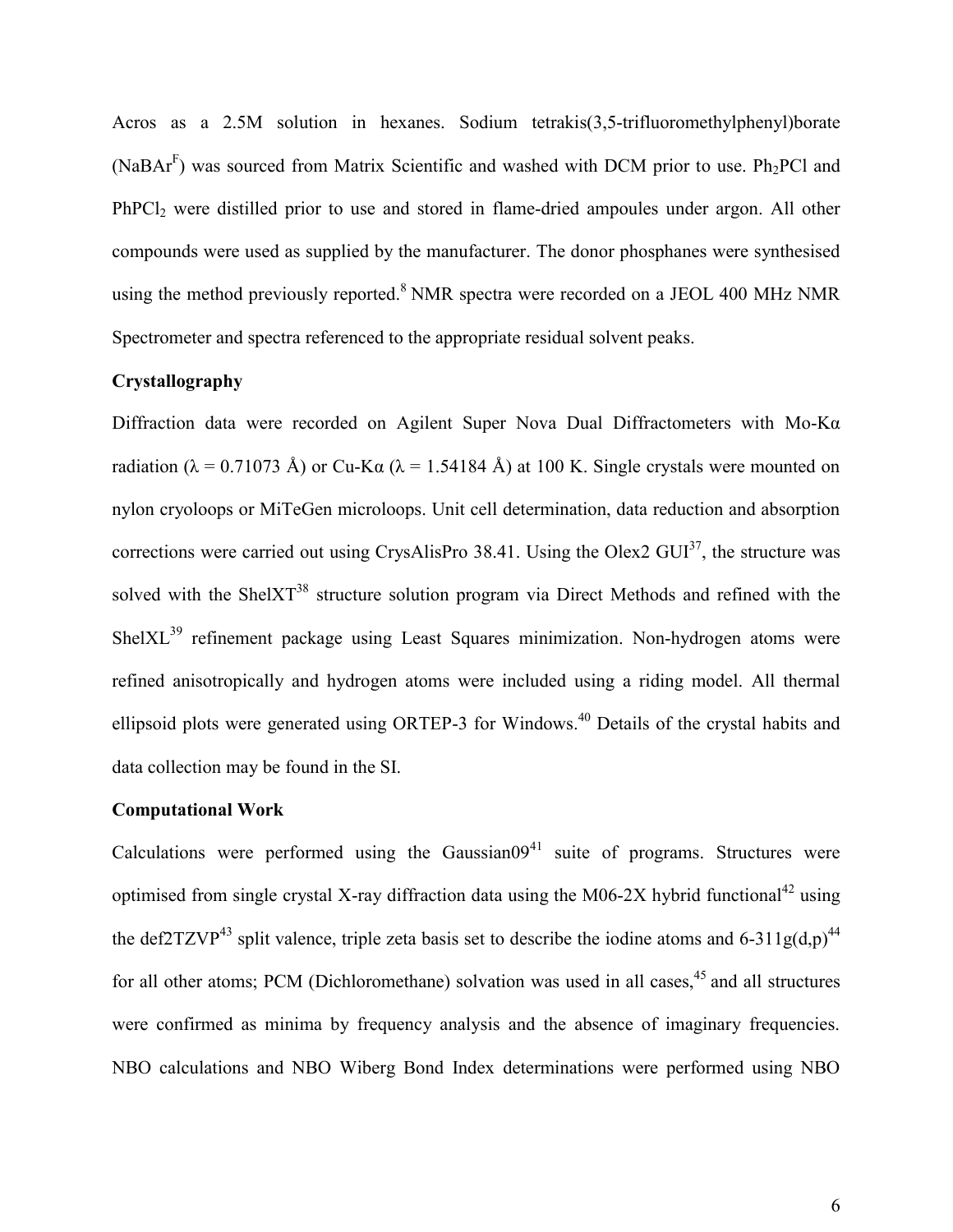$3.1$ :<sup>46</sup> Mayer Bond Indices<sup>47,48</sup> were calculated using Multiwfn 3.3.9<sup>49</sup> The Mayer bond indices were found to show stronger correlation between changes in bond index and bond length than the NAO-adjusted Wiberg Bond Indices and so were used in subsequent analysis. Full Cartesian coordinates for the optimised geometries are provided in the supporting information.

#### **Syntheses**

#### **Synthesis of Diiodophosphoranes**

The Ar3PI2 adducts **2a-2e** and **2g** were all prepared by the reaction of donor-functionalized phosphane with one equivalent of diiodine in anhydrous diethyl ether. The synthesis of **2a** is given as exemplar. All products were isolated as free flowing yellow powders. Crystals suitable for single crystal X-ray diffraction were grown by slow diffusion of  $Et_2O$  into a concentrated solution of the product in DCM. Where necessary, products were purified by recrystallization from DCM and Et<sub>2</sub>O. In the case of **2c**, we were unable to isolate the compound free of *c.a.* 25% phosphine oxide impurity identified by NMR despite repeated recrystallisation, suggesting extreme moisture sensitivity and concomitant crystallisation. A sample of **2g** was synthesised for crystallographic comparison and the NMR spectra were found to match literature values.<sup>20</sup>

**Synthesis of**  $\text{[Ph}_2\text{P}(o\text{-OMe-C}_6\text{H}_4)\text{]}$  **[2a] : To a stirred solution of 1a (200 mg, 0.684 mmol) in** Et<sub>2</sub>O (10 cm<sup>3</sup>) was added dropwise a solution of  $I_2$  (165 mg, 0.650 mmol) in Et<sub>2</sub>O (10 cm<sup>3</sup>), generating an immediate yellow precipitate. The reaction mixture was stirred overnight, the pale yellow supernatant removed by filtration and the solid product washed with  $Et_2O(10 \text{ cm}^3)$  before being dried *in vacuo* to give the product as a bright yellow powder (247 mg, 0.453 mmol, 70% yield). Crystals suitable for single crystal diffraction were grown by slow diffusion of  $Et<sub>2</sub>O$  into a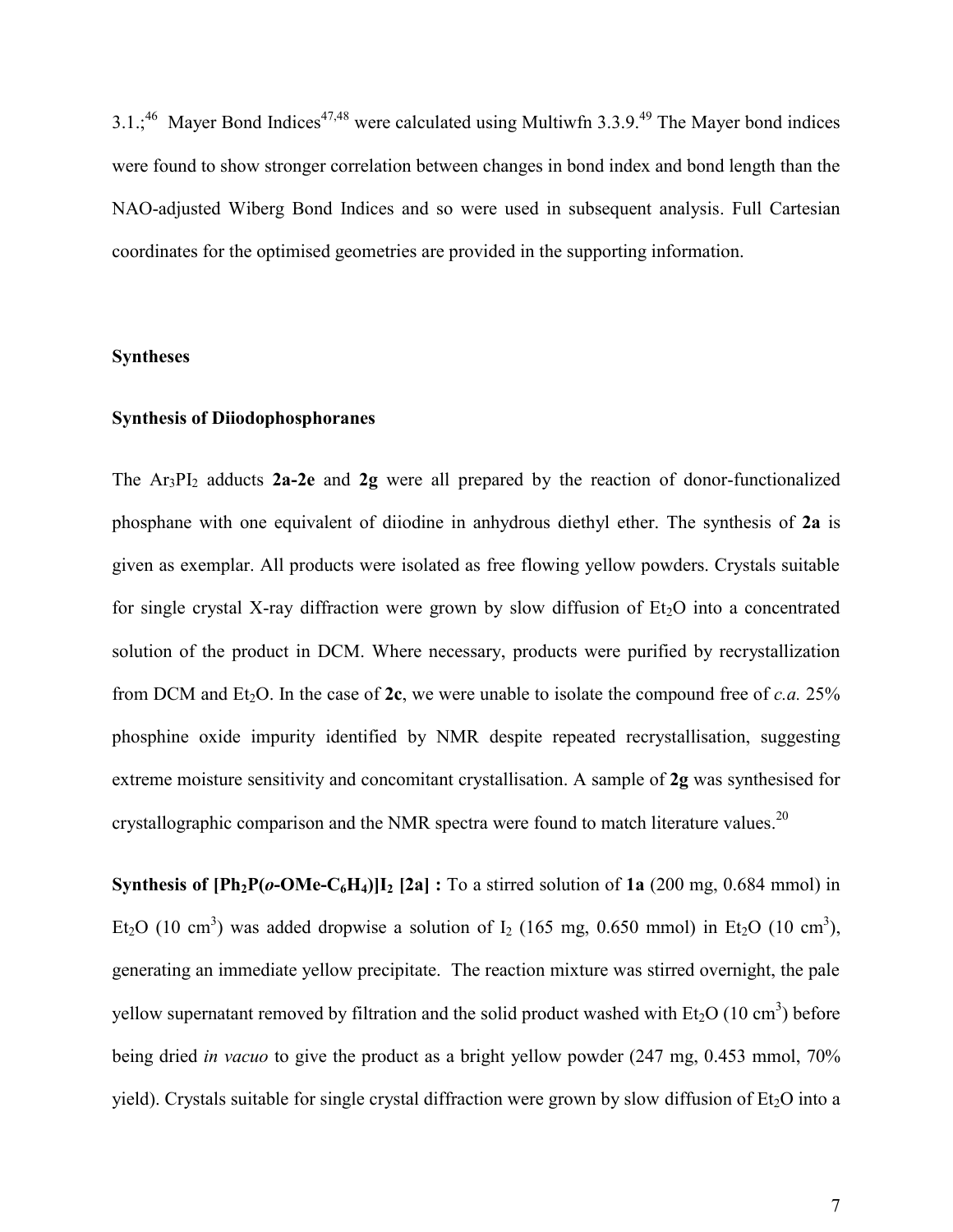concentrated solution of product in DCM. *Anal.* Calc. for C<sub>19</sub>H<sub>17</sub>I<sub>2</sub>OP: C, 41.79; H, 3.14. Found: C, 41.89; H, 3.17. **<sup>1</sup>H NMR** (400 MHz, DCM, 20.9 °C):  $\delta$  = 7.76-7.67 (bm, 3H, *Ph*), 7.59-7.55 (m, 8H, *Ph*), 7.14-7.06 (m, 2H, *Ph*), 6.98 (dd, *J* = 14.7, 7.8 Hz, 1H, *Ph*), 3.76 (s, 3H, O*Me*). **<sup>31</sup>P NMR** (161.8 MHz, DCM, 20.9 °C):  $\delta$  = -24.4 (s). <sup>13</sup>C{<sup>1</sup>H} **NMR** (100.5 MHz, DCM, 19.3 °C):  $\delta$ = 161.7 (d, *JC-P* = 1.9 Hz, *Ph*), 137.2 (d, *JC-P* = 1.9 Hz, *Ph*), 135.0 (d, *JC-P* = 5.8 Hz, *Ph*), 133.9 (d, *JC-P* = 2.9 Hz, *Ph*), 133.4 (d, *JC-P* = 10.5 Hz, *Ph*), 127.9 (d, *JC-P* = 10.5 Hz, *Ph*), 122.6 (d, *JC-P* = 65.2 Hz, *Ar*-P), 121.8 (d,  $J_{C-P} = 12.5$  Hz, *Ph*), 112.7 (d,  $J_{C-P} = 6.7$  Hz, *Ph*), 109.3 (d,  $J_{C-P} = 64.0$ Hz, *Ar*-P), 65.1 (s, O*Me*). **SCXRD** P-1, a 8.7185(3) Å, b 9.8085(3) Å, c 11.5663(3) Å, g 94.431(2) °,  $\beta$  95.603(2) °,  $\gamma$  104.837(2) °, R<sub>1</sub>/wR<sub>2</sub> 0.0210/0.0407.

**Synthesis of**  $\text{[Ph}_2\text{P}(o\text{-}N\text{M}e_2\text{-}C_6\text{H}_4)\text{]}$  **[2b]: (yellow solid, 85% yield).** *Anal.* **Calc. for** C20H20I2NP: C, 42.96; H, 3.61; N, 2.50. Found: C, 42.92; H, 3.73; N, 2.65. **<sup>1</sup>H NMR** (400 MHz, DCM, 20.5 °C):  $\delta$  = 7.76 (t, *J* = 7.3 Hz, 1H, *Ph*), 7.65-7.50 (m, 11H, *Ph*), 7.35 (dt, *J* = 2.7, 7.8 Hz, 1H, *Ph*), 7.18 (dd, *J* = 7.8, 13.3 Hz, 1H, *Ph*), 2.24 (s, 6H, N*Me2*). **<sup>31</sup>P NMR** (161.8 MHz, DCM, 20.5 °C): δ = -25.8 (s). <sup>13</sup>C{<sup>1</sup>H} NMR (100.5 MHz, DCM, 20.5 °C): δ = 159.2 (d, *J<sub>C-P</sub>* = 6.7 Hz, *Ph*), 136.3 (d, *JC-P* = 2.9 Hz, *Ph*), 134.6 (d, *JC-P* = 7.7 Hz, *Ph*), 133.6 (s, *Ph*), 133.5 (s, *Ph*), 133.4 (s, *Ph*), 129.6 (d, *JC-P* = 11.5 Hz, *Ph*), 127.4 (d, *JC-P* = 11.5 Hz, *Ph*), 126.5 (d, *JC-P* = 7.7 Hz, *Ph*), 124.4 (d, *JC-P* = 63.3 Hz, *Ar*-P), 122.7 (d, *JC-P* = 67.0 Hz, *Ar*-P), 45.6 (s, N*Me2*). **SCXRD** P-1, a 9.2731(3) Å, b 10.0341(3) Å, c 11.6573(3) Å,  $\alpha$  67.852(3) °,  $\beta$  88.456(2) °,  $\gamma$ 84.209(2) °,  $R_1/wR_2$  0.0153/0.0336.

**Synthesis of**  $\text{[Ph}_2\text{P}(o\text{-CH}_2\text{NMe}_2\text{-}C_6\text{H}_4)\text{]}$  **[2c]: (yellow solid, converstion is quantitative by in** situ NMR, but isolated samples were contaminated by phosphine oxide which could not be removed by recrystalisation). Anal. Calc. for  $C_{21}H_{22}I_2NP$ : C, 44.00; H, 3.87; N, 2.44. Found: C, 43.89; H, 3.95; N, 2.56. <sup>1</sup>**H NMR** (400 MHz, DCM, 20.9 °C):  $\delta$  = 7.75-7.34 (bm, 13H, *Ph*), 7.15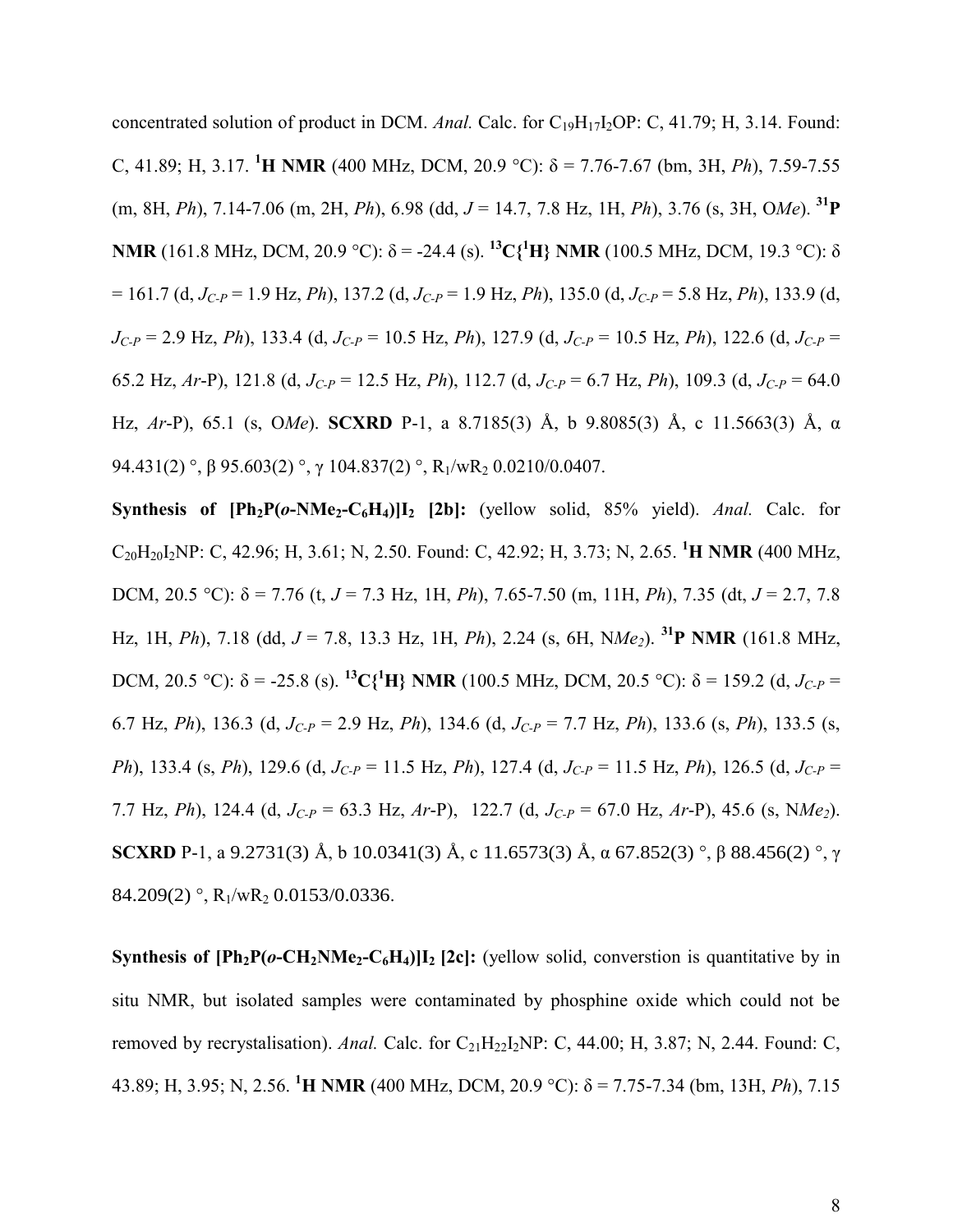(dd,  $J = 7.3$ , 14.2 Hz, 1H, *Ph*), 3.57 (bs, 2H, *CH*<sub>2</sub>NMe<sub>2</sub>), 1.65 (bs, 6H, N*Me*<sub>2</sub>). <sup>31</sup>**P** NMR (161.8) MHz, DCM, 20.9 °C):  $\delta$  = -23.1 (s). <sup>13</sup>C{<sup>1</sup>H} NMR (100.5 MHz, DCM, 18.1°C):  $\delta$  = 145.8 (d, *JC-P* = 9.6 Hz, *Ph*), 135.4 (d, *JC-P* = 4.8 Hz, *Ph*), 134.6 (d, *JC-P* = 12.0 Hz, *Ph*), 134.0 (d, *JC-P* = 7.2 Hz, *Ph*), 132.9 (d, *JC-P* = 8.6 Hz, *Ph*),131.8 (d, *JC-P* = 11.5 Hz, *Ph*), 129.5 (d, *JC-P* = 11.5 Hz, *Ph*), 128.0 (d,  $J_{C-P}$  = 12.0 Hz, *Ph*), 125.8 (d,  $J_{C-P}$  = 62.8 Hz, *Ar*-P), 120.6 (d,  $J_{C-P}$  = 57.0 Hz, *Ar*-P), 59.4 (s, *CH2*NMe2), 43.8 (s, N*Me2*). **SCXRD** P21/c, a 9.0359(3) Å, b 25.5171(7) Å, c 9.4963(3) Å,  $\alpha$  90°,  $\beta$  106.832(3) °,  $\gamma$  90°, R<sub>1</sub>/wR<sub>2</sub> 0.0233/ 0.0414.

**Synthesis of [PhP(** $o$ **-OMe-C<sub>6</sub>H**<sub>4</sub>)<sub>2</sub>]<sub>I<sub>2</sub> [2d]: (yellow solid, 85% yield). *Anal.* Calc. for</sub> C20H19I2O2P: C, 41.69; H, 3.32. Found: C, 41.51; H, 3.36. **<sup>1</sup>H NMR** (400 MHz, DCM, 19.7 °C):  $\delta$  = 7.73-7.50 (m, 7H, *Ph*), 7.12-7.04 (m, 6H, *Ph*), 3.77 (s, 6H, O*Me*). <sup>31</sup>**P** NMR (161.8 MHz, DCM, 20.0 °C):  $\delta$  = -32.1 (s). <sup>13</sup>C{<sup>1</sup>H} NMR (100.5 MHz, DCM, 18.7 °C):  $\delta$  = 161.6 (d, *J<sub>C-P</sub>* = 2.9 Hz, *Ph*), 136.7 (d, *JC-P* = 2.9 Hz, *Ph*), 134.8 (d, *JC-P* = 6.7 Hz, *Ph*), 133.5 (d, *JC-P* = 2.9 Hz, *Ph*), 133.3 (d, *JC-P* = 9.6 Hz, *Ph*), 129.4 (d, *JC-P* = 13.4 Hz, *Ph*), 122.7 (d, *JC-P* = 69.0 Hz, *Ar*-P), 121.6 (d, *JC-P* = 12.5 Hz, *Ph*), 112.7 (d, *JC-P* = 6.7 Hz, *Ph*), 109.2 (d, *JC-P* = 67.1 Hz, *Ar*-P), 56.0 (s, OMe). **SCXRD** P-1, a 8.76192(19) Å, b 10.48116(19) Å, c 11.4220(3) Å,  $\alpha$  90.3592(17) °,  $\beta$ 94.2694(18) °,  $\gamma$  95.4542(16) °, R<sub>1</sub>/wR<sub>2</sub> 0.0172/ 0.0397.

**Synthesis of**  $\text{[PhP(0-NMe}_2-\text{C}_6\text{H}_4)_2\text{I}_2$  **[2e]:** (yellow solid, 81% yield). *Anal.* Calc. for  $\text{C}_{22}\text{H}_{25}\text{I}_2\text{N}_2\text{P}$ : C, 43.88; H, 4.18; N, 4.65. Found: C, 43.77; H, 4.06; N, 4.62. **<sup>1</sup>H NMR** (400 MHz, DCM, 18.7 °C): h = 7.83 (dd, *J* = 8.0, 15.3 Hz, 2H, *Ph*), 7.76 (t, *J* = 7.1, 7.3 Hz, 2H, *Ph*), 7.62-7.44 (m, 9H, *Ph*), 2.14 (s, 12H, NMe<sub>2</sub>). <sup>31</sup>**P** NMR (161.8 MHz, DCM, 19.2 °C):  $\delta$  = -22.1 (s). <sup>13</sup>C{<sup>1</sup>H} NMR (100.5 MHz, DCM, 19.3 °C):  $\delta$  = 158.7 (d, *J<sub>C-P</sub>* = 3.8 Hz, *Ph*), 135.9 (d, *J<sub>C-P</sub>* = 2.9 Hz, *Ph*), 135.5 (d, *J<sub>C-</sub> <sup>P</sup>* = 9.6 Hz, *Ph*), 133.0 (d, *JC-P* = 3.8 Hz, *Ph*), 132.3 (d, *JC-P* = 9.6 Hz, *Ph*), 129.2 (d, *JC-P* = 13.4 Hz, *Ph*), 127.4 (d, *JC-P* = 13.4 Hz, *Ph*), 127.3 (d, *JC-P* = 61.4 Hz, *Ar*-P), 125.9 (d, *JC-P* = 7.7 Hz,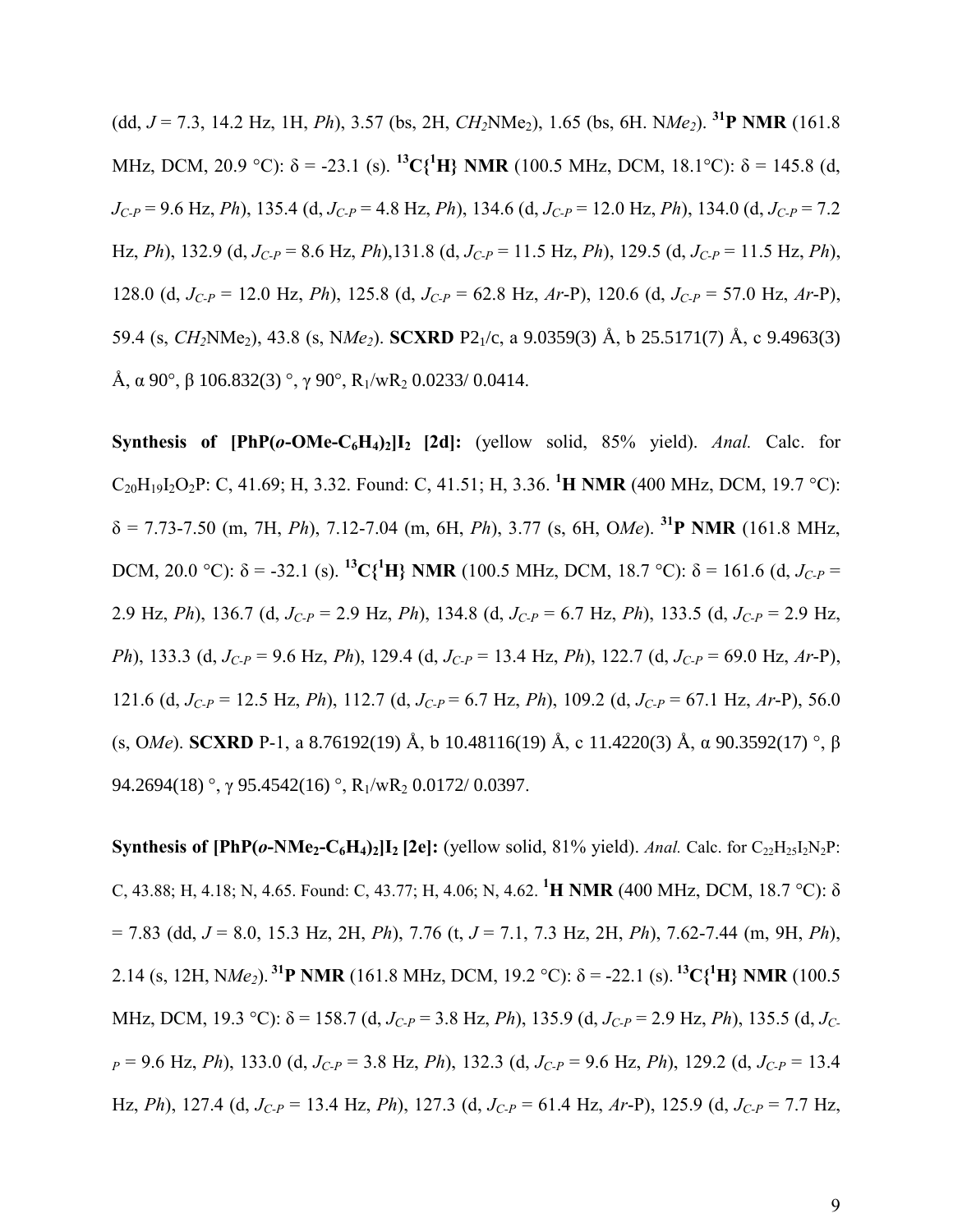*Ph*), 121.9 (d, *JC-P* = 72.9 Hz, *Ar*-P), 45.8 (s, N*Me2*). **SCXRD** P21/c, a 8.94007(14) Å, b 42.9758(6) Å, c 12.85504(19) Å,  $\alpha$  90°,  $\beta$  108.5752(17) °,  $\gamma$  90 °, R<sub>1</sub>/wR<sub>2</sub> 0.0246/ 0.0495.

**Synthesis of 2g**:<sup>20,32</sup> **SCXRD** P2<sub>1</sub>2<sub>1</sub>2<sub>1</sub>, a 10.33101(9) Å, b 12.83882(12) Å, c 13.61886(13) Å, α 90°,  $\beta$  90°,  $\gamma$  90°, R<sub>1</sub>/wR<sub>2</sub> 0.0162/ 0.0368.

#### **Synthesis of Iodophosphonium Salts**

NMR scale samples of the iodophosphonium  $BAr<sup>F</sup>$  salts were prepared by the following general method unless otherwise stated: To a J. Young's NMR tube fitted with a  $d_6$ -DMSO capillary was added diiodophosphorane 2 (0.04 mmol) and DCM (0.7 cm<sup>3</sup>). NaBAr<sup>F</sup> (0.04 mmol) was added and the reaction mixture was heated to reflux for 1 hour. The supernatant was decanted into a Schlenk flask equipped with a stir bar, and hexane  $(10 \text{ cm}^3)$  was added with stirring forming a precipitate that was subsequently filtered, washed with hexane (5 cm<sup>3</sup>) and dried *in vacuo*. Slow diffusion of hexane into a saturated solution of the product in DCM afforded single crystals suitable for X-ray diffraction. The same method was applied for the triiodide salts using diiodine, with diethyl ether as the anti-solvent. All reactions were monitored *via* NMR at each stage. See supporting information for further details.

**Synthesis of**  $[Ph_2P(o-OMe-C_6H_4)I][BAr^F]$  $[3a]BAr^F$ **:** (off-white solid, 58% yield). *Anal.* Calc. for C51H29BF24IOP: C, 47.77; H, 2.28. Found: C, 47.86; H, 2.40. **<sup>1</sup>H NMR** (400 MHz, DCM, 18.9 °C): h = 7.85 (t, *J* = 7.3, 7.8 Hz, 1H, *Ph*), 7.79 (t, *J* = 7.8 Hz, 2H, *Ph*), 7.71 (s, 8H, Ar*H* (BAr<sup>F</sup> )), 7.66 (q, *J* = 5.0, 7.3, 8.2 Hz, 4H, *Ph*), 7.58 (dd, *J* = 7.3, 16.5 Hz, 4H, *Ph*), 7.54 (s, 4H, Ar*H* (BAr<sup>F</sup> )), 7.17 (q, *J* = 7.8 Hz, 2H, *Ph*), 6.93 (dd, *J* = 7.8, 16.5 Hz, 1H, *Ph*), 3.8 (s, 3H, O*Me*). **<sup>31</sup>P NMR** (161.8 MHz, DCM, 18.9 °C):  $\delta = 2.6$  (s). <sup>13</sup>C{<sup>1</sup>H} NMR (100.5 MHz, DCM, 19.0°C):  $\delta$  = 162.3 (d, *J<sub>C-P</sub>* = 1.9 Hz, *Ph*), 161.9 (q, *J<sub>C-B</sub>* = 49.8 Hz, aromatic *C* (BAr<sup>F</sup>)), 140.0 (d, *J<sub>C-P</sub>* 2.9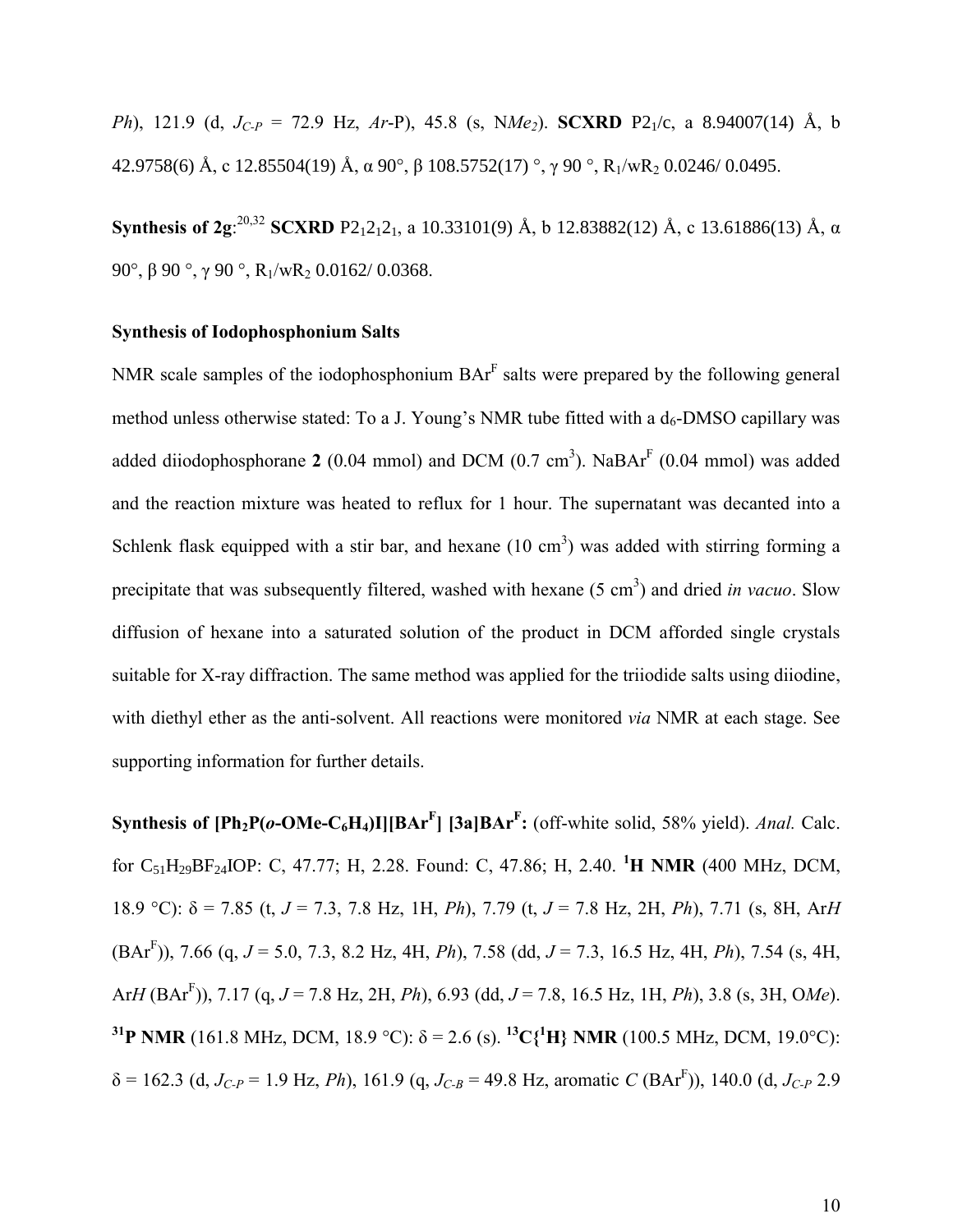Hz, *Ph*), 136.3 (d,  $J_{C-P}$  = 2.9 Hz, *Ph*), 135.6 (d,  $J_{C-P}$  = 9.6 Hz, *Ph*), 134.9 (bs, aromatic *C* (BAr<sup>F</sup>)), 133.5 (d,  $J_{C-P}$  = 12.5 Hz, *Ph*), 130.5 (d,  $J_{C-P}$  = 14.4 Hz, *Ph*), 129.0 (qq,  $J_{C-F}$  = 31.6 Hz,  $J_{C-B}$  = 2.9 Hz, *C*-CF3 (BAr<sup>F</sup> )), 124.7 (q, *JC-F* = 272.2, 272.7 Hz, *C*F3 (BAr<sup>F</sup> )), 122.5 (d, *JC-P* = 14.4 Hz, *Ph*), 119.9 (d, *JC-P* = 82.4 Hz, *Ph*), 117.6 (m, aromatic *C* (BAr<sup>F</sup> )), 113.5 (d, *JC-P* = 6.7 Hz, *Ph*), 56.5 (s, OMe). <sup>11</sup>**B** NMR (128.3 MHz, DCM, 18.6 °C):  $\delta$  = -8.2 (s, *B*Ar<sup>F</sup>). <sup>19</sup>**F** NMR (376.2 MHz, DCM, 18.4 °C):  $\delta$  = -63.3 (s, CF<sub>3</sub> (BAr<sup>F</sup>)). **SCXRD** P-1, a 12.3441(3) Å, b 13.0277(2) Å, c 19.3179(3) Å,  $\alpha$  86.9054(14) °,  $\beta$  82.8373(15) °,  $\gamma$  71.4746(17) °, R<sub>1</sub>/wR<sub>2</sub> 0.0541/ 0.1378.

**Synthesis of**  $[Ph_2P(o-NMe_2-C_6H_4)I][BAr^F]$  $[3b]BAr^F$ **: (pale yellow solid, 69% yield). Despite** repeat syntheses and recrystallisations, we were unable to isolate the product free of phosphine oxide impurity (less than 5% by NMR). *Anal.* Calc. for  $C_{52}H_{32}BF_{24}NP$ : C, 48.21; H, 2.49; N, 1.08. Found: C, 48.15: H, 2.40; N, 1.15. <sup>1</sup>**H NMR** (400 MHz, DCM, 17.0 °C):  $\delta$  = 7.96-7.89 (m, 1H, *Ph*), 7.78-7.73 (br, 2H, *Ph*), 7.72 (br, 8H, Ar*H* (BAr<sup>F</sup> )), 7.69-7.63 (m, 6H, *Ph*), 7.62-7.55 (m, 5H, *Ph*), 7.54 (br, 4H, Ar*H* (BAr<sup>F</sup> )), 2.12 (s, 6H, N*Me2*). **<sup>31</sup>P NMR** (161.8 MHz, DCM, 17.6 °C):  $\delta = 6.1$  (s). <sup>13</sup>C{<sup>1</sup>H} NMR (100.5 MHz, DCM, 16.8 °C):  $\delta = 161.2$  (q,  $J_{C-B} = 49.8$  Hz, aromatic *C* (BAr<sup>F</sup> )), 159.4 (d, *JC-P* = 5.8 Hz, *Ph*), 139.4 (d, *JC-P* = 2.4 Hz, *Ph*), 136.7 (d, *JC-P* = 12.5 Hz, *Ph*), 135.7 (d,  $J_{C-P}$  = 3.4 Hz, *Ph*), 134.9 (br, aromatic *C* (BAr<sup>F</sup>)), 133.0 (d,  $J_{C-P}$  = 12.0 Hz, *Ph*), 130.4 (d,  $J_{C-P}$  = 14.89 Hz, *Ph*), 129.0 (qq,  $J_{C-F}$  = 31.6 Hz,  $J_{C-B}$  = 2.9 Hz,  $C$ -CF<sub>3</sub> (BAr<sup>F</sup>)), 127.3 (d,  $J_{C=P}$ = 8.2 Hz, *Ph*), 124.7 (q, *JC-F* = 272.2, 272.7 Hz, *C*F3 (BAr<sup>F</sup> )), 122.1 (d, *JC-P* = 82.9 Hz, *Ph*), 118.6 (d,  $J_{C-P}$  = 88.2 Hz, *Ph*), 117.6 (m, aromatic *C* (BAr<sup>F</sup>)), 45.6 (s, N*Me*<sub>2</sub>). <sup>11</sup>**B NMR** (128.3 MHz, DCM, 17.2°C):  $\delta$  = -8.2 (s, *B*Ar<sup>F</sup>). <sup>19</sup>**F NMR** (376.2 MHz, DCM, 17.4 °C):  $\delta$  = -63.3 (s, C*F*<sub>3</sub> (BAr<sup>F</sup>)). **SCXRD** P-1, a 12.50066(15) Å, b 13.24451(17) Å, c 17.59462(19) Å,  $\alpha$  90.5505(10) °,  $\beta$  92.5441(9) °,  $\gamma$  109.5891(12) °, R<sub>1</sub>/wR<sub>2</sub> 0.0313/ 0.0826.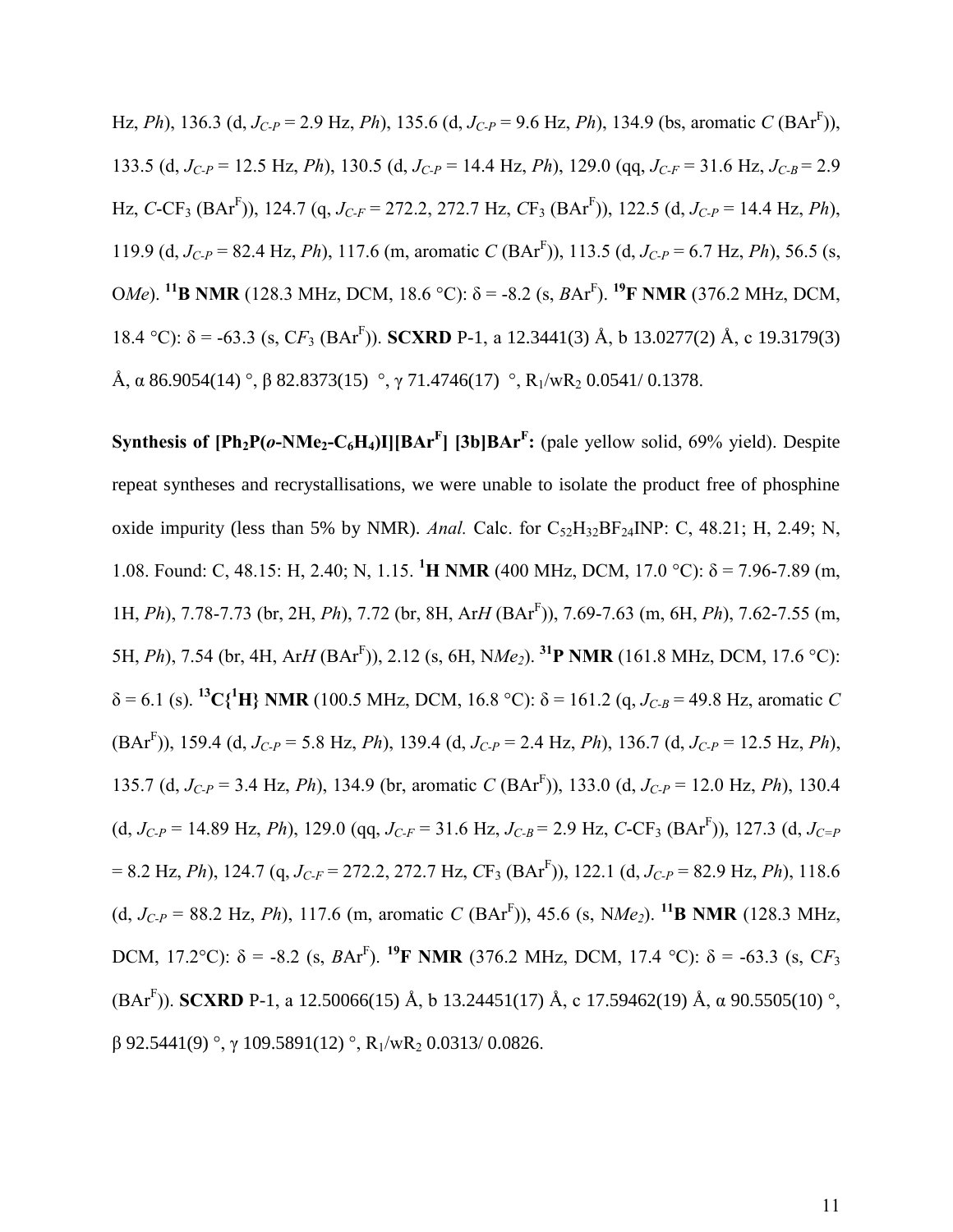**Synthesis of [PhP(o-OMe-C6H4)2I][BAr<sup>F</sup> ] [3d]BAr<sup>F</sup> :** (colourless solid, 46% yield). *Anal.* Calc. for C52H31BF24IO2P: C, 47.59; H, 2.38. Found: C, 47.40; H, 2.30. **<sup>1</sup>H NMR** (400 MHz, DCM, 17.2 °C):  $\delta$  = 7.82 (t, *J* = 7.4, 8.0 Hz, 2H, *Ph*), 7.76 (br, 1H, *Ph*), 7.71 (br, 8H, Ar*H* (BAr<sup>F</sup>)), 7.67-7.57 (m, 4H, *Ph*), 7.54 (br, 4H, Ar*H* (BAr<sup>F</sup> )), 7.15 (q, *J* = 7.3, 8.0 Hz, 4H, *Ph*), 7.01 (dd, *J* = 7.6, 17.3 Hz, 2H, *Ph*), 3.81 (s, 6H, *OMe*). <sup>31</sup>**P** NMR (161.8 MHz, DCM, 16.7 °C):  $\delta$  = -10.0 (s). **<sup>13</sup>C{<sup>1</sup>H} NMR** (100.5 MHz, DCM, 17.5 °C):  $\delta$  = 162.1 (d, *J<sub>C-P</sub>* = 2.9 Hz, *Ph*), 161.9 (q, *J<sub>C-B</sub>* = 49.8 Hz, aromatic *C* (BAr<sup>F</sup> )), 139.2 (d, *JC-P* = 1.9 Hz, *Ph*), 135.7 (d, *JC-P* = 3.4 Hz, *Ph*), 135.1 (d,  $J_{C-P}$  = 10.1 Hz, *Ph*), 134.9 (br, aromatic *C* (BAr<sup>F</sup>)), 133.2 (d,  $J_{C-P}$  = 12.0 Hz, *Ph*), 130.2 (d,  $J_{C-P}$  = 14.9 Hz, *Ph*), 129.0 (qq,  $J_{C-F}$  = 31.6 Hz,  $J_{C-B}$  = 2.9 Hz, *C*-CF<sub>3</sub> (BAr<sup>F</sup>)), 124.7 (q,  $J_{C-F}$  = 272.2, 272.7 Hz, *C*F3 (BAr<sup>F</sup> )), 122.2 (d, *JC-P* = 14.4 Hz, *Ph*), 120.1 (d, *JC-P* = 85.8 Hz, *Ph*), 117.6 (m, aromatic *C* (BAr<sup>F</sup> )), 113.3 (d, *JC-P* = 6.7 Hz. *Ph*), 105.8 (d, *JC-P* = 85.8 Hz, *Ph*), 56.3 (s, O*Me*). ). **<sup>11</sup>B NMR** (128.3 MHz, DCM, 17.3 °C):  $\delta$  = -8.2 (s, *BAr<sup>F</sup>)*. <sup>19</sup>**F NMR** (376.2 MHz, DCM, 17.3  $^{\circ}$ C):  $\delta$  = -63.3 (s, CF<sub>3</sub> (BAr<sup>F</sup>)). **SCXRD** P2<sub>1</sub>, a 12.46086(15) Å, b 34.0625(3) Å, c 13.54015(16) Å,  $\alpha$  90°,  $\beta$  110.6112(13) °,  $\gamma$  90 °, R<sub>1</sub>/wR<sub>2</sub> 0.0354/0.0887.

**Synthesis of [PhP(o-NMe<sub>2</sub>-C<sub>6</sub>H<sub>4</sub>)<sub>2</sub>I][BAr<sup>F</sup>] [3e]BAr<sup>F</sup>: (pale orange solid, 49% yield). Slow** diffusion of hexane into a saturated solution of the product in DCM afforded an orange oil and no crystals suitable for X-ray diffraction. Anal. Calc. for  $C_{55}H_{37}BF_{24}IN_{2}P$ : C, 48.45; H, 2.79; N, 2.09. Found: C, 48.39; H, 2.72; N, 2.12. <sup>1</sup>**H NMR** (400 MHz, DCM, 17.1 °C):  $\delta$  = 7.96 (dd, *J* = 8.0, 16.4 Hz, 2H, *Ph*), 7.86 (t, *J* = 7.7 Hz, 2H, *Ph*), 7.71 (br, 8H, Ar*H* (BAr<sup>F</sup> )), 7.67-7.57 (m, 5H, *Ph*), 7.54 (br, 4H, Ar*H* (BAr<sup>F</sup> )), 7.50 (t, *J* = 7.7, 7.9 Hz, 4H, *Ph*), 2.07 (s, 12H, N*Me2*). **<sup>31</sup>P NMR** (161.8 MHz, DCM, 17.0 °C):  $\delta$  = -3.0 (s). <sup>13</sup>C{<sup>1</sup>H} NMR (100.5 MHz, DCM, 18.5 °C):  $\delta$  = 161.9 (q,  $J_{C-B} = 49.8$  Hz, aromatic *C* (BAr<sup>F</sup>)), 158.6 (d,  $J_{C-P} = 5.3$  Hz, *Ph*), 138.0 (d,  $J_{C-P} = 2.4$ Hz, *Ph*), 134.9 (br, aromatic *C* (BAr<sup>F</sup> )), 131.4 (d, *JC-P* = 11.5 Hz, *Ph*), 129.8 (d, *JC-P* = 14.4 Hz,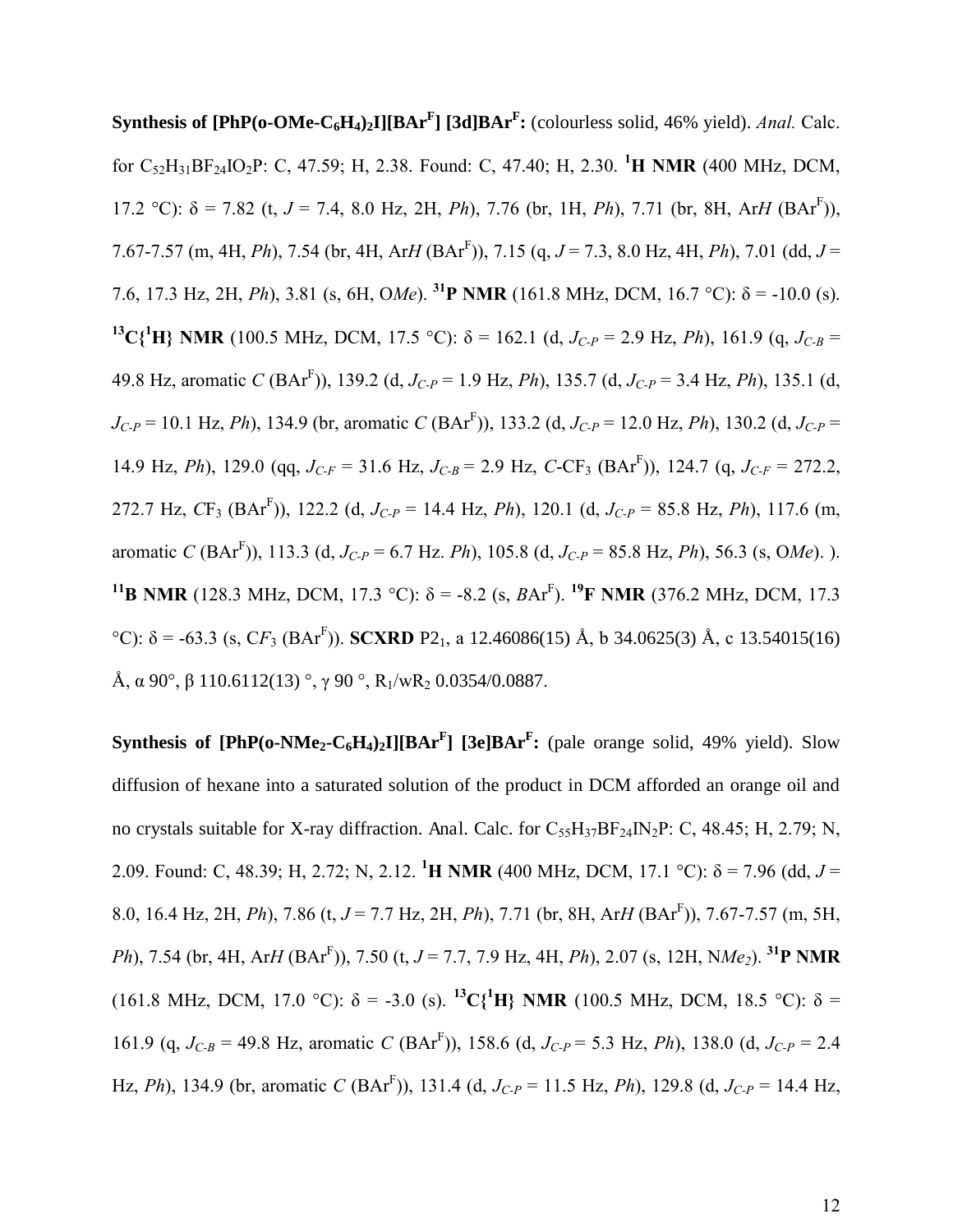*Ph*), 129.0 (qq, *JC-F* = 31.6 Hz, *JC-B* = 2.9 Hz, *C*-CF3 (BAr<sup>F</sup> )), 126.6 (d, *JC-P* = 8.6 Hz, *Ph*), 126.3 (d,  $J_{C-P}$  = 85.3 Hz, *Ph*), 124.7 (q,  $J_{C-F}$  = 272.2, 272.7 Hz,  $CF_3$  (BAr<sup>F</sup>)), 117.6 (m, aromatic *C*  $(BAr^F)$ ), 45.75 (s, NMe<sub>2</sub>). <sup>11</sup>**B NMR** (128.3 MHz, DCM, 18.1 °C):  $\delta$  = -8.2 (s, *B*Ar<sup>F</sup>). <sup>19</sup>**F NMR**  $(376.2 \text{ MHz}, \text{DCM}, 17.7 \text{ °C})$ :  $\delta$  = -63.3 (s, CF<sub>3</sub> (BAr<sup>F</sup>)).

**Synthesis of [PPh3I][BAr<sup>F</sup> ] [3g]BAr<sup>F</sup> :** (colourless solid, 75% yield). *Anal.* Calc. for C50H27BF24IP: C, 47.95; H, 2.17. Found: C, 48.03; H, 2.03. **<sup>1</sup>H NMR** (400 MHz, DCM, 16.9 °C): δ = 7.83 (t, *J* = 7.3, 7.8 Hz, 3H, *Ph* (PPh<sub>3</sub>I)), 7.75-7.66 (m, 14H, *Ph*, Ar*H* (PPh<sub>3</sub>I, BAr<sup>F</sup>)), 7.59 (dd, *J* = 8.0, 15.8 Hz, 6H, *Ph* (PPh3I)), 7.54 (s, 4H, Ar*H* (BAr<sup>F</sup> )). **<sup>31</sup>P NMR** (161.8 MHz, DCM, 17.1°C):  $\delta = 14.1$  (s). <sup>13</sup>C{<sup>1</sup>H} NMR (100.5 MHz, DCM, 18.1 °C):  $\delta = 161.9$  (q,  $J_{C-B} =$ 49.8 Hz, aromatic *C* (BAr<sup>F</sup> )), 137.0 (d, *JC-P* = 3.8 Hz, *Ph*), 134.9 (bs, aromatic *C* (BAr<sup>F</sup> )), 134.0  $(d, J_{C-P} = 12.5 \text{ Hz}, Ph)$ , 130.9  $(d, J_{C-P} = 14.9 \text{ Hz}, Ph)$ , 123.0  $(qq, J_{C-F} = 31.6 \text{ Hz}, J_{C-B} = 2.9 \text{ Hz}, C$ CF3 (BAr<sup>F</sup> )), 124.7 (q, *JC-F* = 272.2, 272.7 Hz, *C*F3 (BAr<sup>F</sup> )), 119.7 (d, *JC-P* = 79.1 Hz, *Ph*), 117.6 (m, aromatic *C* (BAr<sup>F</sup>)). <sup>11</sup>**B NMR** (128.3 MHz, DCM, 17.0 °C):  $\delta$  = -8.2 (s, *B*Ar<sup>F</sup>). <sup>19</sup>**F NMR**  $(376.2 \text{ MHz}, \text{DCM}, 17.7 \text{ °C})$ :  $\delta = -63.3 \text{ (s, } CF_3 \text{ (BAT}^F)$ ). **SCXRD** P-1, a 12.47595(15) Å, b 13.15500(16) Å, c 17.7202(2) Å,  $\alpha$  90.8265(10) °,  $\beta$  110.2111(11) °,  $\gamma$  109.0350(11) °, R<sub>1</sub>/wR<sub>2</sub> 0.0385/ 0.0950.

**Synthesis of**  $\text{[Ph}_2\text{P}(\text{o}-\text{OMe}-\text{C}_6\text{H}_4)\text{I}$  $\text{[I}_3]$  $\text{[3a]I}_3$ **: (dark red solid, 54% yield). Anal. Calc. for** C<sub>19</sub>H<sub>17</sub>I<sub>4</sub>OP: C, 28.53; H, 2.14. Found: C, 28.61; H, 2.00. <sup>1</sup>**H NMR** (400 MHz, DCM, 18.1 °C):  $\delta$  $= 7.88$  (t, J = 7.3, 7.6 Hz, 1H, Ph), 7.84-7.77 (m, 2H, Ph), 7.73-7.65 (m, 5H, Ph), 7.62 (t, J = 7.6, 8.0 Hz, 3H, Ph), 7.26-7.15 (m, 2H, Ph), 6.98 (dd, J = 7.8, 16.3 Hz, 1H, Ph), 3.87 (s, 3H, OMe). **<sup>31</sup>P NMR** (161.8 MHz, DCM, 18.4 °C):  $\delta$  = -2.4 (s). <sup>13</sup>C{<sup>1</sup>H} NMR (100.5 MHz, DCM, 18.6 <sup>°</sup>C): δ = 162.2 (d, *J<sub>C-P</sub>* = 2.4 Hz, *Ph*), 139.4 (d, *J<sub>C-P</sub>* = 2.4 Hz, *Ph*), 135.7 (d, *J<sub>C-P</sub>* = 3.4 Hz, *Ph*), 135.5 (d, *JC-P* = 9.6 Hz, *Ph*), 133.7 (d, *JC-P* = 11.5 Hz, *Ph*), 130.4 (d, *JC-P* = 14.4 Hz, *Ph*), 122.4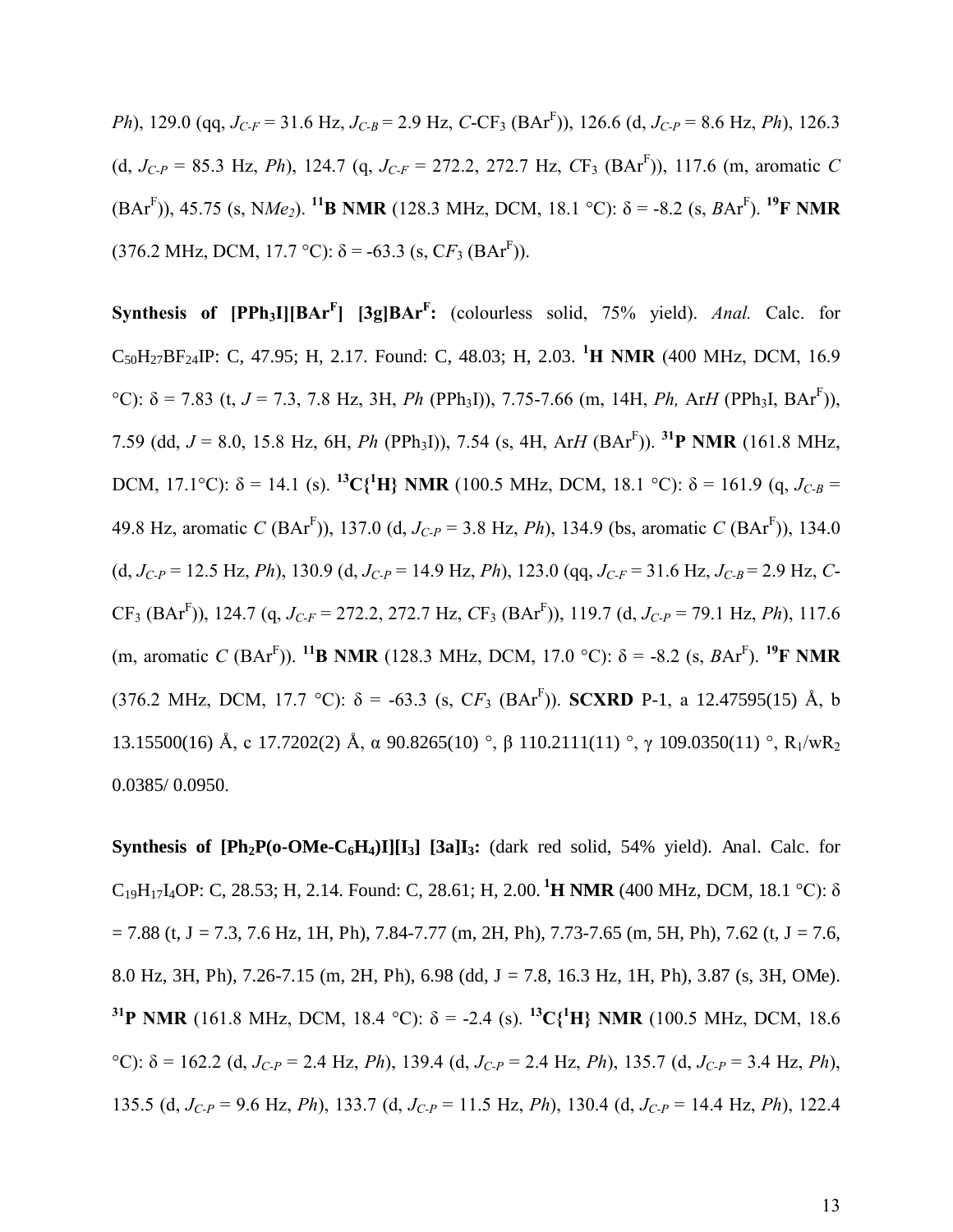(d,  $J_{C-P}$  = 13.9 Hz, *Ph*), 120.7 (d,  $J_{C-P}$  = 78.6 Hz, *Ph*), 113.5 (d,  $J_{C-P}$  = 6.7 Hz, *Ph*), 106.7 (d,  $J_{C-P}$ = 79.1 Hz, *Ph*), 56.9 (s, O*Me*).

**Synthesis of [PhP(o-OMe-C6H4)2I][I3] [3d]I3:** (dark orange solid, 66% yield). Anal. Calc. for C<sub>20</sub>H<sub>19</sub>I<sub>4</sub>O<sub>2</sub>P: C, 28.94; H, 2.31. Found: C, 28.85; H, 2.25. <sup>1</sup>**H NMR** (400 MHz, DCM, 17.2 °C):  $\delta$  = 7.85 (t, J = 7.1, 7.3 Hz, 2H, Ph), 7.77 (t, J = 7.1 Hz, 1H, Ph), 7.70-7.59 (m, 4H, Ph), 7.20 (q, J = 7.6, 8.2 Hz, 4H, Ph), 7.06 (dd, J = 7.8, 16.9 Hz, 2H, Ph), 3.85 (s, 6H, OMe). <sup>31</sup>**P** NMR (161.8 MHz, DCM, 17.3 °C):  $\delta$  = -13.0 (s). <sup>13</sup>C{<sup>1</sup>H} NMR (100.5 MHz, DCM, 17.2 °C):  $\delta$  = 162.0 (d, J<sub>C-P</sub> = 2.4 Hz, Ph), 138.8 (d, J<sub>C-P</sub> = 2.4 Hz, Ph), 135.3 (d, J<sub>C-P</sub> = 3.4 Hz, Ph), 135.2 (d, J<sub>C-P</sub> = 9.6 Hz, Ph), 133.4 (d, J<sub>C-P</sub> = 12.0 Hz, Ph), 130.1 (d, J<sub>C-P</sub> = 14.4 Hz, Ph), 122.2 (d, J<sub>C-P</sub> = 14.4 Hz, Ph), 120.7 (d, J<sub>C-P</sub> = 82.4 Hz, Ph), 113.4 (d, JC-P = 7.2 Hz, Ph), 106.5 (d, JC-P = 82.9 Hz, Ph), 56.7 (s, OMe). **SCXRD** P2<sub>1</sub>/n, a 14.5165(2) Å, b 17.6860(3) Å, c 22.1653(4) Å,  $\alpha$  90 °,  $\beta$  103.2846(17) °,  $\gamma$  90 °,  $R_1/wR_2$  0.0300/0.0810.

**Synthesis of [PhP(o-NMe2-C6H4)2I][I3] [3e]I3:** (dark red solid, 72% yield). Anal. Calc. for C22H25I4N2P: C, 30.87; H, 2.94; N, 3.27. Found: C, 30.69; H, 2.85; N, 3.26. **<sup>1</sup>H NMR** (400 MHz, DCM, 17.0 °C):  $\delta$  = 8.0 (dd, J = 7.8, 16.5 Hz, 2H, Ph), 7.90 (t, J = 7.3, 7.8 Hz, 2H, Ph), 7.75-7.63 (m, 5H, Ph), 7.59 (dd, J = 7.8, 15.1 Hz, 2H, Ph), 7.55 (t, J = 7.3, 7.8 Hz, 2H, Ph), 2.12 (s, 12H, NMe<sub>2</sub>). <sup>31</sup>**P** NMR (161.8 MHz, DCM, 17.8 °C):  $\delta$  = -5.3 (s). **<sup>13</sup>C{<sup>1</sup>H} NMR** (100.5 MHz, DCM, 17.6 °C):  $\delta$  = 158.6 (d, J<sub>C-P</sub> = 5.8 Hz, Ph), 137.6 (d,  $J_{C-P} = 2.4$  Hz, Ph), 135.6 (br, Ph), 134.6 (d,  $J_{C-P} = 3.8$  Hz, Ph), 131.5 (d,  $J_{C-P} = 11.5$  Hz, Ph), 129.8 (d, J<sub>C-P</sub> = 14.4 Hz, Ph), 128.5 (d, J<sub>C-P</sub> = 14.9 Hz, Ph), 126.5 (d, J<sub>C-P</sub> = 8.6 Hz, Ph), 126.4 (d, J<sub>C-P</sub> = 82.9 Hz, Ph), 120.0 (d, J<sub>C-P</sub> = 92.0 Hz, Ph), 45.9 (s, NMe<sub>2</sub>). **SCXRD**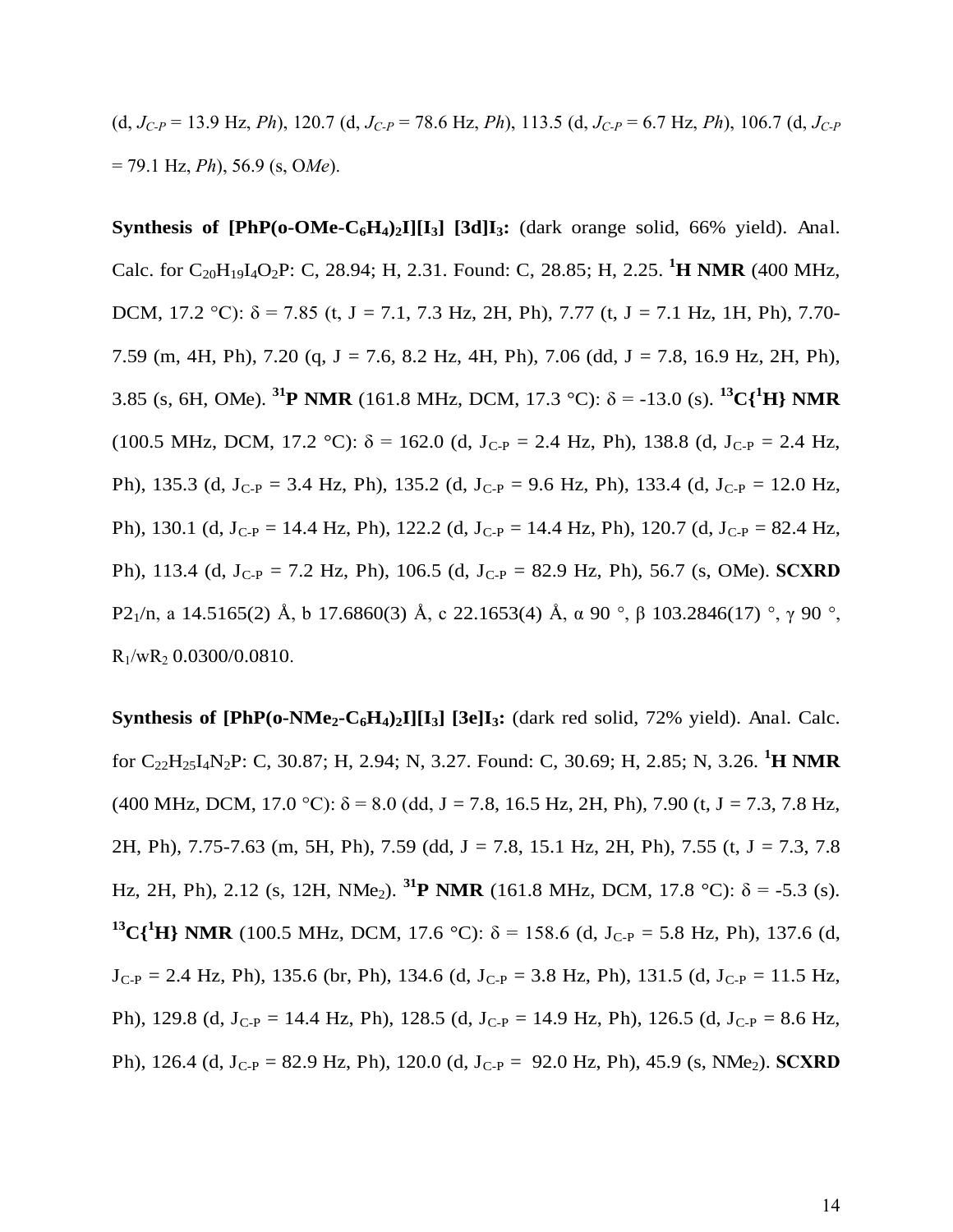P2<sub>1</sub>/n, a 11.9475(3) Å, b 16.4754(4) Å, c 13.5533(3) Å,  $\alpha$  90 °,  $\beta$  98.650(2) °,  $\gamma$  90 °, R<sub>1</sub>/wR<sub>2</sub> 0.0211/ 0.0412.

**Synthesis of [PPh<sub>3</sub>I][I<sub>3</sub>] [3g]I<sub>3</sub>:** PPh<sub>3</sub> (0.100 g, 0.381 mmol) was dissolved in Et<sub>2</sub>O (10cm<sup>3</sup>) and iodine (0.194g, 0.762 mmol) was added dropwise as a solution in  $Et_2O$  $(10cm<sup>3</sup>)$ , forming a bright yellow precipitate which darkened as addition continued. After stirring overnight, the supernatant was removed via filtration and the solids were washed with  $Et_2O$  (2 x 5 cm<sup>3</sup>) then dried in vacuo yielding the product as a free flowing dark red powder (0.262 g, 0.340 mmol, 89% yield). Single crystals suitable for X-ray diffraction were grown by slow diffusion of diethyl ether into a concentrated solution of the product in DCM. Anal. Calc. for C18H15PI4: C, 28.08; H, 1.96. Found: C, 28.16; H, 1.87. **<sup>1</sup>H NMR** (400 MHz, DCM, 18.6 °C):  $\delta$  = 7.84 (td, J = 2.5, 7.1, 7.8 Hz, 3H, Ph), 7.72 (sex, J = 3.0, 3.7, 4.4, 4.6 Hz, 6H, Ph), 7.64 (dd, J = 7.6, 15.3 Hz, 6H, Ph). **<sup>31</sup>P NMR** (161.8 MHz, DCM, 18.1 °C):  $\delta$  = 6.0 (s). <sup>13</sup>C{<sup>1</sup>H} NMR (100.5 MHz, DCM, 18.5 °C):  $\delta$  = 136.1 (d, J<sub>C-</sub>  $_{\rm P}$  = 2.9 Hz, Ph), 133.9 (d, J<sub>C-P</sub> = 11.5 Hz, Ph), 130.7 (d, J<sub>C-P</sub> = 14.4 Hz, Ph), 120.6 (d, J<sub>C-P</sub>  $= 74.8$  Hz, Ph). **SCXRD** Pnma, a 12.2921(3) Å, b 38.2596(10) Å, c 9.0269(2) Å,  $\alpha$  90 °,  $\beta$ 90 °,  $\gamma$  90 °, R<sub>1</sub>/wR<sub>2</sub> 0.0395/0.0734.

**Crystal Data for**  $[4]I_3$ **: <b>SCXRD**  $P2_12_12_1$ , a 18.3990(2) Å, b 12.17869(14) Å, c 9.99371(12) Å,  $\alpha$  90 °,  $\beta$  90 °,  $\gamma$  90 °, R<sub>1</sub>/wR<sub>2</sub> 0.0253/0.0703.

#### **Results and Discussion**

#### **Synthesis and Structure of Ar3PI2 Adducts**

The diiodophosphoranes were readily prepared by the reaction of equimolar donorfunctionalised phosphane and diiodine in dry diethyl ether under dry argon. Crystals of the diiodide adducts suitable for diffraction studies were obtained via slow diffusion of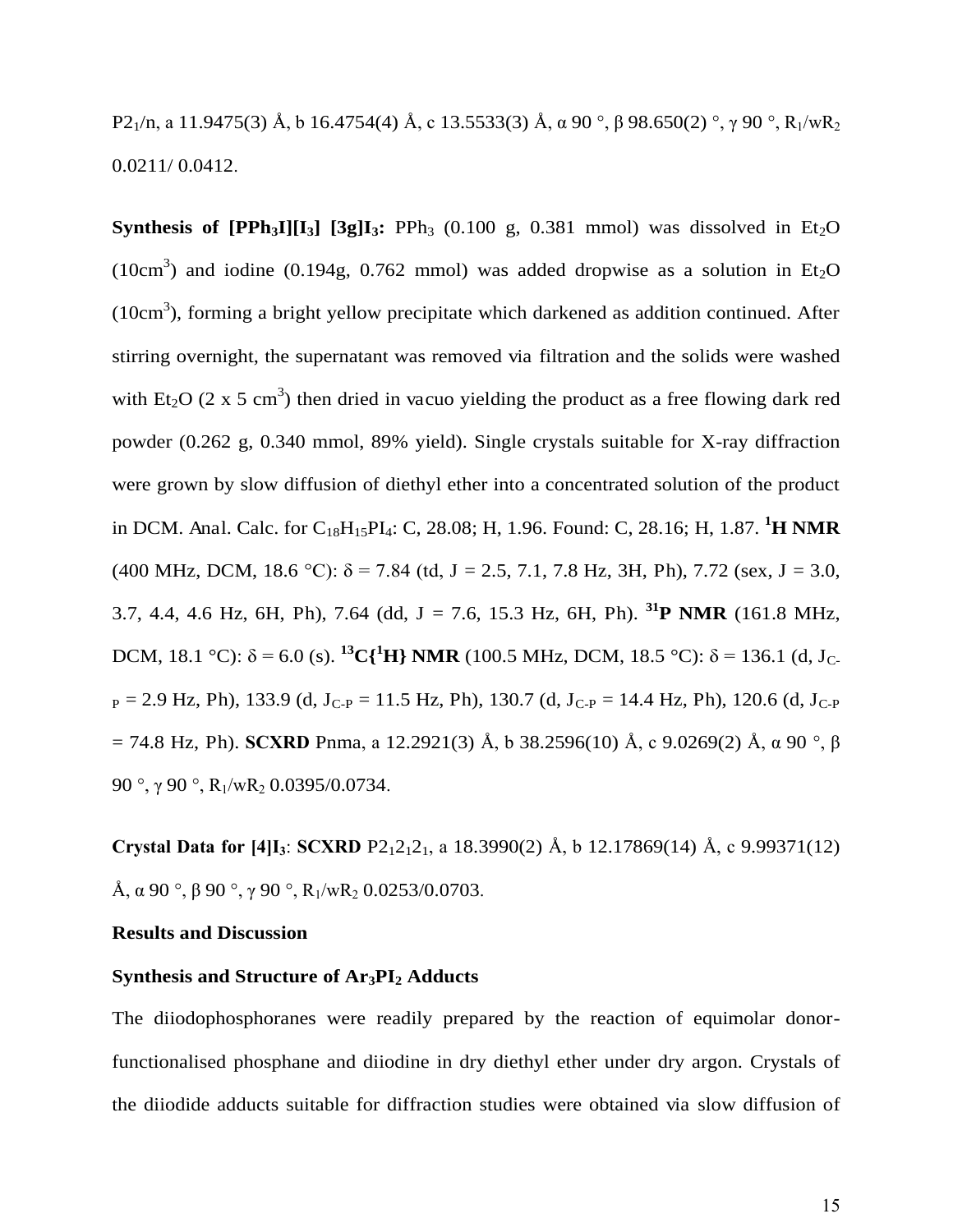diethyl ether into a saturated solution of the product in dichloromethane. We were unable to isolate phosphane **1f** ( $D=CH_2NMe_2$ ,  $D'=CH_2NMe_2$ ) without residual phosphine oxide impurity which was found to interfere with subsequent reactions. In light of this and the observed rearrangements of  $[3d]I_3$  to  $[4]I_3$ , (vide infra) no further studies were made using this ligand.

The five new adducts structurally characterised show the expected charge-transfer "spoke" motif in the solid state, and the  ${}^{31}P$  NMR data, as seen in Table 1, are upfield shifted with respect to **2g** and indicate that this structure is maintained in solution in DCM.<sup>25</sup> The P-I-I angles are close to linear, ranging from 171.02(3)° for 2e to 178.27(2)° for **2a**. P-I and I-I distances fall well within the large range observed for other  $R_3PI_2$ adducts but generally have slightly longer I-I bond lengths in comparison to other  $Ar_3PI_2$ adducts as a result of greater electron donating capacity.

|    |                                                         | Bond Lengths / Å                              |     |          | <b>Bond Angles / °</b> |           |           |                   |
|----|---------------------------------------------------------|-----------------------------------------------|-----|----------|------------------------|-----------|-----------|-------------------|
|    | $P-I$                                                   | $\mathsf{H}$                                  | D-P | $D' - P$ | $D-P-C$                | $D'$ -P-C | $D'$ -P-I | δ <sup>31</sup> P |
|    | <b>2a</b> $2.4753(6)$ $3.2022(3)$ $2.910(2)$            |                                               |     |          | 159.2(1)               |           |           | $-23.4$           |
|    | <b>2b</b> $2.4913(5)$ $3.1238(3)$ $2.898(1)$            |                                               |     |          | 161.89(7)              |           |           | $-25.8$           |
|    | <b>2c</b> $2.4791(7)$ $3.1884(3)$ $2.951(3)$            |                                               |     |          | 177.8(1)               |           |           | $-23.1$           |
| 2d |                                                         | $2.4610(6)$ $3.2648(3)$ $2.896(2)$ $2.898(1)$ |     |          | 160.27(1)              | 162.93(7) |           | $-31.1$           |
|    | <b>2e</b> $2.4377(9)$ $3.3502(4)$ $2.883(3)$ $2.945(3)$ |                                               |     |          | 165.3(1)               |           | 167.95(6) | $-22.7$           |
|    |                                                         | $2.4622(7)$ $3.2464(4)$ $2.904(3)$ $2.933(2)$ |     |          | 166.7(1)               |           | 169.21(6) |                   |
| 2g | 2.4690(8)                                               | 3.1513(3)                                     |     |          |                        |           |           | $-19.8$           |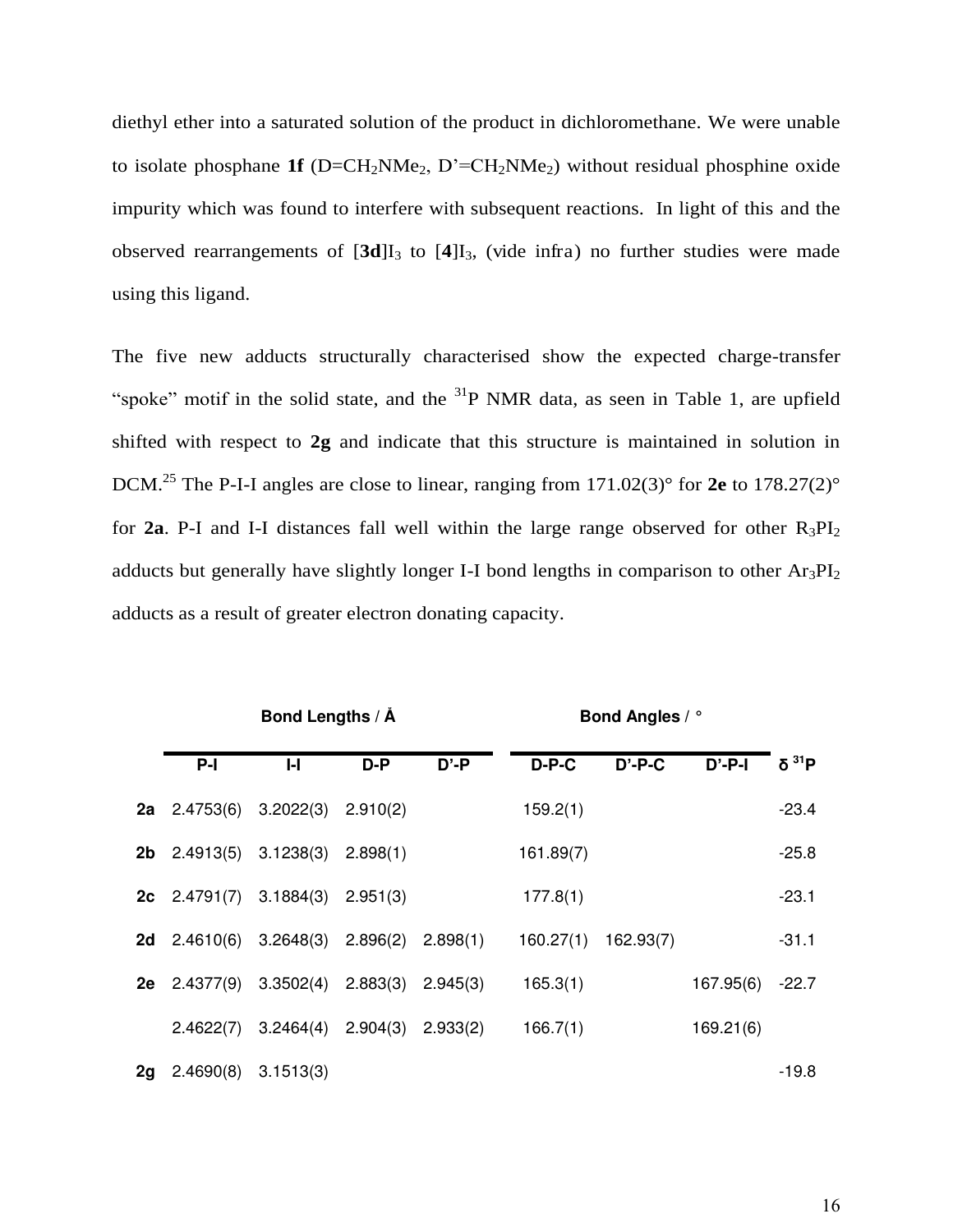**Table 1:** Selected crystallographic bond lengths and angles for diiodophosphoranes, and <sup>31</sup>P NMR chemical shifts. D is the donor centre involved in the primary donor-phosphorus-phenyl hypervalent bonding mode; D' is the donor centre involved in the secondary hypervalent contact.

Oxygen-donor compounds **2a** and **2d** both crystallise with a single molecule in their asymmetric units (Figure 1) in geometries intermediate between tetrahedral and trigonal bipyramidal, with apical methoxy and phenyl substituents. The phosphorus-iodine bond of **2a** is comparable to that of **2g**  $(2.4753(6)$  vs  $2.4690(8)$  Å), whilst that of **2d** is considerably shorter at 2.4610(6)  $\AA$ , but the iodine-iodine bond is elongated in both cases (**2a**: 3.2022(3) and **2d**: 3.2648(3) Å vs **2g**: 3.1513(3) Å, cf. 2.660 Å for I<sub>2</sub>).<sup>29</sup> The methoxy groups are coplanar with the associated benzene rings in all cases, and show apparent close contacts between the oxygen and phosphorus centres  $(dO(1)-P(1))$  **2a**: 2.910(2) Å, **2d**: 2.896(2) Å and 2.898(1) Å), within the sum of the van der Waals radii (3.32 Å), leading to apparent distorted pentacoordinate and hexacoordinate structures. However, the C<sub>Ar</sub>-O bonds are short (2a: 1.357(3) Å, 2d: 1.354(2) Å and 1.358(3) Å) compared to that of free anisole (1.372(1)  $\rm \AA$ )<sup>50</sup>, indicating a more significant degree of delocalisation of the oxygen lone pairs onto the ring. The O-P-Capical angles deviates considerably from linearity,  $(2a: 159.2(1)^\circ, 2d: 160.24(7)^\circ$  and  $162.93(7)^\circ)$  and the structure is therefore better described as possessing a tetrahedral phosphorus environment with the increased donor strength of the phosphanes (as demonstrated by the increased I-I distances) arising from  $\pi$ -conjugation of the oxygen lone pairs rather than hypervalent bond formation - the close O-P contacts must therefore arise of steric necessity.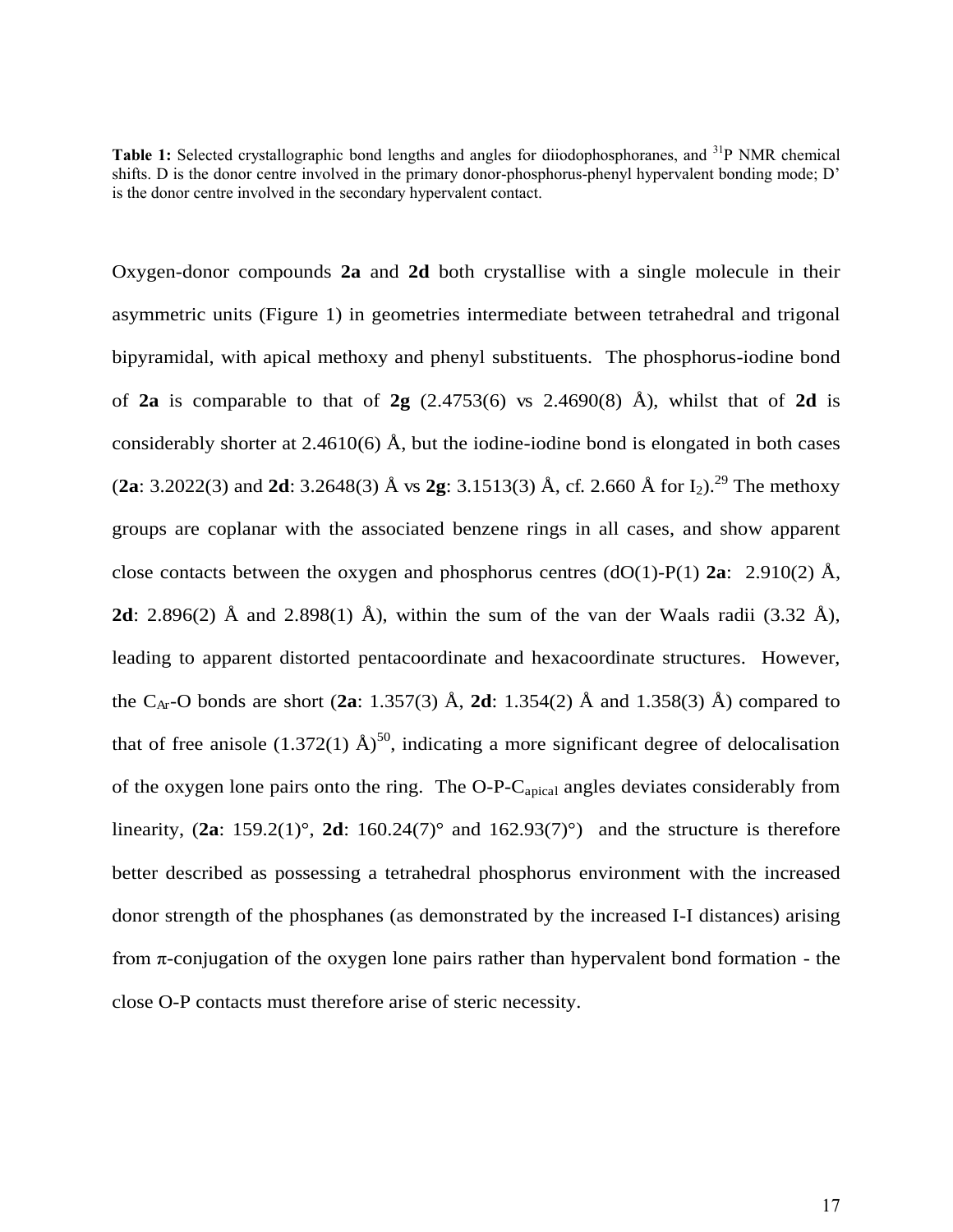

**Figure 1:** Molecular structures of **2a** and **2d**. Drawn with ellipsoids at 50% probability; hydrogens omitted for clarity.

Compounds **2b** likewise crystallises with a single molecule in the asymmetric unit, whilst **2e** crystallises with two symmetry inequivalent molecules in the asymmetric unit (Figure 2). Close contacts are seen between the pendant nitrogens and the phosphorus centres (**2b**: dN(1)-P(1) = 2.898(1) Å, **2e**: molecule 1, dN(1)-P(1) = 2.883(3) Å, dN(2)-P(1) = 2.945(3) Å; molecule 2, dN(3)-P(2) = 2.904(3) Å, dN(4)-P(2) = 2.933(2) Å), shorter than the sum of the van der Waals radii (3.32 Å), but considerably longer than typical P-N single bonds  $(1.730 \text{ Å})$ .<sup>51</sup> Unlike **2a**, the donor NMe<sub>2</sub> fragments are rotated such that the lone pairs are orthogonal to the  $\pi$ -system, and directed towards the donor phosphorus centre. In  $2e$ , contrary to **2d**, only one donor-phosphorus interaction is apparently trans to an apical arene ring, and the second donor now occupies a position trans to the iodine spoke. The N-P-X angles still deviates significantly from linearity (**2b**: 161.89(7)°, **2e**: 165.3(1)° to 169.21(6)°), likely due to the rigidity of the chelate tether but less so than for **2a** and **2d**. Interestingly, for **2b** the P-I bond is, at 2.4913(5) Å, significantly longer than that of **2g**,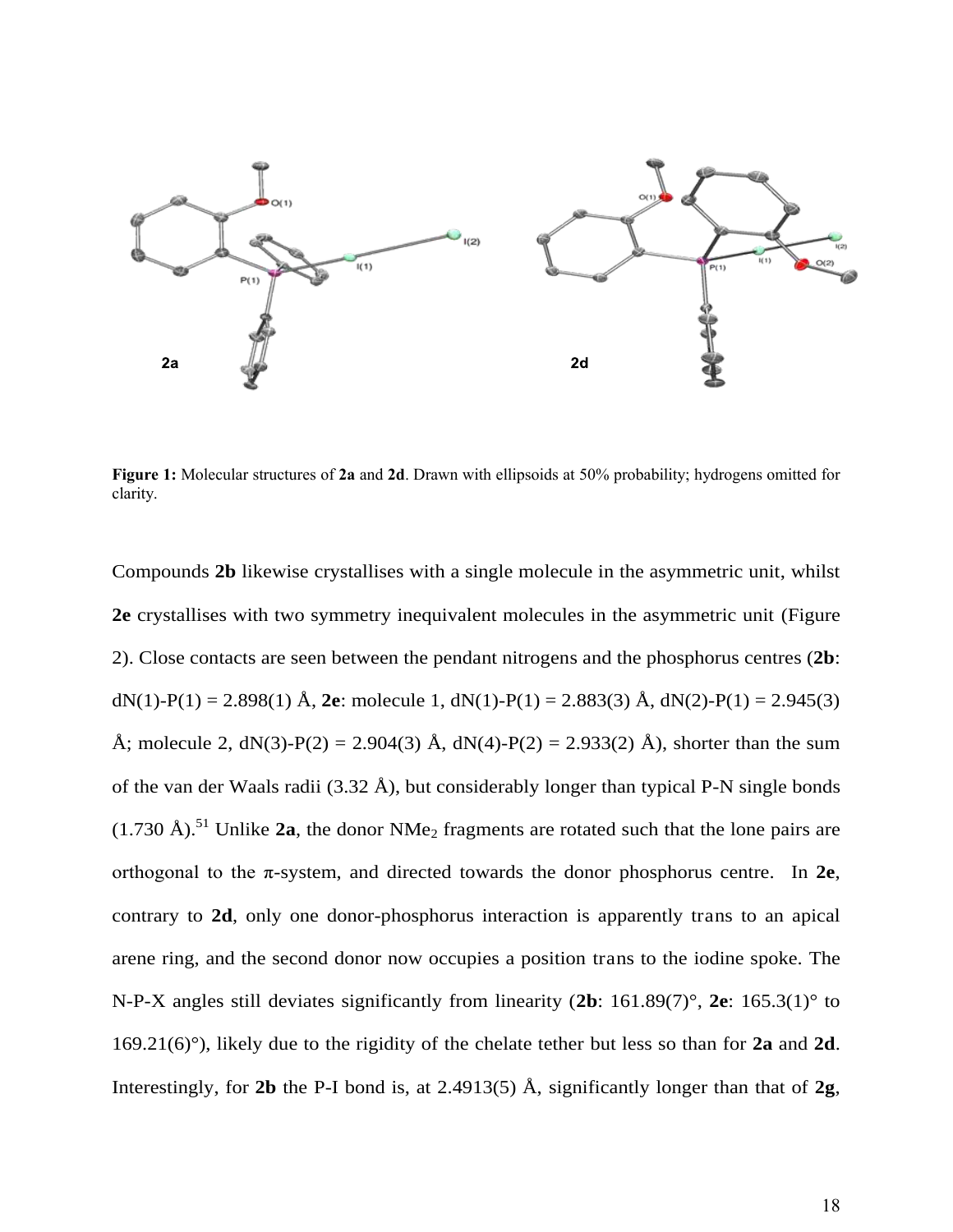whilst the I-I distance is considerably shorter at  $3.1238(3)$  Å and thus despite the donation of the lone pair onto phosphorus, the contraction of the I-I bond indicates that the overall degree of charge transfer is in fact less than that of **2g**. In contrast, **2e** shows significant contraction of the P-I bonds (2.4377(9)  $\AA$  and 2.4622(7)  $\AA$ ) and elongation of the I-I bonds (3.3502(4) Å and 3.2464(4) Å) relative to **2g**. The significant difference seen in I-I contacts between the two molecules shows that packing effects and interactions are significant in these systems, though it must be noted that this is seen for the most electron-rich phosphorus centre and thus the weakest and most-labile I-I bonds. The P-I bond contraction occurs despite the significant increase in steric hindrance expected in going from penta- to hexa-coordination, supporting the presence of true and significant hypervalency (and confirmed through computational modelling, vide infra), confirming that **2e** is thus the first neutral hexacoordinate P(III) complex to our knowledge.

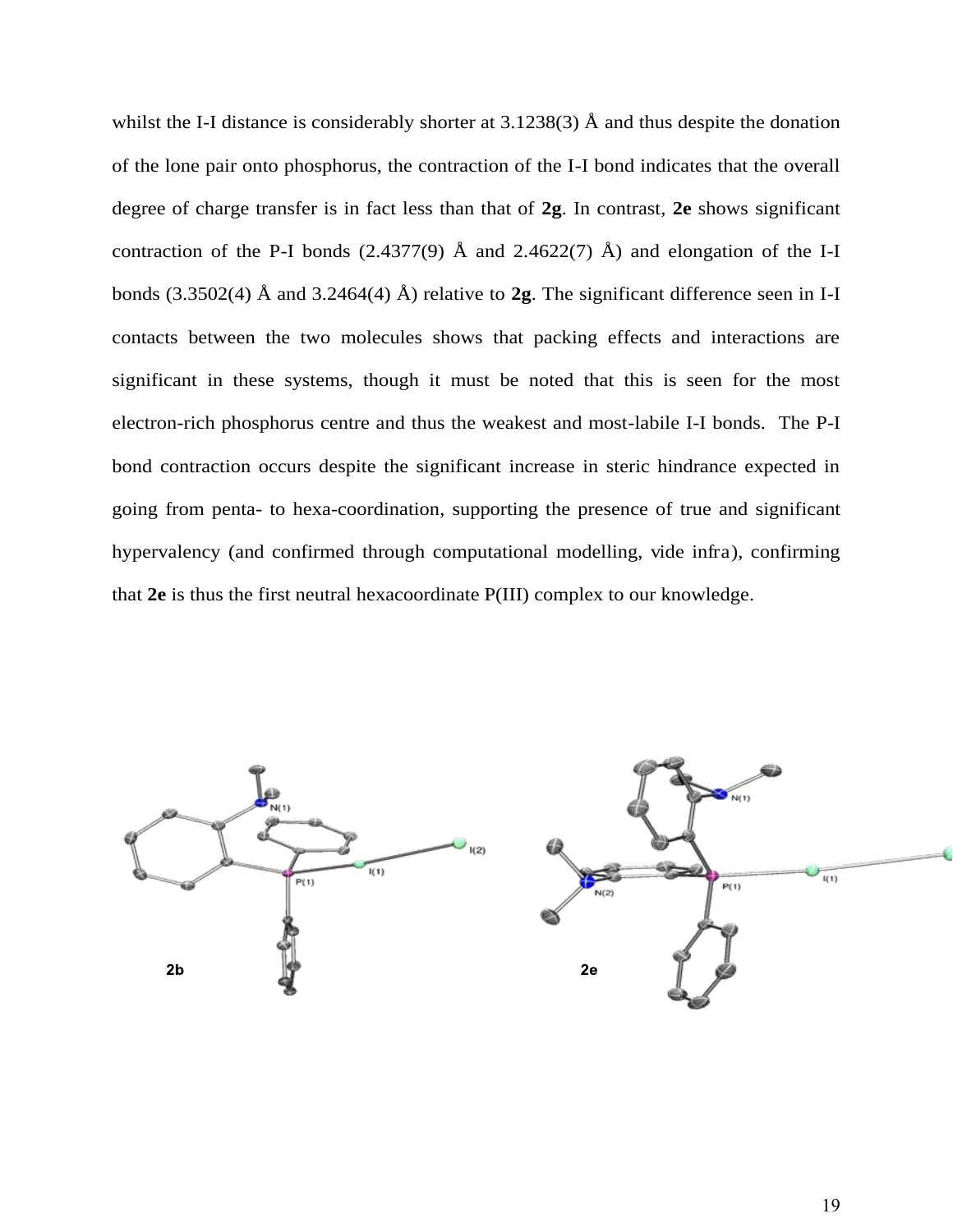**Figure 2:** Molecular structure of **2b** and **2e**. Drawn with ellipsoids at 50% probability; hydrogens omitted for clarity.

Compound **2c** (Figure 3) crystallises as an unambiguous pentacoordinate phosphorus species with a single molecule in the asymmetric unit  $-$  the sum of angles about the equatorial plane is 339.7° and the nitrogen-phosphorus contact is 2.951(3)  $\AA$ , slightly longer than that of **2b** but within the sum of the van der Waals radii. This molecule is sufficiently flexible, due to the methylene linker, to twist the  $NMe<sub>2</sub>$  group away to minimise steric clashes, but nevertheless adopts an apical position, linearly trans to a phenyl group – the N-P-C<sub>apical</sub> angle is 177.8(1)°. The P-I bond length (2.4791(7) Å) is again comparable to  $2g$ , but the I-I bond  $(3.1884(3)$  Å) is elongated, indicating a greater degree of charge transfer.



**Figure 3:** Molecular structure of **2c**. Drawn with ellipsoids at 50% probability; hydrogens omitted for clarity.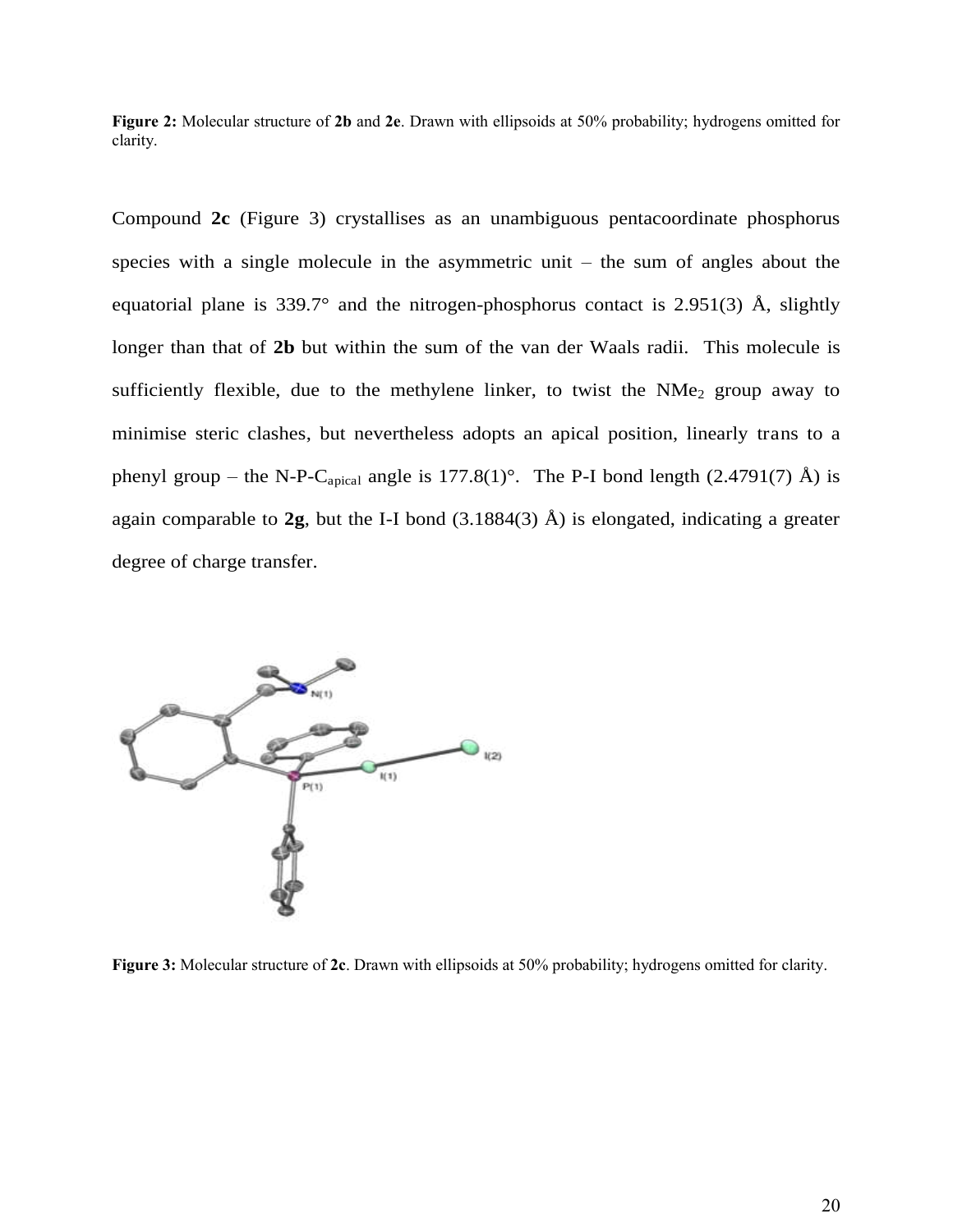Comparison of the bonding between the diiodophosphoranes within the internally solvated set and **2g** (see Table 1) allows the relative "phosphorus donor strength" to be determined taking into account combined electronic and steric effects. An inverse, linear relationship between P-I bond length and I-I bond length is observed and shown in Graph 1 with the I-I distances showing a much greater variation in length. From the variation in I-I bond lengths, we can see that of the singly substituted phosphanes, **1a** is the strongest donor, followed by **1c** and then **1b**. However, the P-I bond is essentially invariant within errors for **2a** and **2d** compared to **2g** and so the steric demand must be significant even for a single additional substituent.



Graph 1: I-I bond lengths *vs* P-I bond lengths for the donor-functionalised diiodophosphoranes. <sup>a</sup> Compound **2e** crystallises with two metrically dissimilar molecules in the asymmetric unit and both are indicated here.

Upon the addition of a second donor group with **1d** and **1e**, there is a decrease in P-I bond lengths despite the increased steric demand of the more congested phosphorus centre and an increase in I-I distances indicating a much greater degree of charge transfer.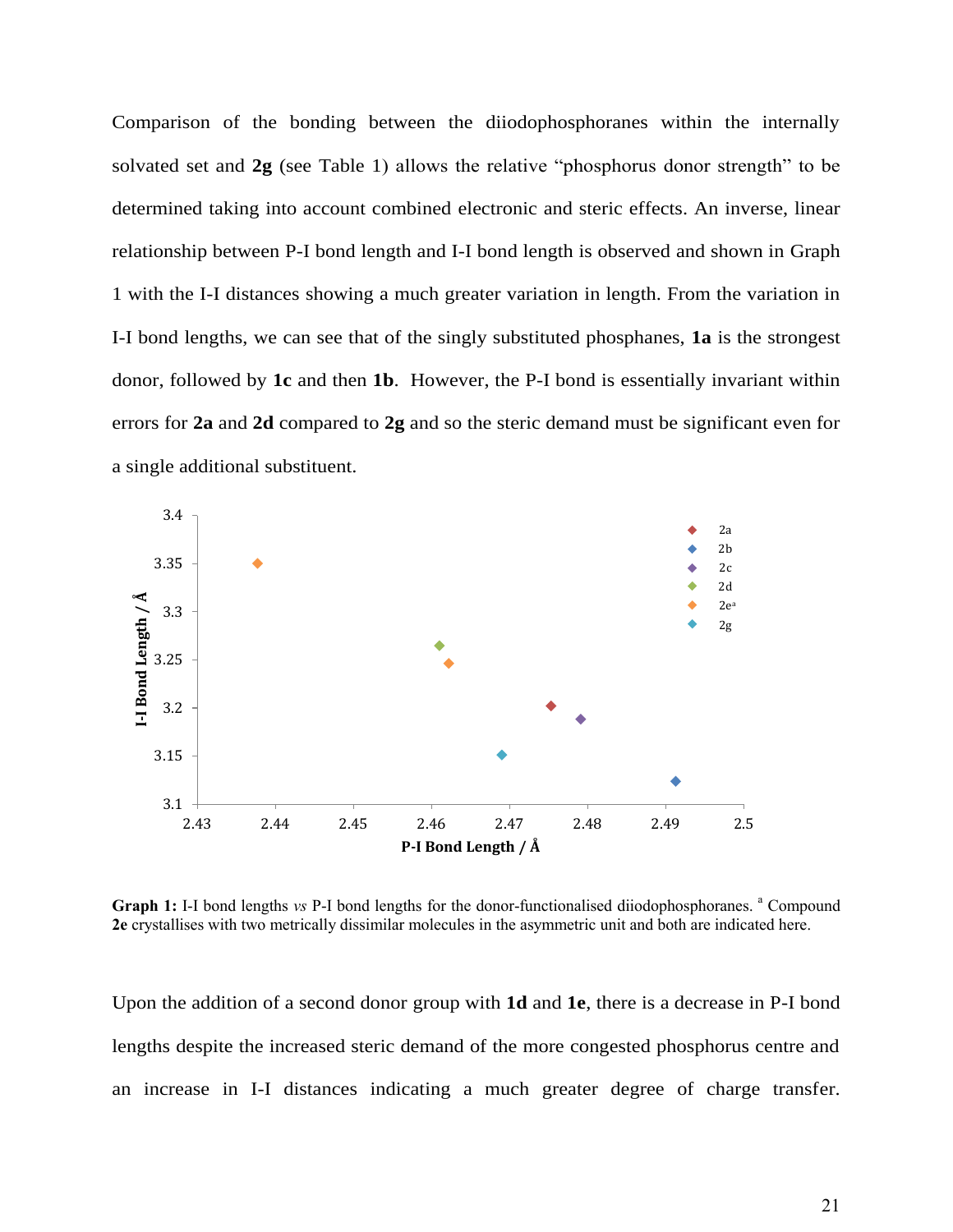Gratifyingly, 2b and 2c both show N-P-C 3c4e<sup>-</sup> bonding interactions in preference to the potential N-P-I motif – it is only for **2e** that both become observed – this supports the existence of hypervalent bonding in these systems, which is stabilised by electronegative apical moieties. That the additional donor capacity of **1a** and **1d** arises from conjugation through the aromatic systems is further supported by examination of the known structure for tris(2,4,6-trimethoxyphenyl)diiodophosphorane,<sup>52</sup> which shows greater P-I separation (2.482(1) Å) than **2e** but comparable I-I distances (3.3394(5) Å) and no evidence of any O-P-I alignment, with all methoxy fragments essentially coplanar with the aromatic rings – the additional potential donor strength is therefore significantly offset by the increased steric bulk of the additional ortho-substituents.<sup>25</sup>

#### **Synthesis and Structure of Iodophosphonium Salts**

Combination of donor-functionalised diiodophosphoranes  $2a-2e$  with NaBA $r<sup>F</sup>$  or  $I<sub>2</sub>$  in dichloromethane yielded the corresponding iodophosphonium salts, as seen by an immediate downfield shift in the <sup>31</sup>P NMR spectra. As with PPh<sub>3</sub> and  $I_2$ <sup>53</sup> there is a smooth shift to higher chemical shifts when NaBA $r<sup>F</sup>$  or  $I_2$  are added and discrete starting material and product peaks are not observed. There is also a noticeable shift in the <sup>1</sup>H NMR spectra for the donor moieties: a downfield shift when  $D = OMe$  (3a and 3d); and an upfield shift when  $D = NMe<sub>2</sub>$  or  $CH<sub>2</sub>NMe<sub>2</sub>$ (**3b**, **3c**, and **3e**), although this shift is insignificant compared to the changes in the <sup>31</sup>P NMR. The known compound **[3g]**I3 was prepared and single-crystal X-ray diffraction data was collected at 100K to allow comparison of data sets collected under equivalent conditions. Slow diffusion of diethyl ether into a saturated solution of  $[3g][I_3]$  in dichloromethane provided single crystals of the  $[(Ph_3PI)_2I_3]I_3$  polymorph<sup>54</sup> suitable for diffraction studies; the diffraction data of this known compound were recollected and solved to provide datasets collected at equivalent temperatures to allow dataset comparisons.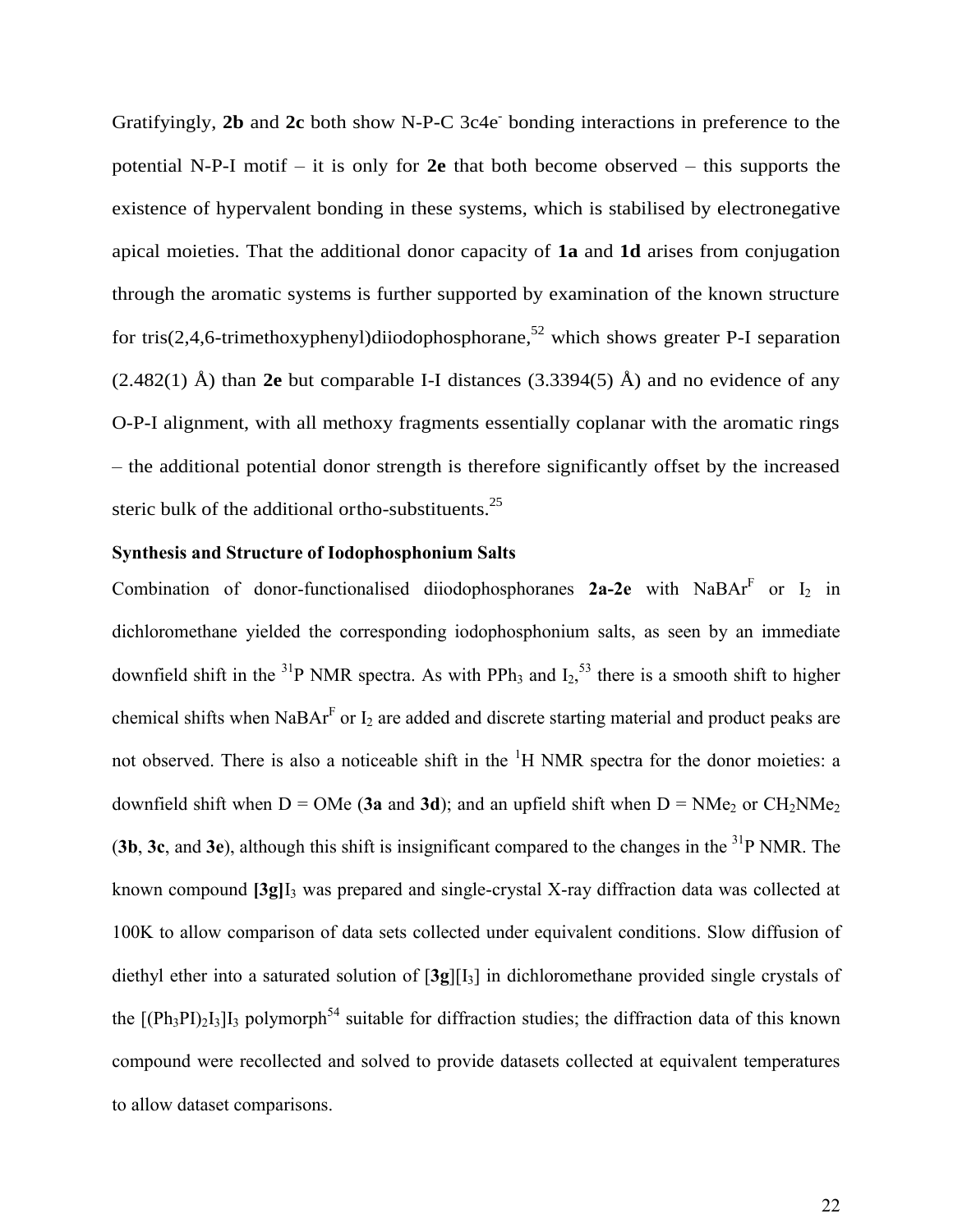|                      |           |          | Bond Lengths / A |              | <b>Bond Angles / °</b> |           |           |                   |
|----------------------|-----------|----------|------------------|--------------|------------------------|-----------|-----------|-------------------|
|                      | $P-I$     | D-P      | $D' - P$         | $I(1) - I_3$ | D-P-C                  | $D'$ -P-C | $D'$ -P-I | δ <sup>31</sup> P |
| $[3a]BAr^F$          | 2.376(1)  | 2.855(5) |                  |              | 164.3(2)               |           |           | 2.6               |
| $[3b]BAr^F$          | 2.3792(6) | 2.920(3) |                  |              | 164.8(1)               |           |           | 6.1               |
| $[3d]BAr^F$          | 2.385(1)  | 2.875(5) | 2.898(4)         |              | 163.2(2)               | 161.9(2)  |           | $-10.0$           |
|                      | 2.382(1)  | 2.877(5) | 2.902(3)         |              | 163.4(2)               | 161.4(2)  |           |                   |
| [3g]BAr <sup>F</sup> | 2.3795(6) |          |                  |              |                        |           |           | 14.1              |
| $[3d]$ <sub>3</sub>  | 2.407(1)  | 2.895(3) | 2.901(3)         | 3.5167(5)    | 161.8(2)               | 163.1(2)  |           | $-13.0$           |
|                      | 2.411(1)  | 2.870(3) | 2.886(3)         | 3.4872(5)    | 163.0(1)               | 163.5(2)  |           |                   |
| $[3e]$ <sub>3</sub>  | 2.427(1)  | 2.892(3) | 2.845(3)         | 3.5802(4)    | 166.7(1)               |           | 167.86(6) | $-5.3$            |
| $[3g]$ <sub>3</sub>  | 2.408(2)  |          |                  | 3.4837(2)    |                        |           |           | $-6.0$            |

Table 2: Selected crystallographic bond lengths and angles for iodophosphonium cations, and <sup>31</sup>P NMR chemical shifts. D is the donor centre involved in the primary donor-phosphorus-phenyl hypervalent bonding mode; D' is the donor centre involved in the secondary hypervalent contact.

For the seven crystallographically characterised iodophosphonium salts, there is, unsurprisingly, significant structural similarity between the ionic salts and the corresponding parent diiodophosphoranes (Figure 4). The 3 salts are well separated ion pairs, and both [3d]BAr<sup>F</sup> and [3d]I<sub>3</sub> crystallise with two ionic inequivalent subunits in the asymmetric unit. In all cases, the P-I bond length is significantly contracted in comparison to the  $Ar_3PI_2$  adducts, with the  $Bar^F$  salts having slightly shorter P-I distances than the triiodide salts as seen in Table 2. Polymorphism is commonly observed in  $R_3PI_4$  systems, with structural differences arising from different association modes between the terminal iodide of the phosphonium cation and the triiodide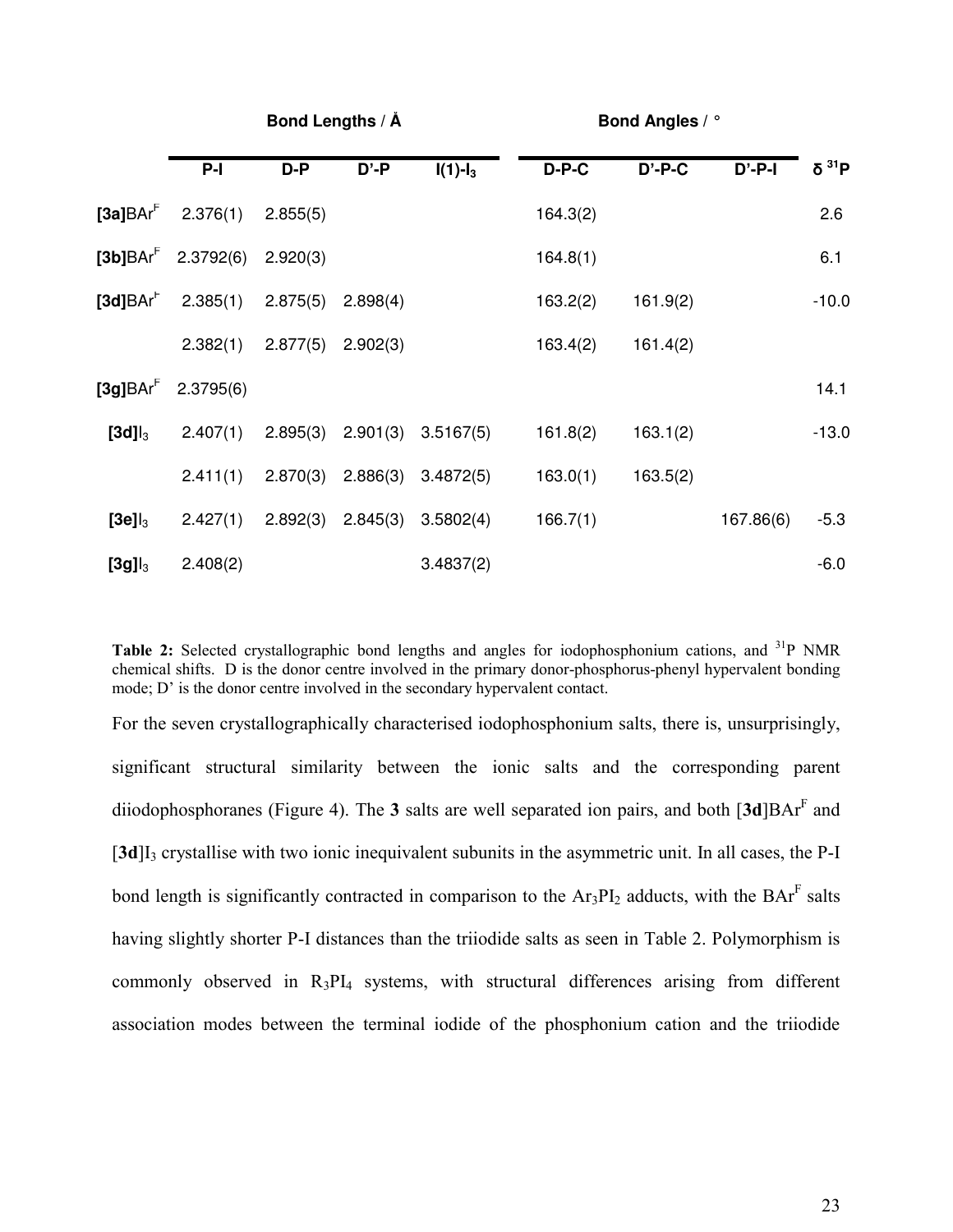anion.<sup>55</sup> As might be expected by the facility with which iodine species undergo concatenation, these contacts are weakly covalent and so affect overall P-I bonding.



**Figure 4:** Cationic structures of  $[3a]BAr^F$ ,  $[3b]BAr^F$  and  $[3d]BAr^F$ . Drawn with ellipsoids at 30% probability, hydrogen atoms, disordered counterion and solvents of crystallisation omitted for clarity. Only one of the two symmetry inequivalent cations of  $[3d]BAr<sup>F</sup>$  is shown.

The P-I bond lengths for  $[3a]BAr<sup>F</sup>$ ,  $[3b]BAr<sup>F</sup>$  and  $[3g]BAr<sup>F</sup>$  are all equivalent within errors [2.376(1) Å, 2.3792(6) Å and 2.3795(6) Å respectively] whereas the P-I distances in **2a**, **2b** and **2g** are significantly different [2.4753(6) Å, 2.4913(5) Å and 2.4690(8) Å respectively]. On the other hand, the P-I distance in  $\text{[3d]} \text{BAr}^F$  (molecule 1, d(P-I) = 2.382(1) Å; molecule 2, d(P-I)= 2.385(1) Å) is larger than those of the other structurally characterised  $BAr<sup>F</sup>$  salts despite the P-I bond length for **2d** (2.4610(6) Å) being significantly shorter than that observed in **2a**, **2b** and **2g**. This is attributed to the increased steric demand at the phosphorus centre caused by having two ortho-substituents. For [**3a**]BAr<sup>F</sup> , the C*Ar*-O(1) distance (1.344(7) Å) contracts relative to **2a** to accommodate for the shorter P-I bond length and increased steric demand at the phosphorus centre. The  $O(1)$ -C<sub>*Ar*</sub>-C<sub>*P*</sub> angles remains identical but the C<sub>*Ar*</sub>-C<sub>*P*</sub>-P angle decreases slightly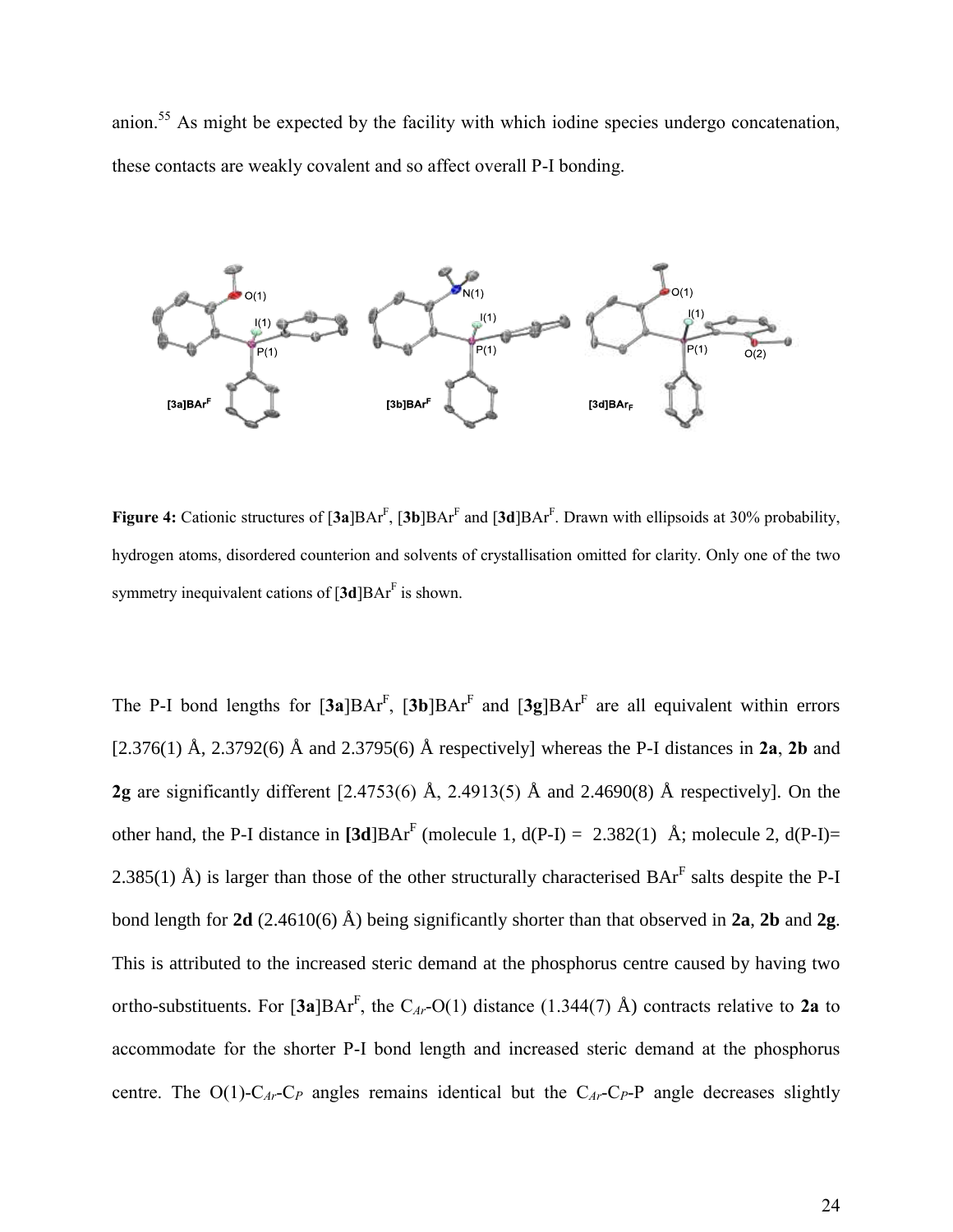resulting in a reduced  $O(1)$ -P(1) contact (2.855(5) Å) relative to **2a**. In contrast, for [3b]BAr<sup>F</sup>, the  $C_{Ar}$ -N(1) distance remains unchanged whilst the N(1)- $C_{Ar}$ - $C_P$  and  $C_{Ar}$ - $C_P$ P angles increase comparative to 2b resulting in an elongated N(1)-P(1) contact (2.920(3)  $\AA$  vs. 2.898(1)  $\AA$  for 2b). Upon addition of a second donor to give  $[3d]BAr^F$ , the  $dO(1)$ -P contact shortens slightly relative to **2d** (molecule 1, 2.875(5) Å; molecule 2, 2.877(5) Å vs. 2.896(2) Å) whilst the *d*O(2)-P distances are maintained. Unlike  $[\textbf{3a}] \text{BAr}^F$  and  $[\textbf{3b}] \text{BAr}^F$ , the  $C_{Ar}$ -O(1) distance and the O(1)- $C_{Ar}$ -C<sub>*P*</sub> angle remain constant whilst the C<sub>*P*</sub>-P(1) bond length contracts very slightly (molecule 1, 1.782(5) Å; molecule 2, 1.780(5) Å vs. 1.790(5) Å for  $[3a]BAr^F$  and 1.792(2) Å for  $[3b]BAr^F$ ), resulting in a reduced oxygen-phosphorus contact. The  $C_{Ar}$ -O distances in in  $[3a]BAr<sup>F</sup>$  and [3d]BAr<sup>F</sup> are short ([3a]BAr<sup>F</sup>, 1.344(7) Å, [3d]BAr<sup>F</sup> 1.337(6) Å to 1.356(7) Å) but these distances remains longer than a typical carbon-oxygen double bond (1.2183 Å for benzoquinone)<sup>56</sup> or a carbon-oxygen single bond that has substantial double bond character (1.2813 Å for benzoic acid at 100 K)<sup>57</sup> but confirm significant  $\pi$ -conjugation of the oxygen lone pairs into the arene ring.

No trends in apparent donor strength can be established for the triiodide salts since only two of the donor-functionalised iodophosphonium triiodides were structurally characterised (Figure 5). Unlike  $[3d]BAr<sup>F</sup>$ , the P-I bond length in  $[3d]I<sub>3</sub>$  is essentially identical to  $[3g]I<sub>3</sub>$  (molecule 1, d(P-I) = 2.407(1) Å; molecule 2,  $d(P-I) = 2.411(1)$  Å vs.  $d(P-I) = 2.408(2)$  Å), whereas the P-I bond length in  $[3e]I_3$  is significantly elongated  $(2.427(1)$  Å). However, the P-I distance for 2e is the shortest observed for the donor-functionalised diiodophosphoranes and contracts to a much lesser degree upon forming the corresponding triiodide as compared to **2d** and **2g**. Again, the long P-I bond length in  $[3e]I_3$  is believed to arise from the increased steric demand at phosphorus due to the two ortho-substituents.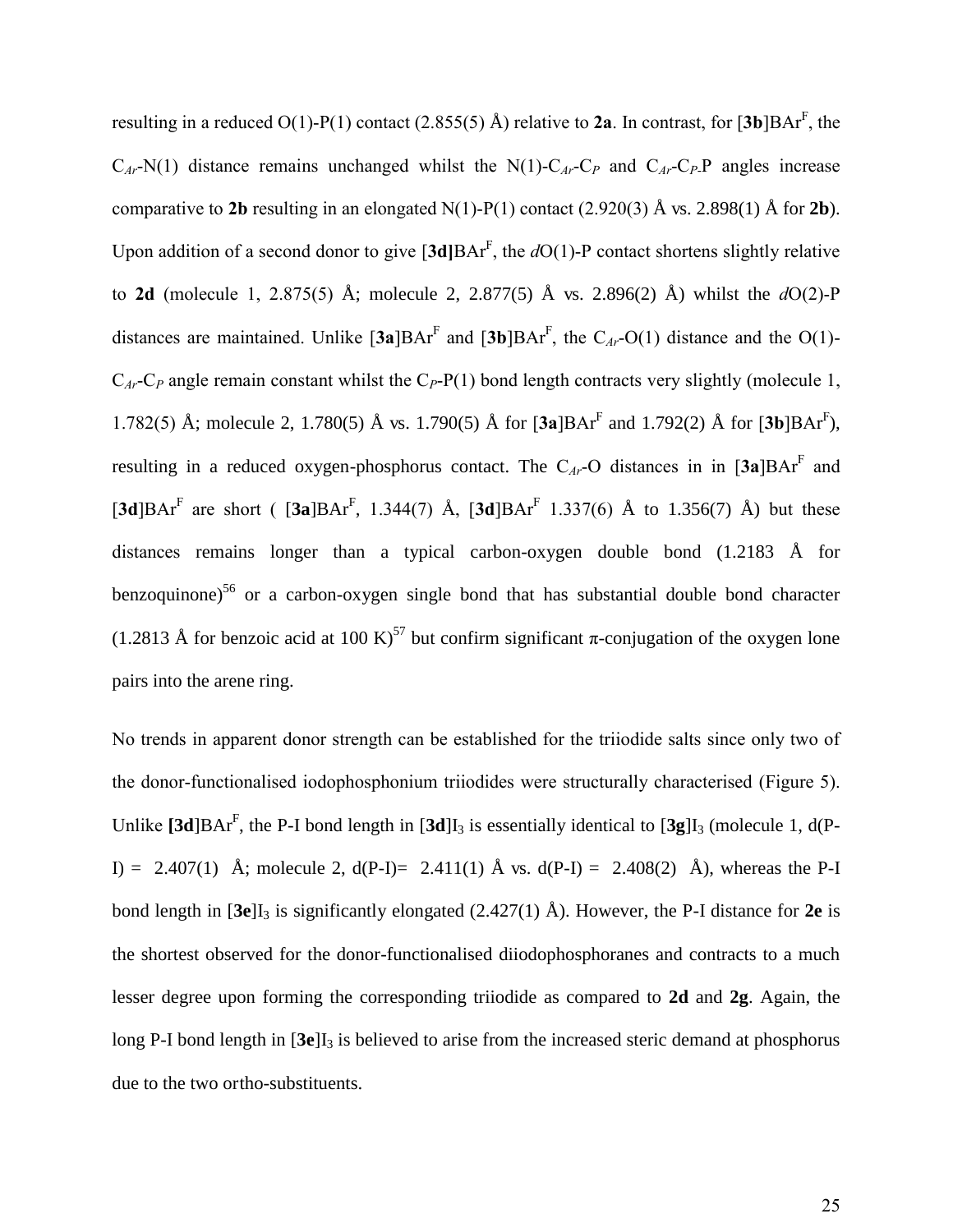Compound [**3d**]I3 crystallises with two molecules in the asymmetric unit, both adopting similar structures and bond metrics. In fact, the O-P distances,  $C_{Ar}$ -O and  $C_P$ -P bond lengths, and the O-C*Ar*-C*P* angles are identical within errors for the two molecules as well as **2d**, despite significant contraction in the P-I bond lengths. The only slight difference is a reduced O(1)-P(2) contact observed in one molecule  $(2.870(3)$  Å) which results through a minor reduction of the O(1)- $C_{Ar}C_P$  and  $C_{Ar}C_P-P(2)$  angles. This 'pinching' becomes more apparent for  $[3e]I_3$  and leads to a significant shortening of the N(2)-P(1) contact (2.845(3) Å vs. 2.945(3) Å and 2.933(2) Å for **2e**) as a result of decreased  $N(2)$ -C<sub>*Ar*</sub>-C<sub>*P*</sub> and C<sub>*Ar*</sub>-C<sub>*P*</sub>-P(1) angles. The remaining bond lengths and angles observed in  $[3e]I_3$  do not differ from the parent  $Ar_3PI_2$  adduct. The reduced  $N(2)-P(1)$ contact suggests that the strength of the N-P-I 3c4e hypervalent bond increases for the iodophosphonium salt.



**Figure 5:** Cationic structures of  $\overline{3d}$ ,  $\overline{3d}$ ,  $\overline{3e}$ ,  $\overline{13a}$ , Drawn with ellipsoids at 30% probability; hydrogen atoms, counterion and solvents of crystallisation omitted for clarity.

In the two structural characterised donor-functionalised iodophosphonium triiodides, the close contacts between the phosphorus-bound iodine and the terminal atom of an  $I_3$  anion lie within the sum of the van der Waals radii (3.96 Å).<sup>30</sup> These covalent interactions results in a weakening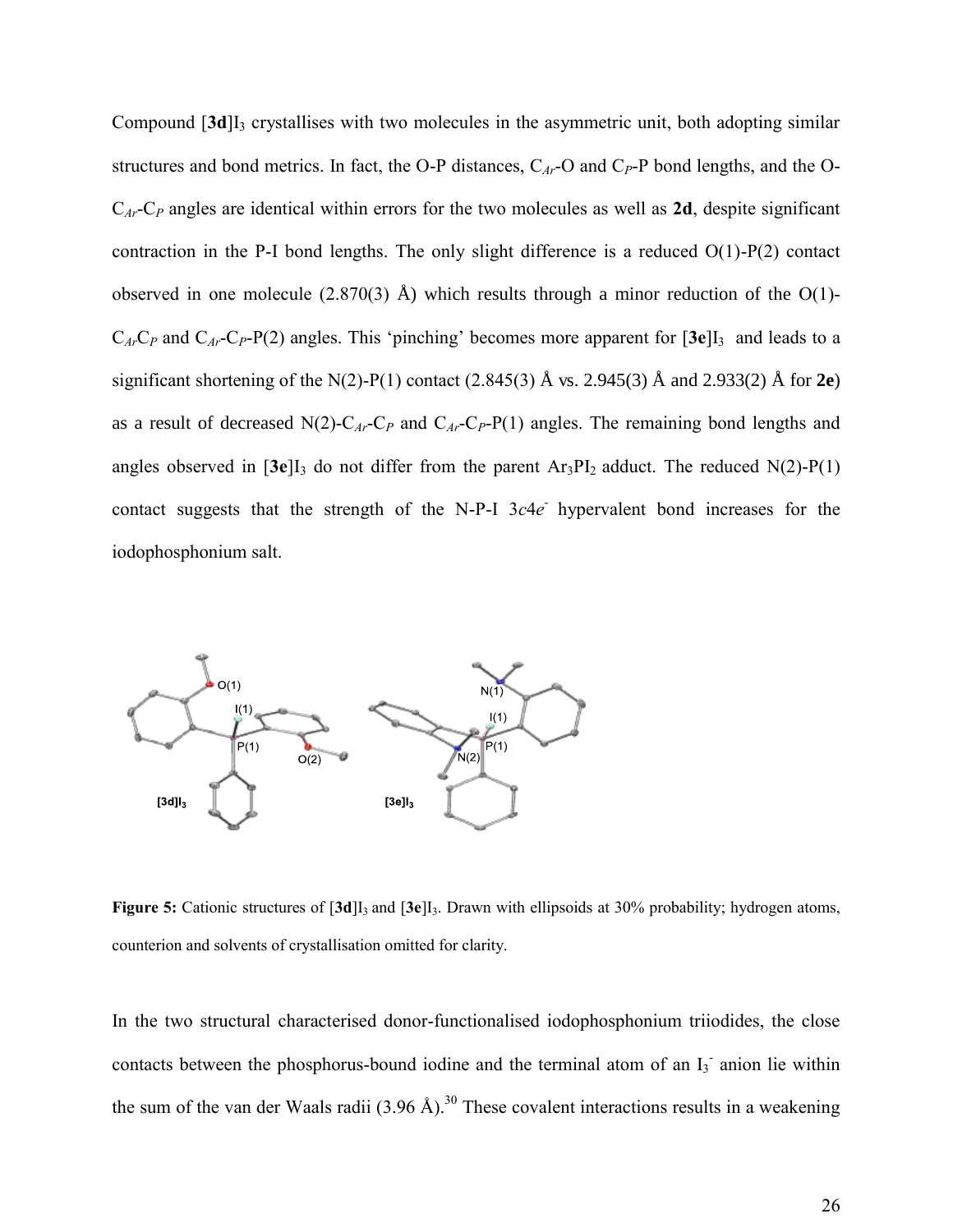of the P-I bond and lead to increased P-I bond lengths in comparison to the  $BAr<sup>F</sup>$  salts. [3d]I<sub>3</sub> adopts a Z-shaped motif structural isomer<sup>55</sup> in which two crystallographically distinct  $[Ar_3PI]^+$ fragments strongly interact with opposite ends of a single  $I_3$  anion. The closest contacts between bridging and interstitial  $I_3$  anions in  $[3d]I_3$  are *via* the terminal atoms (4.5359(6) Å and 4.6707(6) Å); this distance is considerably longer than the sum of van der Waals radii and the I-I contacts observed in the analogous ( $Ph_3P1$ )I<sub>3</sub> polymorph.<sup>54</sup>

Compounds  $[3e]I_3$  crystallises such that each  $Ph_3PI^+$  fragment interacts strongly with a single  $I_3^$ anion (3.5802(4) Å). The opposing end of the asymmetric triiodide anion also shows close, likely dipolar contacts to the NMe<sub>2</sub> hydrogens on an adjacent  $Ph_3PI^+$  fragment (closest contact *ca*. 3.041 Å, within the sum of the C-I van der Waals radii, 3.57 Å) and the aryl protons of an independent  $Ph_3PI^+$  fragment (closest contact *ca.* 3.254 Å) but does not appear to interact with any additional phosphorus-bound iodine atoms or  $I_3$  anions.

The attempted syntheses of  $[3c]$ <sub>13</sub> revealed the formation of an unexpectedly downfield <sup>31</sup>P NMR signal which did not correspond to an iodophosphonium salt. Whilst a pure sample of product could not be isolated, slow diffusion of  $Et<sub>2</sub>O$  into the reaction mixture allowed the isolation of a few crystals of [4]<sub>I3</sub> suitable for single crystal diffraction which showed a cyclic phosphonium salt (Figure 6) in which the  $NMe<sub>2</sub>$  donor moiety has undergone demethylation to form an amide species with a formal P-N single bond  $(1.636(5)$  Å). This must presumably occur with concomitant formation of iodomethane in a nitrogen analogue of Michaelis-Arbuzov chemistry,<sup>58</sup> and implies that the degree of N-P binding on formation of [**3c**] is significantly increased in comparison to **2c**.

The attempted syntheses of  $[3c]BAr<sup>F</sup>$  gave rise to mixtures with multiple phosphorus containing species, including a signal assigned to  $[4]BAr<sup>F</sup>$ ; this additional complexity is attributed to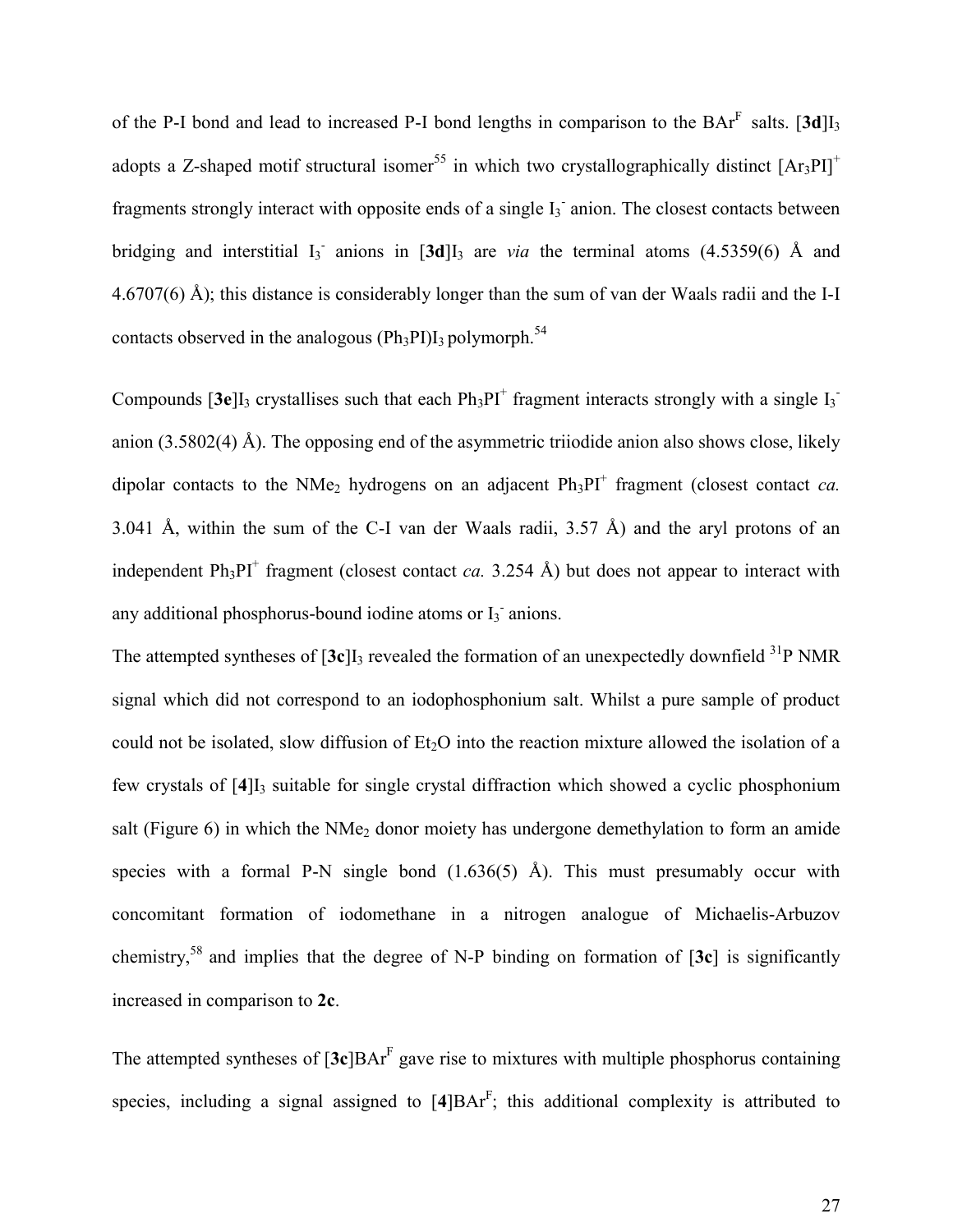subsequent reactions with the MeI formed *in situ* in the presence of the more weakly coordinating anion (See SI for further details).



**Figure 6:** Cationic structure of  $[4c]$ <sub>1</sub>. Drawn with ellipsoids at 50% probability; hydrogen atoms and counterion omitted for clarity.

#### **Computational Investigation**

#### **Bonding and Lewis Basicity of Donor-Functionalised Phosphanes**

Computational studies were performed to provide further insight into the mechanism by which the apparent donor strength of the phosphanes varies between diiodophosphoranes and iodophosphonium salts. Initial calculations using the  $\text{LanL2DZ}^{59,60}$  effective core potential (ECP) to model the iodine atoms gave poor correlations with observed experimental data, and so the more computationally demanding def2TZVP split valence, triple zeta basis set was employed. This gave reasonable correlation with experimental structural data.

The counter intuitive weakness observed experimentally for the diiodophosphoranes clearly reflects the delicate balance between electronic and steric effects in the adducts. These factors were quantified by examining the energy of the HOMO of the free phosphanes, which in all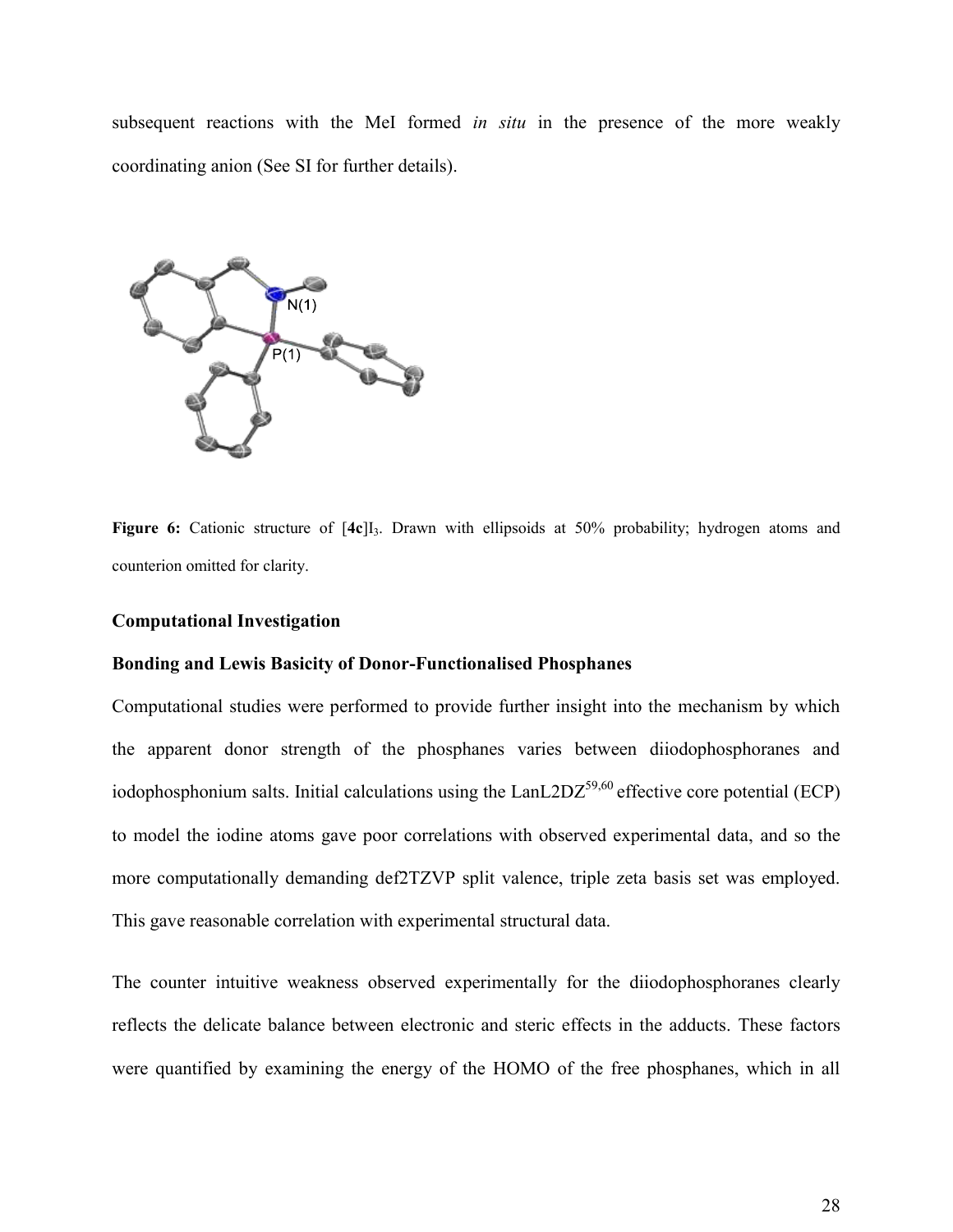cases was found to correspond to an orbital with considerable phosphorus lone pair character and, through buried volume analysis<sup>61-63</sup> (% $V_{\text{Bur}}$ ) of the optimised Ar<sub>3</sub>PI<sub>2</sub> adducts; these can be compared to the I-I bond length as a measure of overall donor strength. Neglecting steric effects, phosphanes with a less negative HOMO energy should, in principle, be stronger donors relative to PPh<sub>3</sub> resulting in an elongation of the I-I distance in the corresponding diiodophosphorane.

|                      | <b>HOMO</b><br>Energy (eV) | $%V_{\text{Bur}}$ | <b>D-P Distance</b><br>/ Å | <b>D-P Bond</b><br><b>Index</b> | $C_{Ar}D$<br>Distance / Å | $C_{Ar}$ -D Bond<br><b>Index</b> |
|----------------------|----------------------------|-------------------|----------------------------|---------------------------------|---------------------------|----------------------------------|
| $1a^C$               | $-0.26785$                 | 23.5              | 2.852                      | 0.046                           | 1.356                     | 1.049                            |
| $1b^C$               | $-0.26476$                 | 26.2              | 2.888                      | 0.063                           | 1.436                     | 1.018                            |
| $1c^c$               | $-0.26169$                 | 28.8              | 2.878                      | 0.049                           | 1.453                     | 0.964                            |
| $1d^C$               | $-0.26346$                 | 25.2              | 2.857 <sup>a</sup>         | 0.047a                          | $1.357^{a}$               | $1.046^a$                        |
|                      |                            |                   | $2.846^{b}$                | $0.043^{b}$                     | $1.357^{b}$               | $1.052^{b}$                      |
| $1e^C$               | $-0.25693$                 | 27.3              | $2.945^a$                  | 0.051 <sup>a</sup>              | $1.430^{a}$               | 1.032 <sup>a</sup>               |
|                      |                            |                   | $2.890^{b}$                | 0.063 <sup>b</sup>              | $1.436^{b}$               | $1.019^{b}$                      |
| $1g^C$               | $-0.27296$                 | 21.8              |                            |                                 |                           |                                  |
| Anisole <sup>c</sup> |                            |                   |                            |                                 | 1.358                     | 1.065                            |
| DMA <sup>C</sup>     |                            |                   |                            |                                 | 1.383                     | 1.077                            |

**Table 3:** Selected parameters for the computed free phosphanes, showing calculated separations and Mayer Bond indices for Donor-P contacts and the Donor-Arene bonds. <sup>a</sup> For donor involved in D-P-C primary hypervalent bonding motif. <sup>b</sup> For donor involved in D'-P-C secondary hypervalent bonding motif.

The computational studies also confirm that two possible modes exist by which phosphane donor strength is enhanced, namely  $\pi$ -conjugation and direct lone pair donation to phosphorus, and allows clear differences to be established for the oxygen and nitrogen donors. Examination of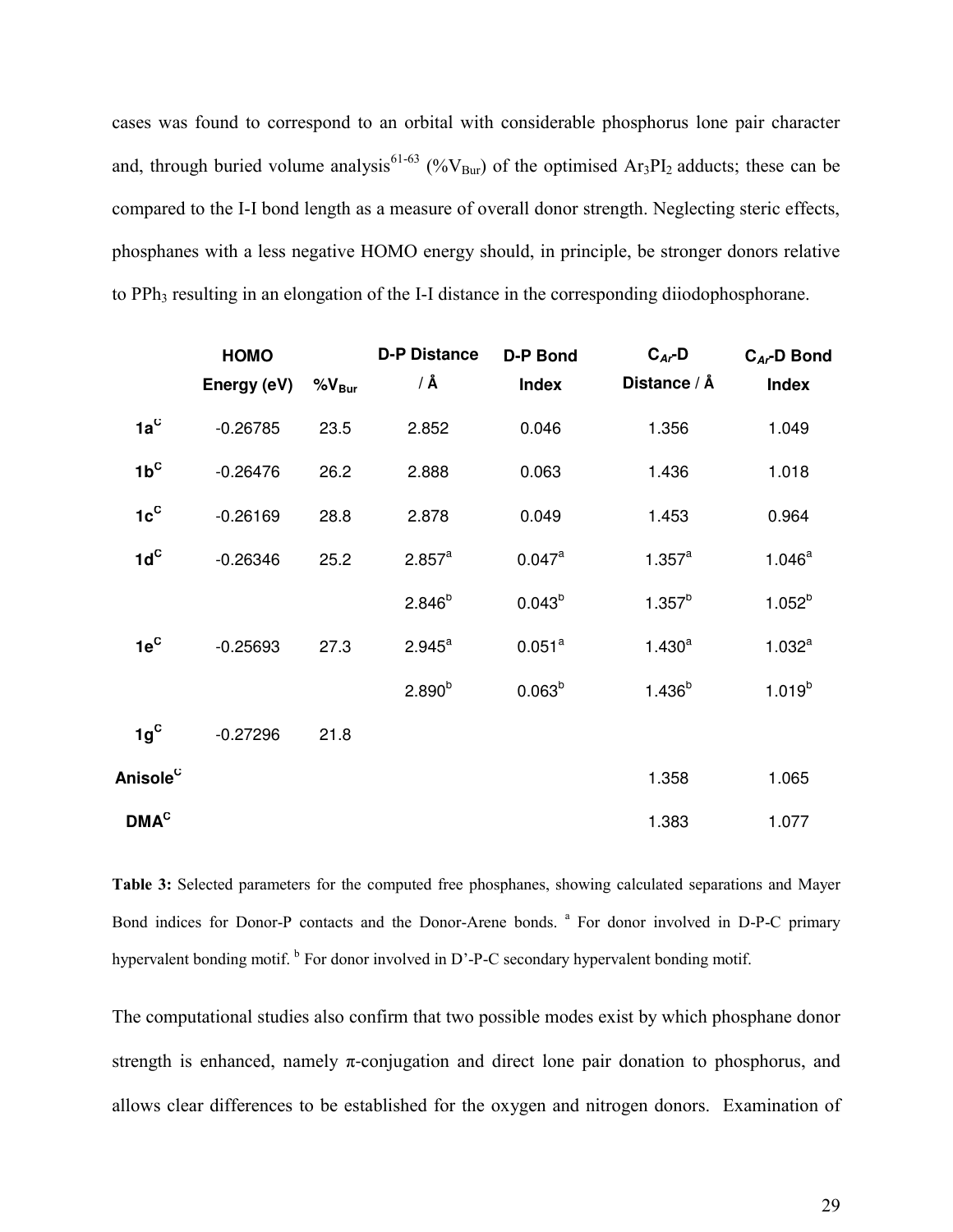the bond indices between the donor atoms and the phosphorus centre, and comparing the occupied molecular orbitals of the free phosphanes provides good evidence for the origin of the different behaviour. Computational structures are referred to with a superscript C to differentiate them from experimental results.

Table 3 shows the clear trend that substitution leads to an increase in both HOMO energy and steric demand of the phosphane as seen in the increase in calculated buried volumes. At the same time, the nitrogen-donors show a greater increase in steric demand than the oxygen donors which may be understood in terms of the coplanarity of the OMe fragments with the arene rings as compared to the twisting out of the the ring plane seen for the nitrogen fragments. Examination of the C<sub>Ar</sub>-O bond lengths and Mayer bond indices for  $1a^C$  ( $dC_{Ar}$ O 1.356 Å, bond index 1.049) and  $1d^C$  ( $dC_{Ar}O$  1.357 and 1.357 Å, bond indices 1.046 and 1.052) confirm the presence of  $\pi$ -donation of the oxygen lone pairs into the arene rings (bond indices  $> 1$ ), albeit with a slight reduction in  $C_{Ar}$ -O bond index compared to free anisole (1.065), likely as a result of steric congestion. Nevertheless, the calculated P-O bond indices are low  $(1a^C: 0.046; 1d^C: 0.047)$ and 0.043) despite the close P-O contacts. In contrast, the orientations of the nitrogen lone pairs in **1b<sup>C</sup>** and **1e<sup>C</sup>** preclude such conjugation and the NMe2 fragments would thus be expected to act as electron withdrawing groups via the  $\sigma$ -bonding network – a significant increase in bond length (**1b**<sup>C</sup>:  $dC_{Ar}N$  1.436 Å, bond index 1.018; **1e**<sup>C</sup>:  $dC_{Ar}N$  1.430 and 1.436 Å, bond indices 1.032 and 1.019) and decrease in bond indices is observed as compared to free N,N-dimethylaniline  $(dC_{Ar}N)$ 1.383 Å, Bond index 1.077). The nitrogen lone pair of  $1b^C$ ,  $1c^C$  and  $1e^C$  are all oriented towards the phosphorus centre, as seen in available crystallographic data<sup>64,65</sup> with comparatively short P-N contacts (**1b<sup>C</sup>** : 2.887 Å; **1c<sup>C</sup>** : 2.878 Å; **1e<sup>C</sup>** : 2.945 and 2.890 Å). The energy change of the lone pair must therefore, as previously reported,<sup>8</sup> arise from a small but signifiant degree of N-P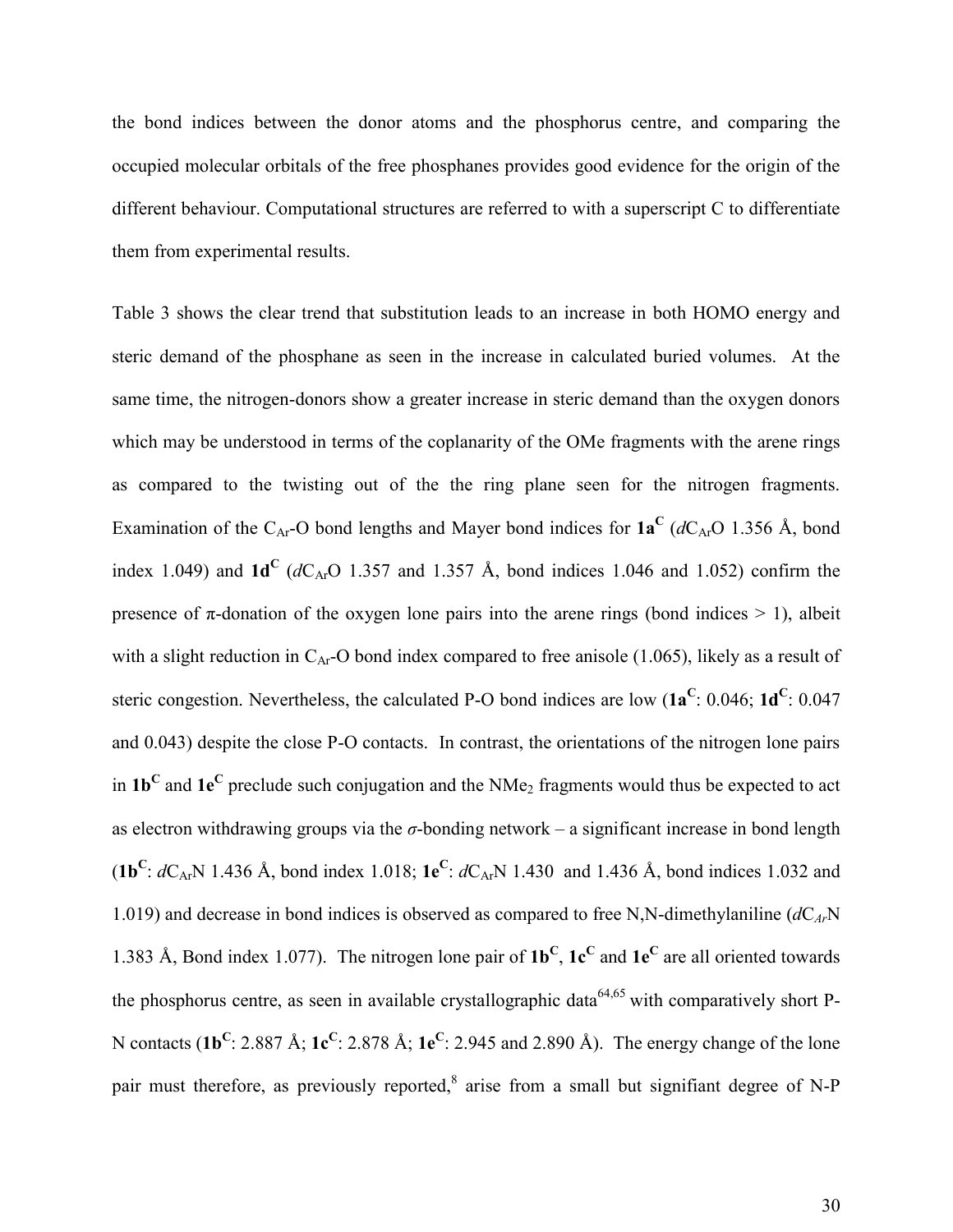bonding leading to rehybridisation at phosphorus – this is reflected in the calculated N-P bond indices (1b<sup>C</sup>: 0.063; 1c<sup>C</sup>: 0.049; 1e<sup>C</sup>: 0.051 and 0.063) and in each case, the HOMO-1 is identified as showing P-N  $\sigma$ -bonding character (see SI). Ligand  $1c^C$  shows both greater buried volume and a higher energy lone pair than **1b<sup>C</sup>** , which may be understood as arising from the transition towards a pseudo-trigonal bipyramidal, five-coordinate geometry; the impact of this rehybridisation may be seen in that the lone pair of **1c<sup>C</sup>** is raised above that of **1d<sup>C</sup>** , despite the presence of two strongly conjugated donor moeties in the latter case.

|                          |   | Bond Lengths / Å |                                                                                    | <b>Bond Indices</b> |                     |           |          |
|--------------------------|---|------------------|------------------------------------------------------------------------------------|---------------------|---------------------|-----------|----------|
| $P-I$                    | H |                  | $D-P$ $D'-P$                                                                       | $P-I$               |                     | $I-I$ D-P | $D' - P$ |
| $2a^C$ 2.483 3.173 2.858 |   |                  |                                                                                    |                     | 0.929 0.332 0.037   |           |          |
| $2b^C$ 2.485 3.150 2.889 |   |                  |                                                                                    |                     | 0.930  0.350  0.065 |           |          |
| $2c^C$ 2.491 3.149 2.943 |   |                  |                                                                                    |                     | 0.925 0.350 0.075   |           |          |
|                          |   |                  | $2d^C$ 2.484 3.193 2.876 2.856 <sup>a</sup> 0.930 0.314 0.036 0.037 <sup>a</sup>   |                     |                     |           |          |
|                          |   |                  | $2e^{C}$ 2.467 3.244 2.906 2.971 <sup>b</sup> 0.987 0.272 0.061 0.059 <sup>b</sup> |                     |                     |           |          |
| $2q^C$ 2.487 3.138       |   |                  |                                                                                    | 0.921               | 0.361               |           |          |

**Table 4:** Selected bond lengths and bond indices for the computed diiodophosphoranes, showing calculated separations and Mayer Bond indices for Donor-P contacts and the Donor-arene bonds. <sup>a</sup> Donor involved in D'-P-C secondary hypervalent bonding motif. <sup>b</sup> Donor involved in D'-P-I secondary hypervalent bonding motif.

Geometry optimisation of the diiodophosphoranes confirmed the increase in donor strength of the phosphanes, with increased I-I bond lengths relative to  $2g^C$  seen for all cases and shorter P-I contacts for all save **2c<sup>C</sup>** , as shown in Table 4. The same trend is seen in the P-I and I-I Mayer bond indices, though here the P-I bond index is nevertheless increased for  $2c^C$  relative to  $2g^C$ , showing that the P-I bond extension arises from steric grounds. Considering first the mono-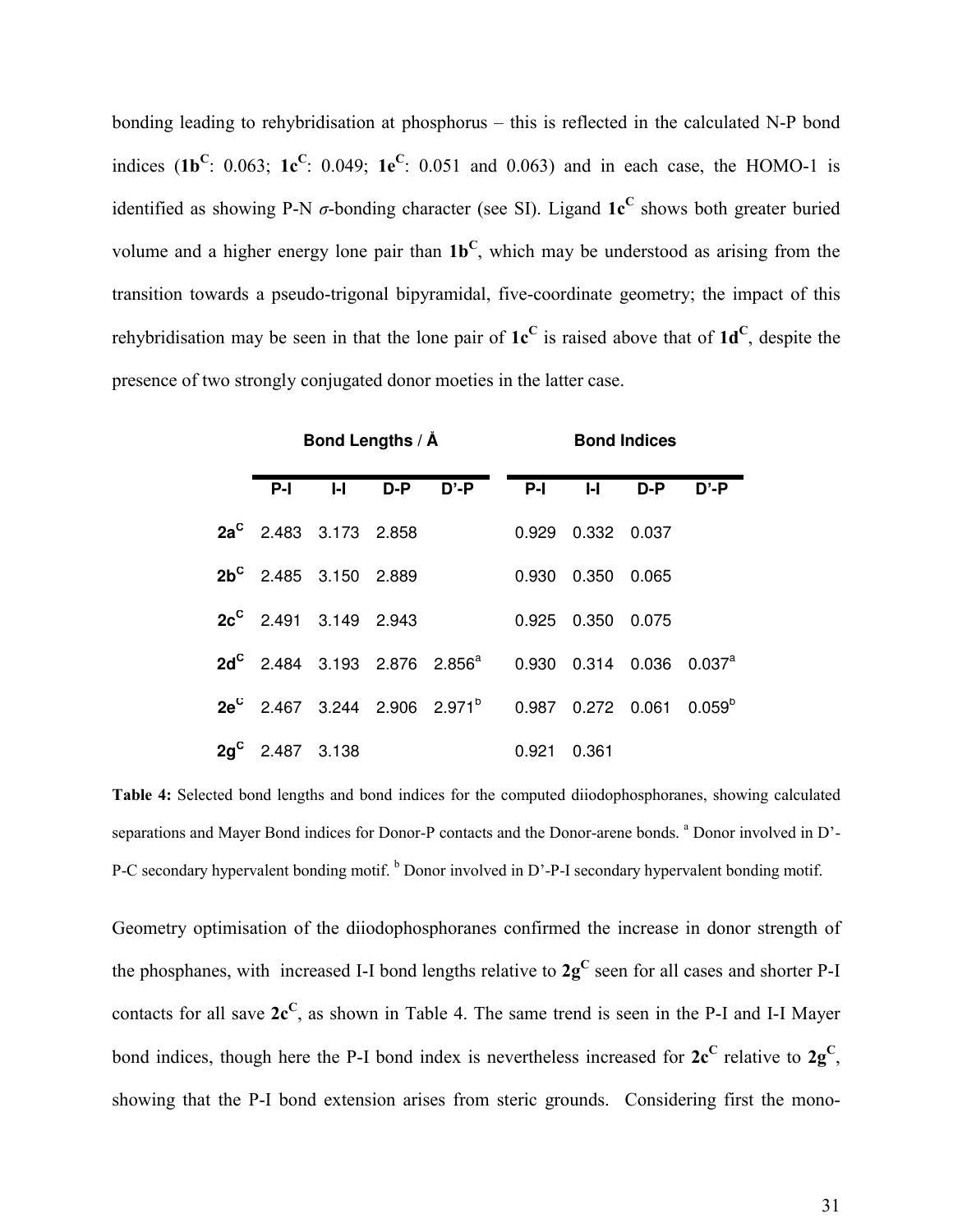substituted phosphorane series, the trends clearly show that despite the increase in lone pair energy indicating an expected donor strength of  $1e^C > 1b^C > 1a^C$ , instead  $1a^C > 1b^C \sim 1c^C$  is found by both I-I bond length and bond index comparison (the experimentally observed order is  $1a > 1c > 1b$  by I-I contacts in 2). This trend in donor strength instead follows the order dictated by the steric demand of the phosphane as measured by buried volume, with longer P-I and shorter I-I bonds as buried volume increases. Further substitution leads to a proportionately smaller change in buried volume, and so unsurprisingly donor strength is found to increase such that  $1d^C > 1a^C$  and  $1e^C > 1b^C$ . Interestingly, despite the increase in donor strength seen in the increase in I-I bond lengths (3.192 Å vs 3.173 Å) and decrease in I-I bond indices (0.314 vs 0.332) for  $2d^C$  relative to  $2a^C$ , the P-I bond lengths and bond indices are essentially invariant, confirming that this metric is more sensitive to steric demand than the I-I contact.

On binding of  $I_2$ , the computed P-O bond indices decrease for  $2a^C$  and  $2d^C$  relative to the free phosphanes (*e.g.*  $2a^C$ : 0.037 *vs*  $1a^C$ : 0.046) whilst the C<sub>Ar</sub>-O bond indices increase, demonstrating that conjugation through the arene rings dominates over direct donation to phosphorus in these systems, whilst an increase in P-N bond index is observed for the monosubstituted nitrogen donor species. This increase is comparatively small for  $2b^C (2b^C; 0.065 \text{ vs } 0.065 \text{ vs } 0.065 \text{ vs } 0.065 \text{ vs } 0.065 \text{ vs } 0.065 \text{ vs } 0.065 \text{ vs } 0.065 \text{ vs } 0.065 \text{ vs } 0.065 \text{ vs } 0.065 \text{ vs } 0.065 \text{ vs } 0$ **1b**<sup>C</sup>: 0.063), but substantially larger for  $2c^C$  ( $2c^C$ : 0.075 *vs*  $1c^C$ : 0.049), despite both  $2b^C$  and  $2c^C$ showing a simultaneous increase in P-N bond length  $(\Delta dP-N 2b^C: 0.001 \text{ Å}; 2c^C 0.065 \text{ Å})$ . The increase in P-N separation likely arises from the increased steric bulk about phosphorus, but this is concommitant with a change in bond angle towards linearity  $(2c^C N-P-C_{\text{apical}})$  angle: 171.4° to 177.1°) which nevertheless improves orbital overlap and thus bonding. For the doublysubstituted donors, the same trends are evident, albeit with a slight decrease observed for the N-P contact in the N-P-I hypervalent interaction of **2e<sup>C</sup>** . Overall, it can therefore be seen that whilst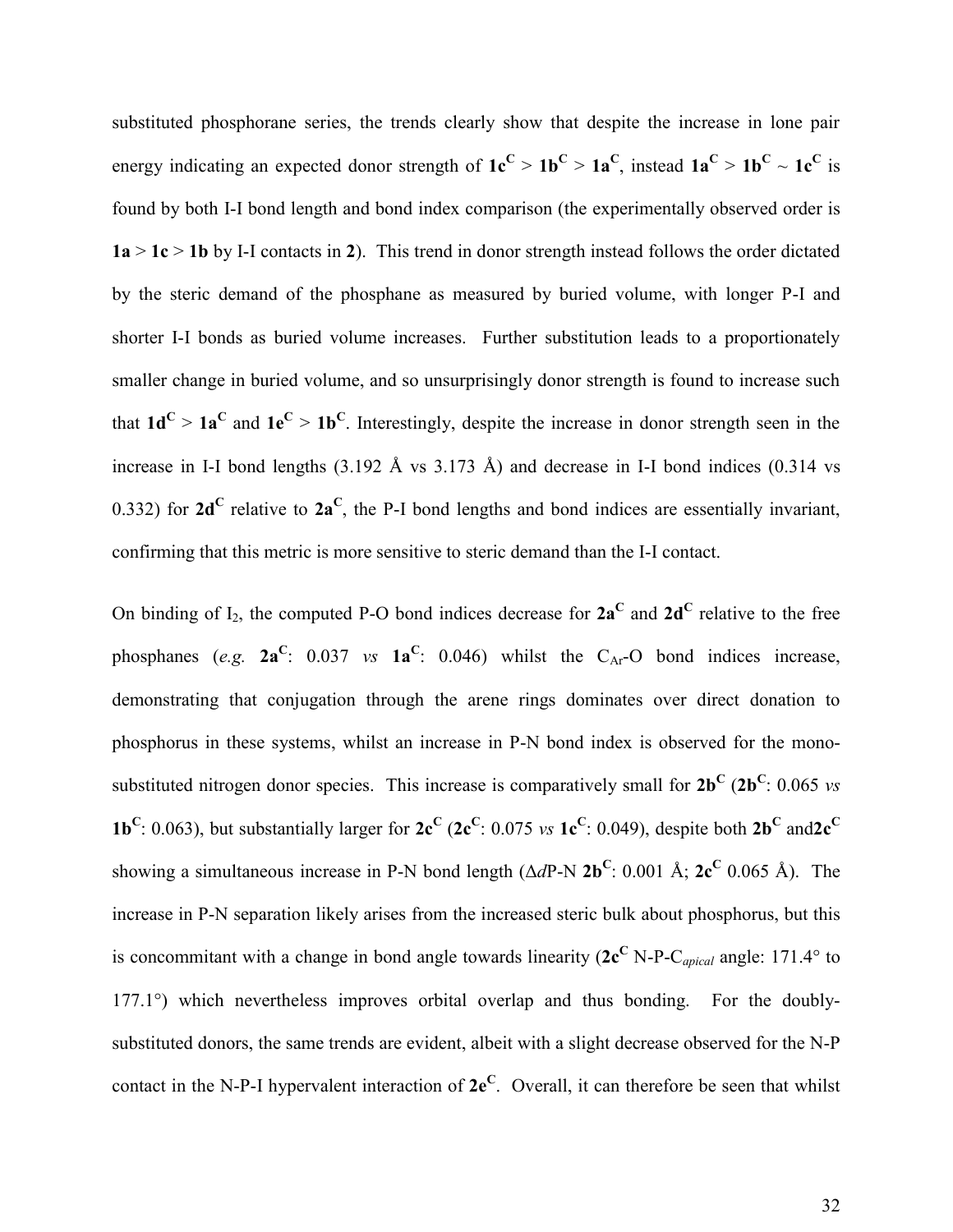the internal solvation might be predicted to have a greater influence on donor strength than more remote conjugation, the steric demands imposed by the P-N bonding weaken the effect, with the bonding in  $2c^C$  indicating that  $1c^C$  is the weakest of the substituted donors despite having the second greatest lone pair energy. 2c<sup>C</sup> not only shows the smallest increase in I-I separation but also manifests a P-I contact slightly greater in length than that of **2g<sup>C</sup>** (**2c<sup>C</sup>** : 2.491 Å *vs* **2g<sup>C</sup>** : 2.487 Å).

|                    |         | Bond Lengths / $\AA$                                 | <b>Bond Indices</b> |                                  |          |  |
|--------------------|---------|------------------------------------------------------|---------------------|----------------------------------|----------|--|
|                    | P-I D-P | D'-P                                                 | P-I D-P             |                                  | $D' - P$ |  |
| $3a^c$ 2.399 2.886 |         |                                                      |                     | 1.036 0.039                      |          |  |
| $3b^c$ 2.393 2.904 |         |                                                      | 1.047 0.070         |                                  |          |  |
| $3c^c$ 2.398 2.949 |         |                                                      |                     | 1.044 0.088                      |          |  |
|                    |         | $\rm{3d}^{\rm{C}}$ 2.403 2.886 2.859 $^{\rm{a}}$     |                     | $1.029$ 0.038 0.040 <sup>a</sup> |          |  |
|                    |         | $3\text{e}^\text{C}$ 2.410 2.915 2.858 $^{\text{b}}$ |                     | $1.056$ 0.064 0.083 <sup>b</sup> |          |  |
| $3g^c$ 2.392       |         |                                                      | 1.040               |                                  |          |  |

**Table 5:** Selected bond lengths and bond indices for the computed iodophosphonium cations, showing calculated separations and Mayer Bond indices for Donor-P contacts and the Donor-Arene bonds. <sup>a</sup> Donor involved in D'-P-C secondary hypervalent bonding motif. <sup>b</sup> Donor involved in D'-P-I secondary hypervalent bonding motif.

The optimised iodophosphonium series, shown in Table 5, however, tells a very different story in that all of the substituted cations exhibit longer P-I bonds than **3g<sup>C</sup>** (although nevertheless still all shorter than the P-I contacts seen in the diiodophosphoranes), implying weaker donor strength and the reverse of the trend seen for the diiodophosphoranes. Interestingly, whilst the steric demands clearly dominate in this situation, the efficiency of direct P-N donation at enhancing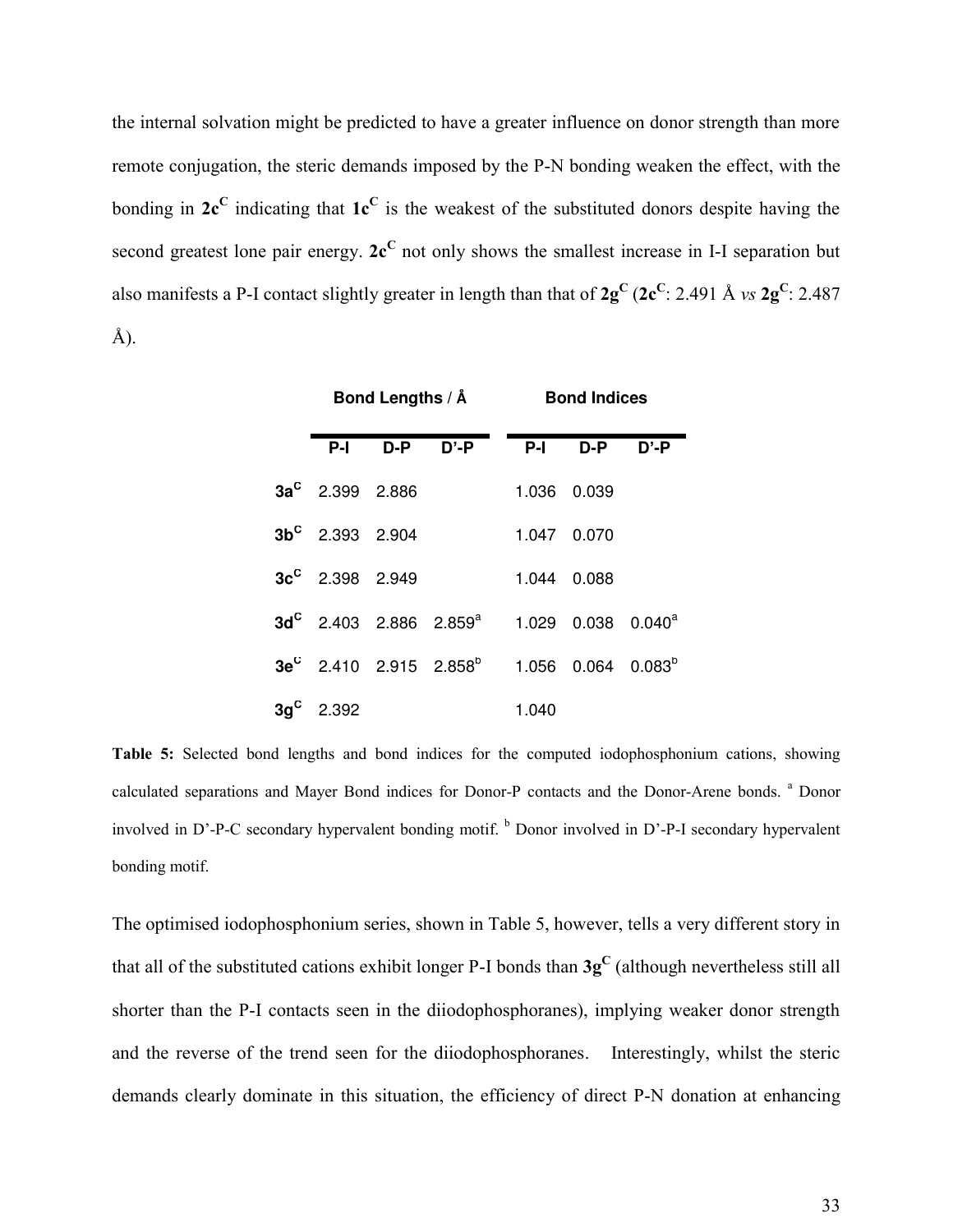donor strength can clearly be seen in that the P-I contact of **3c<sup>C</sup>** is essentially identical to that of **3a<sup>C</sup>** , despite the enormous increase in steric bulk between **1c<sup>C</sup>** and **1a<sup>C</sup>** . Furthermore, the nitrogen donor systems **3b<sup>C</sup>** , **3c<sup>C</sup>** and **3e<sup>C</sup>** show P-I bond indices greater than that for **3g<sup>C</sup>** , whilst the oxygen donor systems  $3a^C$  and  $3d^C$  show reduced P-I bond indices. This is mirrored in the bond indices for  $C_{ortho}$ -O, P-O and P-N contacts. The P-O bond indices for  $3a^C$  (0.039) and  $3d^C$  (0.038 and 0.040) do show an increase relative to the diiodophosphoranes, but do not rise to the levels seen in the free phosphanes, and there is also a significant increase in C*ortho*-O bond index (**3a<sup>C</sup>** : 1.084; **3d<sup>C</sup>**: 1.079 and 1.081) commensurate with a greater degree of charge transfer to phosphorus through the arene ring. The P-N bonds indices for  $3b^C$ ,  $3c^C$  and  $3e^C$ ,  $(3b^C: 0.070;$ **3c<sup>C</sup>** : 0.088; **3e<sup>C</sup>** : 0.064 and 0.083) on the other hand, are increased relative to the diiodophosphoranes, with the greatest increase seen for **3c<sup>C</sup>** despite a slight associated increase in bond length (Δ*d*P-N 3c<sup>C</sup> 0.005 Å). Unfortunately, since complete crystallographic data could not be obtained for either  $I_3$  or  $BAT<sup>F</sup>$  salts, it is not possible to directly and generally compare computational and experimental results, though the invariance of the P-I bond length observed for [**3**]BAr<sup>F</sup> suggests that packing effects, not computationally modelled, may be significant.

The computational results give good correlation with experimental data and allow the relative donor strength of the donor substituted phosphanes to be explained in terms of electronic and steric effects. However, the apparent dramatically weak Lewis basicity observed experimentally in **2b**, which could not be fully predicted computationally, suggests that there is an additional factor to consider. The crystal packing of the  $Ar_3PI_2$  adducts will also influence the observed donor strength since favourable supramolecular interactions will alter the conformation and orientation of the aryl rings which in turn affects the magnitude of the P-I and I-I bond lengths.<sup>25</sup> Out of the six crystallographically characterised diiodophosphoranes, **2b** is the only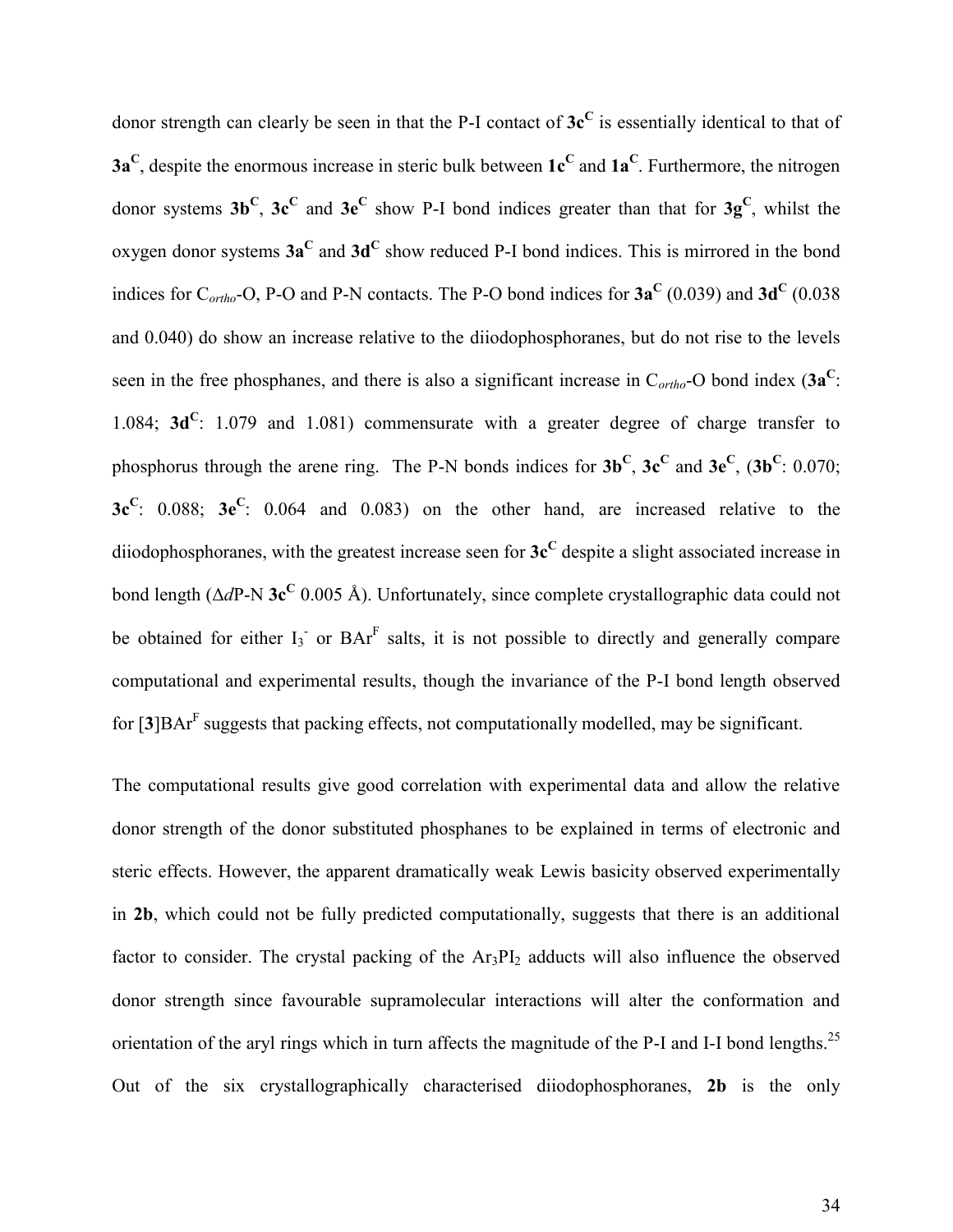diiodophosphorane in which the back-to-back sextuple phenyl embrace is observed. This conformation is commonly adopted for  $Ph_3P$  containing species<sup>66</sup> and contains six attractive edge-to-face (EF) interactions between aryl groups and contributes to a significant attraction between molecules. Given that this intermolecular embrace is only seen for **2b**, and since crystal packing has not been considered computationally, it is plausible that this is responsible for the long P-I and short I-I bond lengths observed experimentally for this adduct.

#### **Conclusions**

Analysis of the reported diiodophosphoranes, supplemented by computational studies, shows that the phosphorus centres of these nitrogen-donor substituted phosphanes are themselves internally solvated and may act simultaneously as Lewis acid and Lewis base. In contrast, no significant internal solvation is observed for the oxygen-donor substituted phosphanes, with their increased donor ability arising from localisation of oxygen lone pairs onto phosphorus *via* an aromatic system. Comparison of the  $I_2$  adduct structures reveals a counter intuitively weak Lewis basicity for **1c**, indicated by a decrease in the I-I bond length when compared to the unsubstituted PPh<sub>3</sub> donor, shown to derive from a delicate balance between steric and electronic effects within the adducts. Synthesis of the corresponding iodophosphonium salts, in tandem with further computational studies, reveals that the impact of the steric bulk on donor strength is more significant for the cationic species but also that in these species internal solvation is more efficient at increasing donor strength than through-ring conjugation. These observations imply that this internal solvation may be general to soft Lewis acid adducts of these donorfunctionalised phosphanes, with implications for their utility in stabilising main group cations – the assumption that more donor substituents leads to better cation stabilisation may not hold. Finally, the marked difference in behaviour between neutral adduct and cation clearly indicates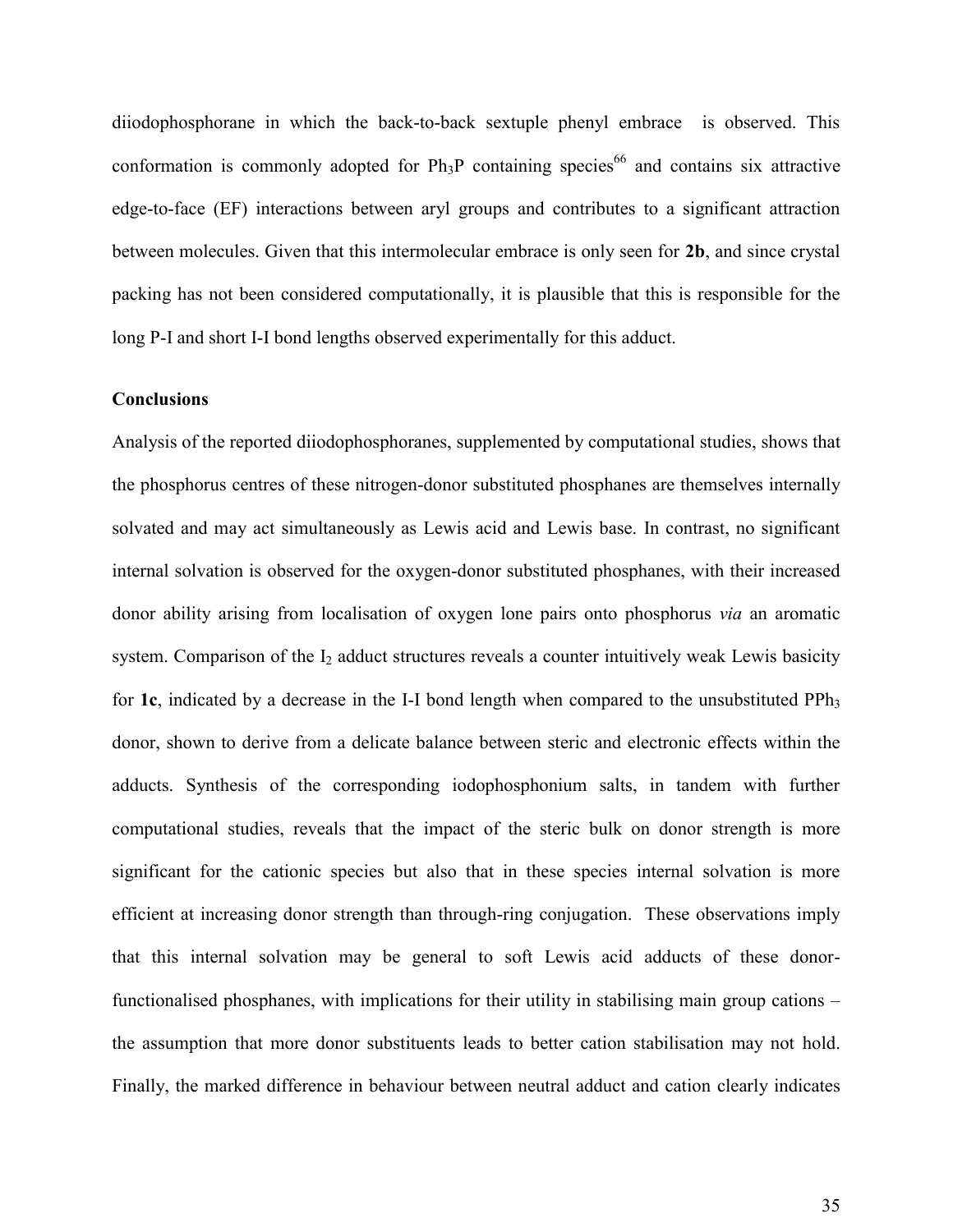that, when comparing the donor strength of ligands, a single probe Lewis acid is insufficient to understand the overall trends in ligand behaviour.

#### **Supporting Information**

Complete multinuclear NMR data, selected computational results and Cartesian coordinates of all optimised diiodphosphoranes, iodophosphoniums and free phosphanes are available in the supporting information. This material is available free of charge via the Internet at [http://pubs.acs.org.](http://pubs.acs.org/) The crystallographic data have been submitted to the Cambridge Crystallographic Database (Deposit numbers: 1530537, 1530536, 1530540, 1530541, 1530539, 1530538, 1530491, 1530492, 1530493, 1530490, 1530495, 1530498, 1530496, 1530497).

#### **Corresponding Author**

School of Physical Sciences, University of Kent, Ingram Building, Canterbury, Kent, CT2 7NH, UK. E-mail: [e.r.clark@kent.ac.uk](mailto:e.r.clark@kent.ac.uk)

#### **Author Contributions**

The manuscript was written through contributions of both authors. Both authors have given approval to the final version of the manuscript.

#### **Funding Sources**

The authors gratefully acknowledge the University of Kent for funding.

#### **Acknowledgments**

The authors would like to thank Drs Simon Holder and Barry Blight for generous donation of NaBAr<sup>F</sup>, and Dr Helena Shepherd for assistance modelling the disorder in the BAr<sup>F</sup> salts. The authors would also like to acknowledge Stephen Boyer of London Metropolitan University for elemental analysis services.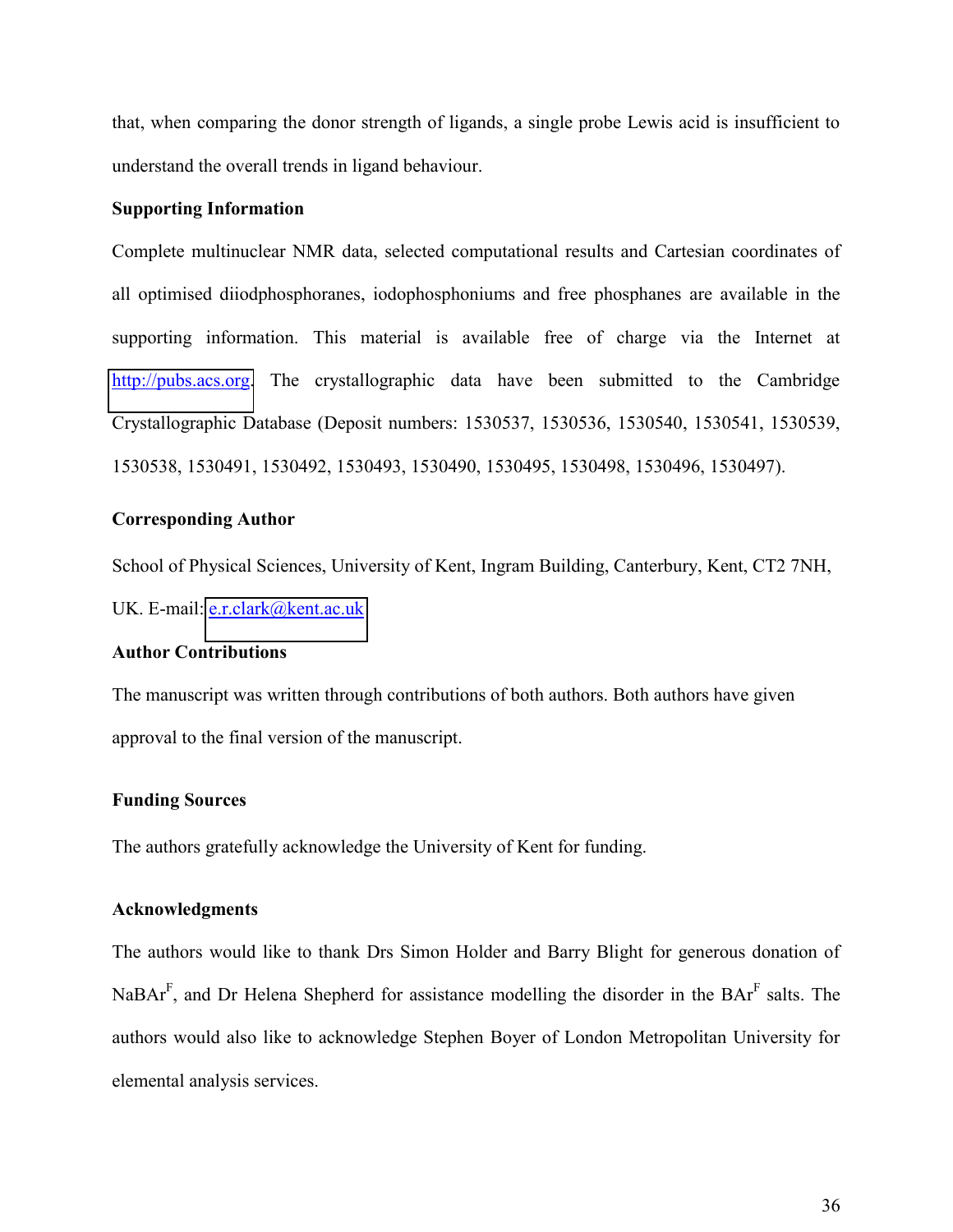#### **Abbreviations:**

 $\text{BAT}^{\text{F}}$  - tetrakis[3,5-bis(trifluoromethyl)phenyl]borate

CT - charge transfer

- DCM dichloromethane
- ECP effective core potential
- $Et<sub>2</sub>O$  diethyl ether
- EtOH ethanol

GUI - graphical user interface

HOMO - highest occupied molecular orbital

MeOH – methanol

NBO - natural bond orbital

NMR - nuclear magnetic resonance

PCM - polarisable continuum model

THF - tetrahydrofuran

#### **References**

[1] Farrell. J. M, Hatnean. J. A, Stephan. D. W. Activation of Hydrogen and Hydrogenation Catalysis by a Borenium Cation. *J. Am. Chem. Soc.* **2012**, *134* (38), 15728-15731.

[2] Clark. E. R, Ingleson. M. J. [(acridine) $BCl_2$ ]<sup>+</sup>: A Borenium Cation That Is a Strong Boronand Carbon-Based Lewis Acid. *Organometallics.* **2013**, *32* (22), 6712-6717.

[3] Eisenberger. P, Bestvater. B. P, Keske. E. C, Crudden. C. M. Hydrogenations at Room Temperature and Atmospheric Pressure with Mesoionic Carbene-Stabilized Borenium Catalysts. *Angew. Chemie Int. Ed.* **2015**, *54* (8), 2467-2471.

[4] Vom Stein. T, Peréz, Dobrovestsky. R, Winkelhaus. D, Caputo. C. B, Stephan. D. W. Electrophilic Fluorophosphonium Cations in Frustrated Lewis Pair Hydrogen Activation and Catalytic Hydrogenation of Olefins. *Angew. Chemie Int. Ed.* **2015**, *54* (35), 10178-10182.

[5] Ugarte. R. A, Devarajan. D, Mushinski. R. M, Hudnall. T. W. Antimony(V) cations for the selective catalytic transformation of aldehydes into symmetric ethers,  $\alpha$ , $\beta$ -unsaturated aldehydes, and 1,3,5-trioxanes. *Dalton Trans.* **2016**, *45*, 11150-11161.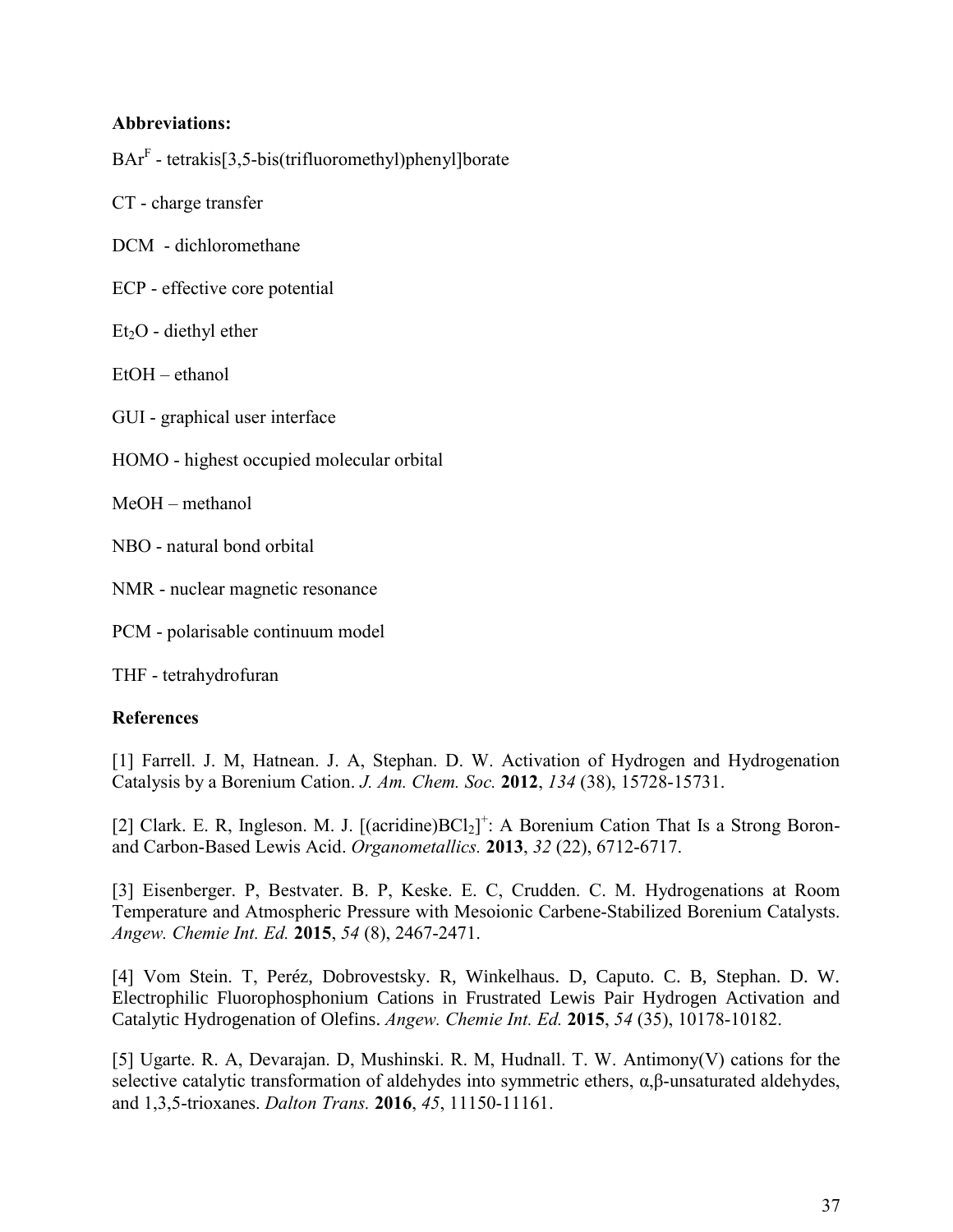[6] Hirai. M, Cho. J, Gabbaï. F. P. Promoting the Hydrosilylation of Benzaldehyde by Using a Dicationic Antimony-Based Lewis Acid: Evidence for the Double Electrophilic Activation of the Carbonyl Substrate. *Chem. Eur. J.* **2016**, *22* (19), 6537-6541.

[7] Talavera. G, Peña. J, Alcarazo. M. Dihalo(imidazolium)sulfuranes: A Versatile Platform for the Synthesis of New Electrophilic Group-Transfer Reagents. *J. Am. Chem. Soc.* **2015**, *137* (27), 8704-8707.

[8] Clark. E. R, Borys. A.M, Pearce. K. Donor-substituted phosphanes – surprisingly weak Lewis donors for phosphenium cation stabilisation. *Dalton Trans.* **2016**, *45*, 16125-16129.

[9] See for instance a) Ananthnag. G. S, Edukondalu. N, Mague. J. T, Balakrishna. M. S. Copper and palladium complexes of 2-(diphenylphosphino)-N,N-dimethylbenzylamine and its selenide derivative. Polyhedron, **2013**, 62, 203-207 ; b) Shirakawa. E, Yamamoto. Y, Nakao. Y, Oda. S, Tsuchimoto. T, Hiyama. T. Nickel-Catalyzed Tandem Carbostannylation of Alkynes and 1,2- Dienes with Alkynylstannanes. Angew. Chem. Int. Ed. **2004**, 43, 3448 –3451.

[10] C. Chuit, R. J. P. Corriu, P. Monforte, C. Reyé, J. Declercq and A. Dubourg. The structures of tris (8-dimethylamino-1-naphthy1) phosphane and tris [Z-(dimethylaminomethyl) phenylphosphane: The crystallographic detection of sevenfold coordinated phosphorus. Angew. Chemie, **1993**, 105, 1529-1531.

[11] Weller. F, Nuszhar. D, Dehncke. K, Gingl. F, Strahle. J. On the Reactions of Phosphaneiminato Complexes of Niobium, Molybdenum, and Tungsten with Sodium Fluoride. The Crystal Structures of [PPh3NH2]Cl and PPh3F2. *Z. Anorg. Allg. Chem.* **1991**, *602*, 7-16.

[12] Godfrey. S. M, McAuliffe. C. A, Pritchard. R. G, Sheffield. J. M, Thompson. G. M. Structure of  $R_3PCl_2$  compounds in the solid state and in solution: dependency of structure on R. Crystal-structures of trigonal bipyramidal  $(C_6F_5)_3PCl_2$ ,  $Ph_2(C_6F_5)PCl_2$  and of ionic  $Pr_3PCl_2$ . *J. Chem. Soc., Dalton Trans.* **1997**, 4823-4828.

[13] Godfrey. S. M, McAuliffe. C. A, Sheffield. J. M. Structural dependence of the reagent  $Ph<sub>3</sub>PCl<sub>2</sub>$  on the nature of the solvent, both in the solid state and in solution; X-ray crystal structure of trigonal bipyramidal  $Ph_3PCl_2$ , the first structurally characterised five-coordinate R3PCl2 compound. *J. Chem. Soc., Dalton Trans.* **1998**, 921-922.

[14] Al-Juboori. M. A. H. A, Gates. P. N, Muir. A. S. Ionic–molecular isomerism in chlorophenylphosphoranes  $Ph_nPCl_{5-n}$  ( $1 \le n \le 3$ ). *J. Chem. Soc., Chem. Commun.* **1991**, 1270-1271.

[15] Bricklebank. N, Godfrey. S. M, Mackie. A. G, McAuliffe. C. A, Pritchard. R. G, Watson. J. M. The structure of triphenylphosphorus–dibromine, the first crystallographically characterised bromophosphorane, a compound which has the novel four-coordinate molecular Ph3P–Br–Br geometry. *J. Chem. Soc., Chem. Commun.* **1992**, 355-356.

[16] Ruthe. F, du Mont. W-W, Jones. P. G. 'Soft–soft' halogen–halogen interactions in solid ion pairs of solvent-free  $Pr^i_3 PCl_2$  and  $CH_2Cl_2$ -solvated  $Pr^i_3 PBr_2$ : structural features of chloro- and bromo-triisopropylphosphonium salts. *Chem. Commun.* **1997**, 1947-1948.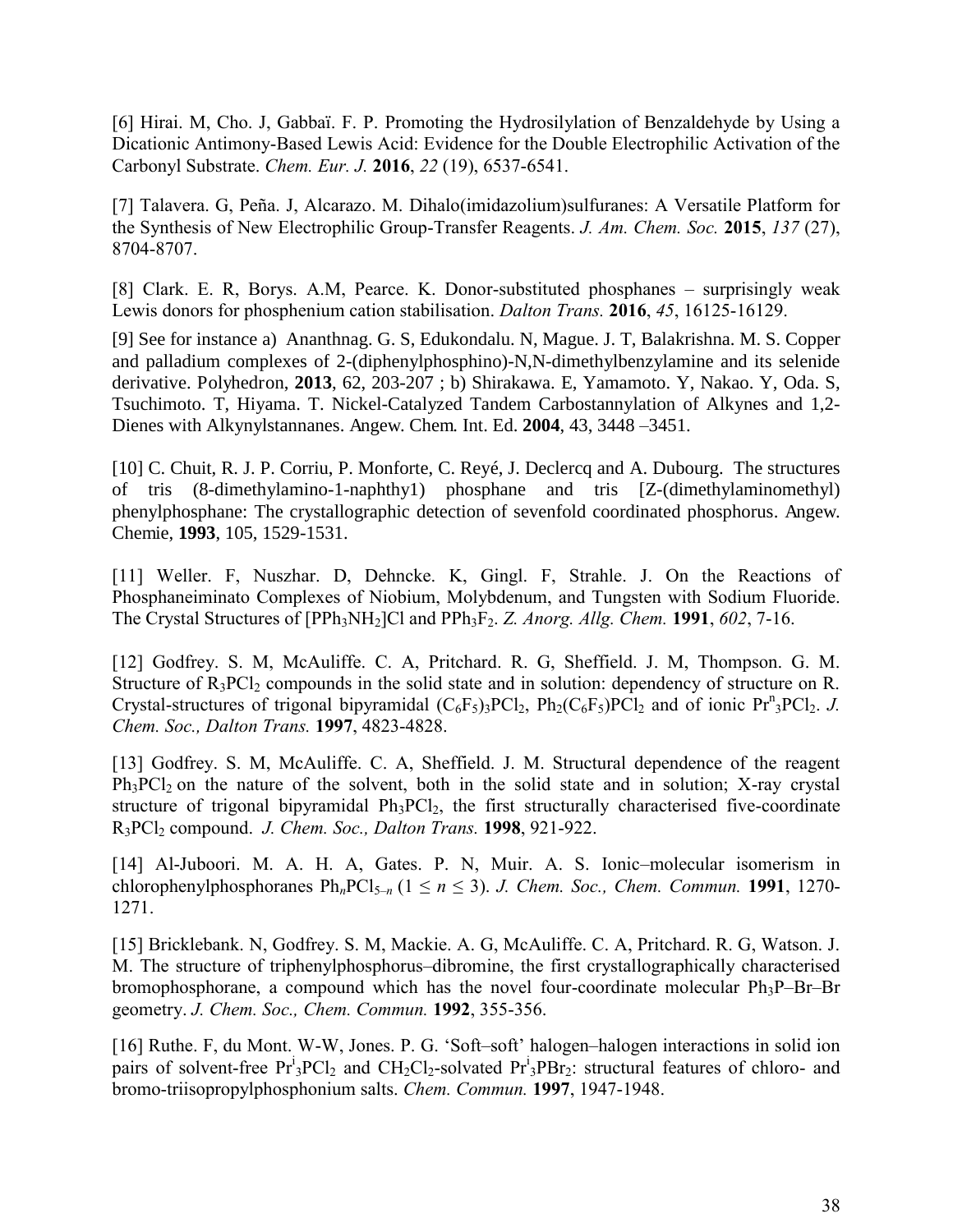[17] Godfrey. S. M, McAuliffe. C. A, Mushtaq. I, Pritchard. R. G, Sheffield. J. M. The structure of  $R_3PBr_2$  compounds in the solid state and in solution; geometrical dependence on R, the crystal structures of tetrahedral ionic  $Et_3PBr_2$  and molecular trigonal bipyramidal  $(C_6F_5)_3PBr_2$ . *J. Chem. Soc., Dalton Trans.* **1998**, 3815-3818.

[18] Hrib. C. G, Ruthe. F, Seppälä. E, Bätcher. M, Druckenbrodt. C, Wismach. C, Jones. P. G. du Mont. W-W. Lippolis. V, Devillanova. F. A, Bühl. M. The Bromination of Bulky Trialkylphosphane Selenides  $R_2R'PSe$  (R,  $R' = iPr$  or *t*Bu) Studied by Physical and Computational Methods. *Eur. J. Inorg. Chem.* **2006**, 88-100

[19] Du Mont. W-W, Bätcher. M, Pohl. S, Saak. W. Iodophosphonium Salts with Unusual Properties and a Structural Alternative for Halophosphoranes. *Angew. Chem. Int. Ed. Engl.* **1987**, *26*, 912-913.

[20] Godfrey. S. M, Kelly. D. G, Mackie. A. G, McAuliffe. C. A, Pritchard. R. G, Watson. S. M. The Structure of Triphenylphosphorus Diiodine,  $Ph_3I_2$ , the 1<sup>st</sup> Crystallographically Characterized Dihalogen Derivative of a Tertiary Phosphine. *J. Chem. Soc., Chem. Commun.* **1991**, *17*, 1163- 1164.

[21] Bricklebank. N, Godfrey. S. M, Lane. H. P, McAuliffe. C. A, Robin G. Pritchard and Moreno. J. M. The Isolation from Diethyl Ether of Ionic  $[(Me,N),P]]$ I and  $[$  ( CH2=CHCH2)2PhPI]I, and the Crystallographically Characterised Molecular 'Spoke' Structure PhMe,PI. *J. Chem. Soc., Dalton Trans.* **1995**, 2421-2424.

[22] Ruthe. F, Jones. P. G, Du Mont. W-W, Deplano. P, Mercuri. M. L. Oxidation of Triisopropylphosphane with Iodine: The Role of Dry or Moist Solvent. *Z. Anorg. Allg. Chem.* **2000**, *626*, 1105-1111.

[23] Godfrey. S. M, McAuliffe. C. A, Pritchard. R. G, Sheffield. J. M. An X-ray crystallorgraphic study of the reagent  $Ph_3PCl_2$ ; not charge-transfer,  $R_3P$ –Cl–Cl, trigonal bipyramidal or  $[R_3PC1]Cl$  but an unusual dinuclear ionic species,  $[Ph_3PC1^+ \cdots C1^- \cdots^+ CIPPH_3]Cl$  containing long Cl–Cl contacts. *Chem. Commun.* **1996**, 2521-2522.

[24] Nikitin. K, Müller-Bunz. H, Gilheany. D. Direct evidence of a multicentre halogen bond: unexpected contraction of the P–XXX–P fragment in triphenylphosphine dihalides. *Chem. Commun.* **2013**, *49*, 1434-1436.

[25] Barnes. N. A, Godfrey. S. M, Khan. R. Z, Pierce. A, Pritchard. R. G. A structural and spectroscopic study of *tris*-aryl substituted R3PI2 adducts. *Polyhedron*. **2012**, *35*, 31-46.

[26] Teixidor. F, Núñez. R, Viñas. C, Sillanpää. R, Kivekäs. R. The Distinct Effect of the o-Carboranyl Fragment: Its Influence on the I−I Distance in R3PI2 Complexes. *Angew. Chem. Int. Ed.* **2000**, *39*, 4290-4292.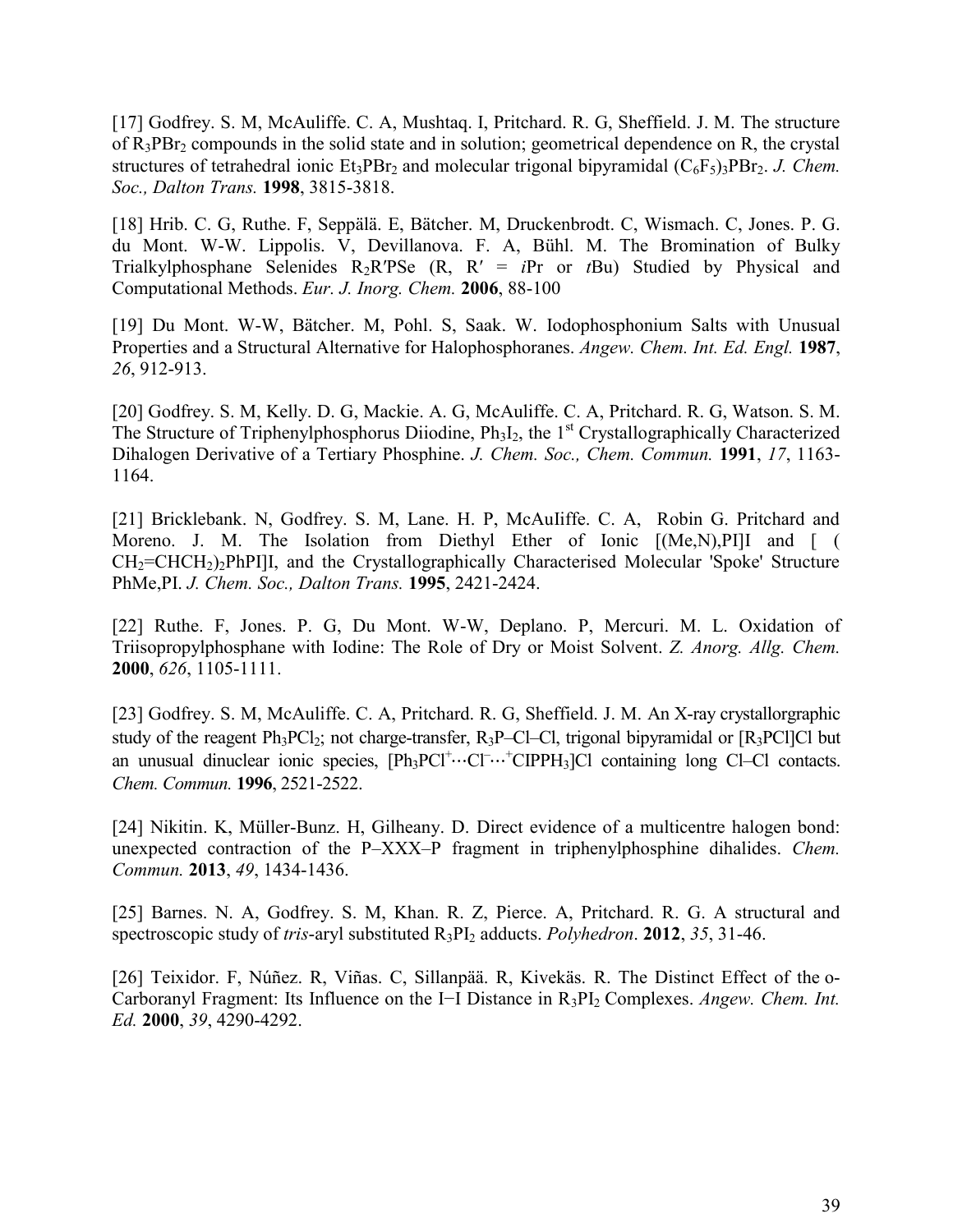[27] Barnes. N. A, Godfrey. S. M, Halton. R. T. A, Mushtaq. I, Pritchard. R. G. The reactions of alkylamino substituted phosphines with  $I_2$  and (Ph<sub>2</sub>Se<sub>2</sub>I<sub>2</sub>)<sub>2</sub>: structural features of alkylamino phosphonium cations. *Dalton Trans.* **2008**, 1346-1354.

[28] McAuliffe. C. A, Beagley. B, Gott. G. A, Mackie. A. G, MacRory. P. P, Pritchard. R. G. Structure of Triphenylarsane Diiodide, [Ph<sub>3</sub>AsI<sub>2</sub>], a Compound Formed in the Thermal Decomposition of  $[Mn(OAsPh_3)_{3}]_{2}(SO_2)_{2}$ ]. *Angew. Chem. Int. Ed. Engl.* **1987**, *26*, 264-265.

[29] Wells. A. F. *Structural Inorganic Chemistry*,  $5<sup>th</sup>$  Ed., Clarendon Press, Oxford, 1984, pp. 851.

[30] Bondi. A. Van der Waals Volumes and Radii. *J. Phys. Chem.* **1964**, *68* (3), 441-451.

[31] Barnes. N. A, Flower, K. R, Godfrey. S. M, Hurst. P. A, Khan. R. Z, Pritchard. R. G. Structural relationships between  $o$ -,  $m$ - and  $p$ -tolyl substituted  $R_3EI_2$  ( $E = As$ , P) and  $[(R_3E)AuX]$ (E = As, P; X = Cl, Br, I). *Cryst. Eng. Comm.* **2010**, *12*, 4240-4251.

[32] High precision data collected in this work at 100K. Original P-I and I-I bond metrics<sup>17</sup> at 293K: 2.480(4) Å and 3.161(2) Å respectively.

[33] Barnes. N. A, Godfrey. S. M, Halton. R. T. A, Mushtaq. I., Pritchard. R. G. The reaction of tertiary phosphines with  $(\text{Ph}_2\text{Se}_2I_2)_2$  - the influence of steric and electronic effects. *Dalton Trans.* **2006**, 4795-4804.

[34] McEwen. W. E, Shiau. W-I, Yeh. Y-I, Schulz. D. N, Pahilagn. R. U, Levy. J. B, Symmes. C, Nelson. G. O, Granoth. I. Chemical and physical consequences of 2p-3d overlap in oanisylphosphines and o-anisylphosphonium salts. J. Am. Chem. Soc. **1975**, 97 (7), 1787-1794.

[35] Cairns. S. M, McEwen. W. E. Contrasting chemical and physical properties of [o- and [p- (N,N-dimethylamino) phenyl]phosphines and phosphonium salts. Heteroat. Chem. **1990**, 1 (1), 9-19.

[36] Keldsen. G. L, McEwen. W. E. Chemical consequences of through space 2p-3d overlap in the alkaline cleavage of benzyltriarylphosphonium chlorides. J. Am. Chem. Soc. **1978**, 100 (23), 7312-7317.

[37] Dolomanov. O. V, Bourhis. L. J, Gildea. R. J, Howard. J. A. K, Puschmann. H. [OLEX2: a](http://journals.iucr.org/j/issues/2009/02/00/kk5042/index.html)  [complete structure solution, refinement and analysis program.](http://journals.iucr.org/j/issues/2009/02/00/kk5042/index.html) J. Appl. Cryst. 2000, 42, 339-34.1

[38] Sheldrick. G. M. SHELXT – Integrated space-group and crystal structure determination. *Acta. Cryst.* **2015**, *A71*, 3-8.

[39] Sheldrick. G. M. Crystal structure refinement with SHELXL. *Acta. Cryst.* **2015**, *C71*, 3-8.

[40] Farrugia. L. J. ORTEP-3 for Windows – a version of ORTEP-III with a Graphical User Interface (GUI). J. Appl. Crystallogr. **1997**, 37, 565.

[41] Gaussian 09, Revision D.01, M. J. Frisch, G. W. Trucks, H. B. Schlegel, G. E. Scuseria, M. A. Robb, J. R. Cheeseman, G. Scalmani, V. Barone, B. Mennucci, G. A. Petersson, H. Nakatsuji,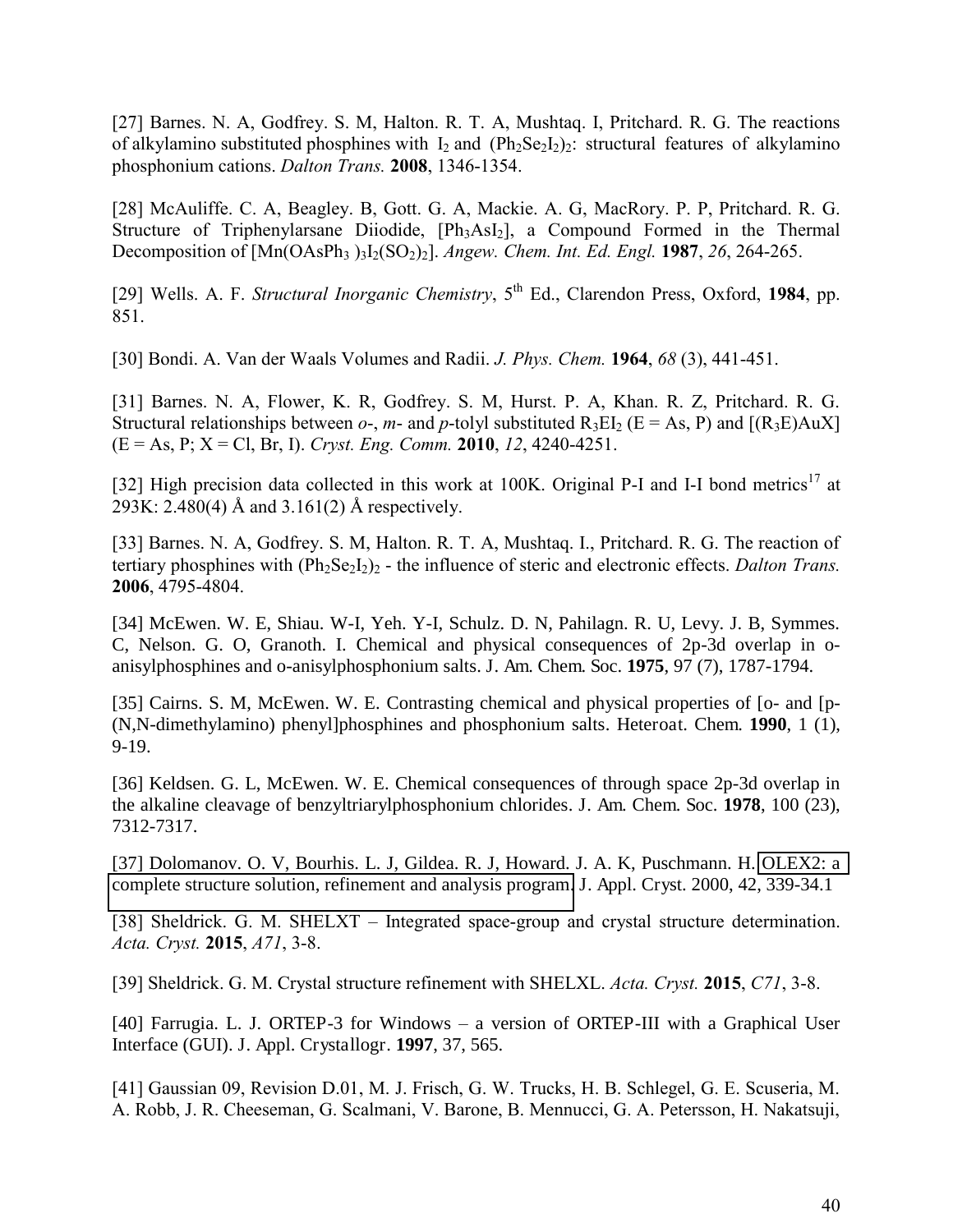M. Caricato, X. Li, H. P. Hratchian, A. F. Izmaylov, J. Bloino, G. Zheng, J. L. Sonnenberg, M. Hada, M. Ehara, K. Toyota, R. Fukuda, J. Hasegawa, M. Ishida, T. Nakajima, Y. Honda, O. Kitao, H. Nakai, T. Vreven, J. A. Montgomery, Jr., J. E. Peralta, F. Ogliaro, M. Bearpark, J. J. Heyd, E. Brothers, K. N. Kudin, V. N. Staroverov, R. Kobayashi, J. Normand, K. Raghavachari, A. Rendell, J. C. Burant, S. S. Iyengar, J. Tomasi, M. Cossi, N. Rega, J. M. Millam, M. Klene, J. E. Knox, J. B. Cross, V. Bakken, C. Adamo, J. Jaramillo, R. Gomperts, R. E. Stratmann, O. Yazyev, A. J. Austin, R. Cammi, C. Pomelli, J. W. Ochterski, R. L. Martin, K. Morokuma, V. G. Zakrzewski, G. A. Voth, P. Salvador, J. J. Dannenberg, S. Dapprich, A. D. Daniels, Ö. Farkas, J. B. Foresman, J. V. Ortiz, J. Cioslowski, D. J. Fox, Gaussian, Inc., Wallingford CT, 2009.

[42] Zhao. Y, Truhlar, D. G. The M06 suite of density functionals for main group thermochemistry, thermochemical kinetics, noncovalent interactions, excited states, and transition elements: two new functionals and systematic testing of four M06-class functionals and 12 other functionals. *Theor. Chem. Account.* **2008**, *120*, 215-241.

[43] Weigend. F, Ahlrichs. R. Balanced basis sets of split valence, triple zeta valence and quadruple zeta valence quality for H to Rn: Design and assessment of accuracy. *Phys. Chem. Chem. Phys*. **2005**, *7*, 3297-305.

[44] McLean. A. D, Chandler. G. S. Contracted Gaussian-basis sets for molecular calculations. 1. 2nd row atoms, Z=11-18. *J. Chem. Phys.* **1980**, *72*, 5639-48.

[45]<http://comp.chem.umn.edu/info/DFT.htm>

[46] NBO Version 3.1, E. D. Glendening, A. E. Reed, J. E. Carpenter, and F. Weinhold.

[47] Bridgeman. A. J, Cavigliasso. G, Ireland. L. R, Rothery. J. The Mayer bond order as a tool in inorganic chemistry. *J. Chem. Soc., Dalton Trans.* **2001**, 2095-2108.

[48] Sizova. O. V, Skripnikov. L. V, Sokolov. A. Y. Symmetry decomposition of quantum chemical bond orders. *J. Mol. Struct*. **2008**, *870*, 1-9.

[49] Lu. T, Chen. F. Multiwfn: A Multifunctional Wavefunction Analyzer. *J. Comp. Chem.* **2012**, *33*, 580.

[50] Seidel. R. W, Goddard. R. Anisole at 100 K: the first crystal structure determination. *Acta Cryst.* **2015**, *C71*, 664-666.

[51] Allen. F. H, Kennard. O, Watson. D. G, Brammer. L, Orpen. A. G, Taylor. R. Tables of bond lengths determined by *X*-ray and neutron diffraction. Part 1. Bond lengths in organic compounds. *J. Chem. Soc., Perkin Trans. 2*, **1987**, S1-S19.

[52] Godfrey. S. M, McAuliffe. C. A, Pritchard. R. G, Sheffield. M. The synthesis and characterisation of R<sub>3</sub>PXCN [R = 2,4,6-(CH<sub>3</sub>O)<sub>3</sub>-C<sub>6</sub>H<sub>2</sub>, 2,6-(CH<sub>3</sub>O)<sub>2</sub>C<sub>6</sub>H<sub>3</sub>, NCCH<sub>2</sub>CH<sub>2</sub>, C<sub>6</sub>H<sub>11</sub> or PhCH<sub>2</sub>;  $X = Br$  or I] in the solid state and in solution. *Dalton Trans.* **1998**, 1919-192

[53] Deplano. P, Godfrey. S. M, Isaia. F, McAuliffe. A. C, Mercuri. M. L, Trogu. E. F. Tertiary Phosphane-Diiodine Compounds: Are They Molecular Adducts or Iodophosphonium Iodides?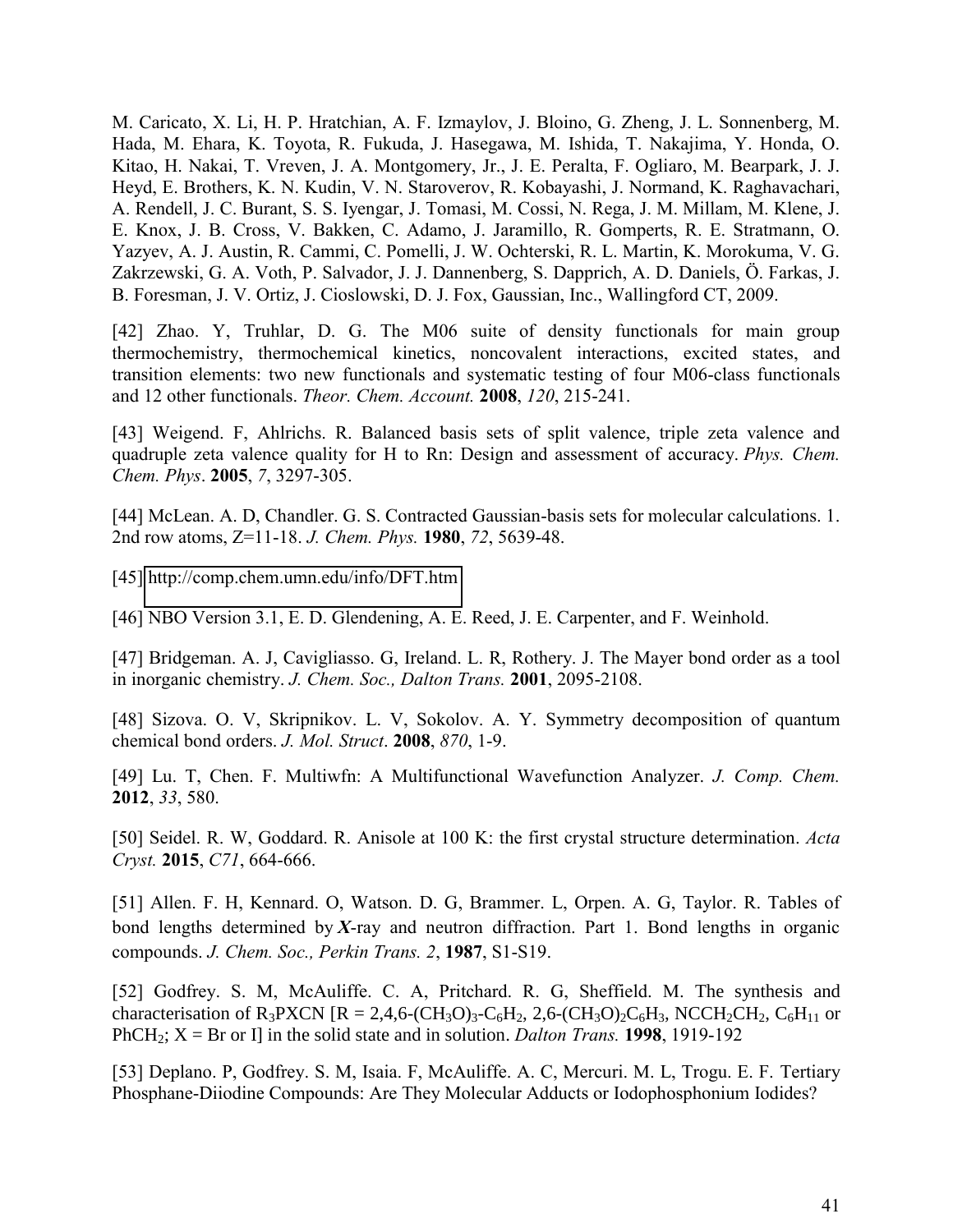*Chem. Ber.* **1997**, *130*, 299-305.

[54] Cotton. F. A, Kibala. A. P. Reactions of Iodine with Triphenylphosphine and Triphenylarsine. J. Am. Chem. Soc. **1987**, 109 (11), 3308-3312.

[55] Alhanash. F. B, Barnes. N. A, Godfrey. S. M, Hurst. P. A, Hutchinson. A, Khan. R. Z, Pritchard. R. G. Structural isomerism in tris-tolyl halo-phosphonium and halo-arsonium trihalides,  $[(CH_3C_6H_4)_3EX][X_3]$ ,  $(E = P, As; X = Br, I)$ . *Dalton Trans.* **2012**, *41*, 7708-7728.

[56] Trotter. J. [A three-dimensional analysis of the crystal structure of p-benzoquinone.](http://journals.iucr.org/q/issues/1960/02/00/a02740/a02740.pdf) *Acta Cryst.* **1960**, *13*, 86-95.

[57] Wilson. C. C, Shankland. N, Florence. A. J. A single-crystal neutron diffraction study of the temperature dependence of hydrogen-atom disorder in benzoic acid dimers. *J. Chem. Soc.* **1996**, *92*, 5051-5057.

[58] Bhattacharya. A. K, Thyagarajan. G. The Michaelis-Arbuzov rearrangement. *Chem. Rev.* **1981**, *81* (4), pp 415–430,

[59] Wadt. W. R, Hay. P. J. Ab initio effective core potentials for molecular calculations potentials for main group elements Na to Bi. *J. Chem. Phys.* **1985**, *82*, 284-98.

[60] Hay. P. J, Wadt. W. R. Ab initio effective core potentials for molecular calculations potentials for K to Au including the outermost core orbitals. J. Chem. Phys. **1985**, 82, 299-310.

[61] Poater. A, Ragone. F, Giudice. S, Costabile. C, Dorta. R, Nolan. S. P, Cavallo. L. Thermodynamics of N-heterocyclic carbene dimerization: The balance of sterics and electronics. Organometallics. **2008**, 27, 2679-2681.

[62] Poater. A, Cosenza. B, Correa. A, Giudice. S, Ragone. F, Scarano. V, Cavallo. L. SambVca: A Web Application for the Calculation of the Buried Volume of N-Heterocyclic Carbene Ligands. Eur. J. Inor. Chem. **2009**, 1759-1766.

[63] Although typically used for N-heterocyclic carbene ligands, buried volume analysis allows the relative sterics within the six diiodophosphoranes and corresponding iodophoshoniums to be compared internally. Parameters applied for SambVca calculations: 3.50Å was selected as the value for the sphere radius, Bondi radii were unscaled and hydrogen atoms were included.

[64] Suomalainen. P, Jääskeläinen. S, Haukka. M, Laitinen. R. H, Pursiainen. J, Pakkanen. T. A. Structural and Theoretical Studies of ortho-Substituted Triphenylphosphane Ligands and Their Rhodium(I) Complexes. Eur. J. Inorg. Chem. **2000**, 2607-2613.

[65] Mudalige. D. C, Ma. E. F. F, Rettig. S. J, Patrick. B. O, James. B. R. Ruthenium(III) complexes containing bi- and tridentate phosphorus−nitrogen ligands. Can. J. Chem. **2014**, 92 (8), 716-723.

[66] Dance. I, Scudder. M. The Sextuple Phenyl Embrace, a Ubiquitous Concerted Supramolecular Motif. J. Chem. Soc., Chem. Commun. **1995**, 1039-1040.